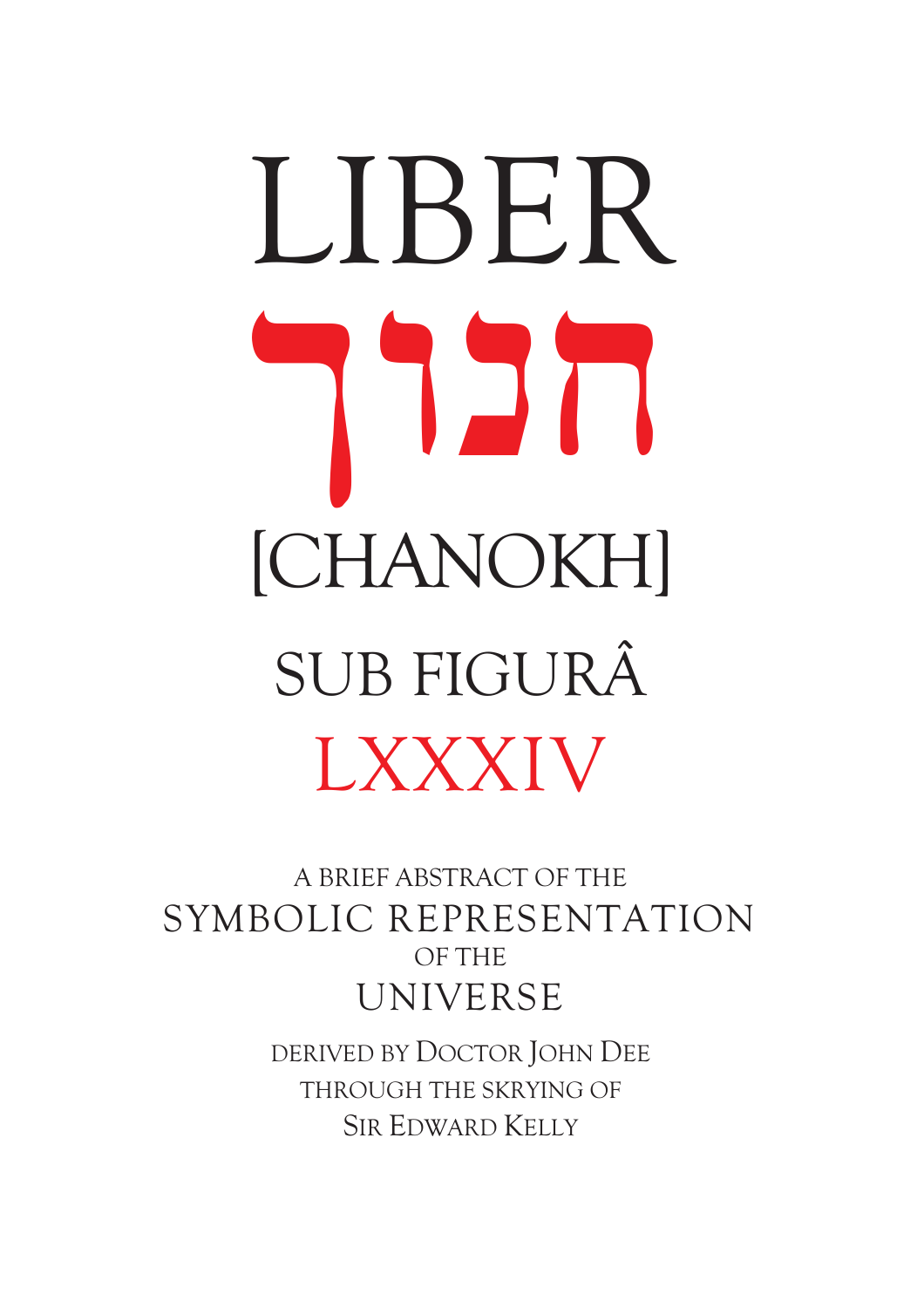First published in *The Equinox*, vol. I, nos. 7 & 8. (1912) This electronic edition prepared by Celephaïs Press, somewhere beyond the Tanarian Hills: first issued September 2002; last revised 16.06.2004.

> No copyright is claimed on key entry, formatting, or transcriber's endotes. All material by Aleister Crowley is (c) Ordo Templi Orientis, JAF Box 7666, New York, NY 10116, USA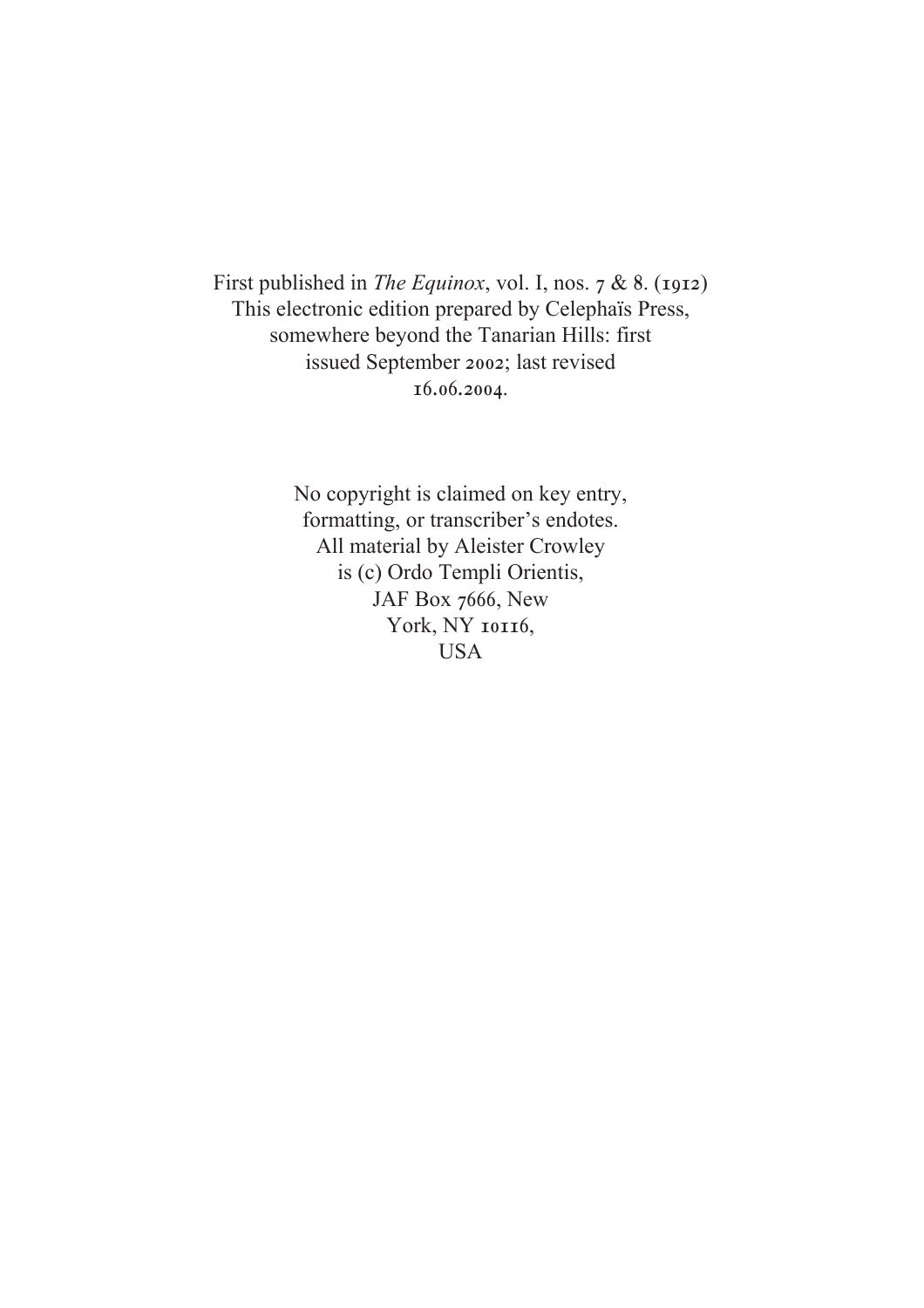# [PREFATORY NOTE BY THE EDITOR

We omit in this preliminary sketch any account of the Tables of Soyga, the Heptarchia Mystica, the Book of Enoch, or Liber Logaeth. We hope to be able to deal with these adequately in a subsequent article.]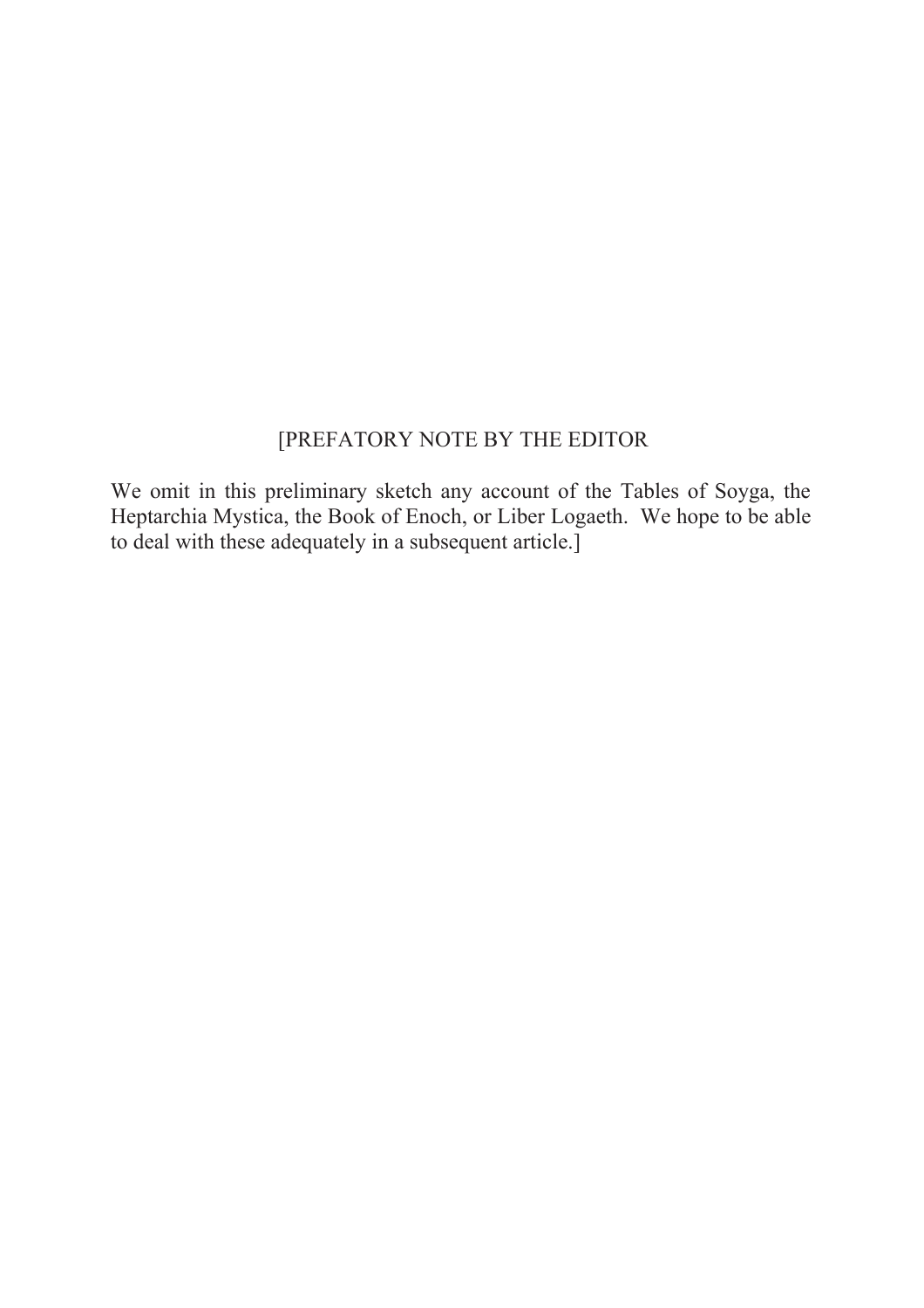THE HOLY TABLE



PLATE I.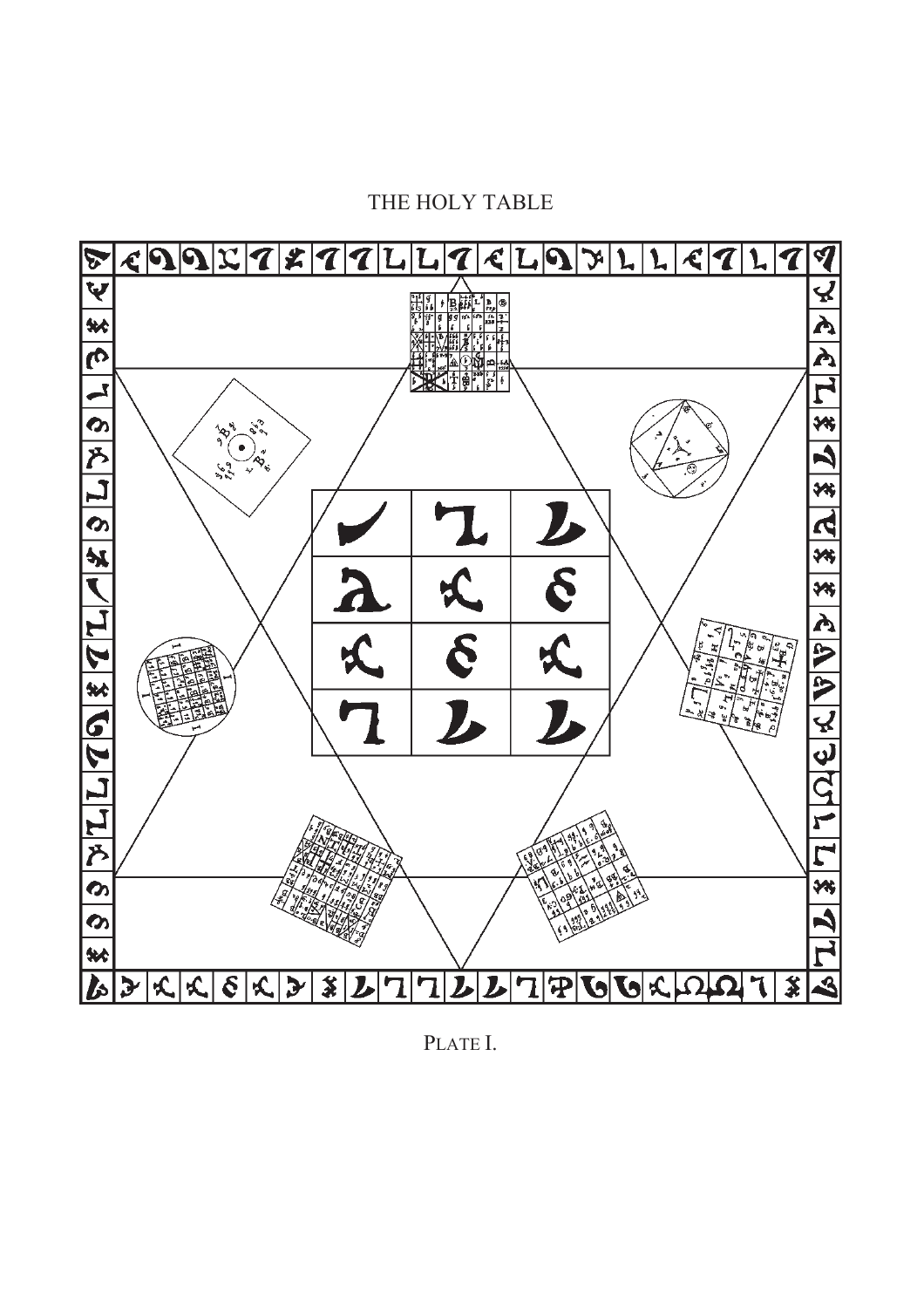# PART I

# THE SYMBOLIC REPRESENTATION OF THE UNIVERSE

#### I

The Skryer obtained from certain Angels a series of seven talismans.<sup>1</sup> These, grouped around the Holy Twelvefold Table, similarly obtained, were part of the furniture of the Holy Table, as shown in Plate I., opposite.<sup>2</sup>

Other appurtenances of this table will be described hereafter.

#### II

Other Pantacles were obtained in a similar manner. Here (Plate II.) is the principal one, $3$  which, carved in wax, was placed upon the top of the table. On four others stood the feet of the table.<sup>4</sup>

 Note first the Holy Sevenfold Table containing seven Names of God which not even the Angels are able to pronounce.

|  |  | S A A $I_8^2$ E M $E_8^8$      |  |
|--|--|--------------------------------|--|
|  |  | B T Z K A S $E^{30}$           |  |
|  |  | H E I D E N E                  |  |
|  |  | D E I M O <sup>30</sup> A      |  |
|  |  | $\rm{I}^{\rm{26}}$ M E G C B E |  |
|  |  | I L A O I <sup>21</sup> U N    |  |
|  |  | I H R L A A $_8^2$             |  |

These names are seen written without the heptagram within the heptagon.

By reading these obliquely are obtained names of Angels called—

 $(1)$  Filiae Bonitatis or Filiolæ Lucis.

E Me Ese Iana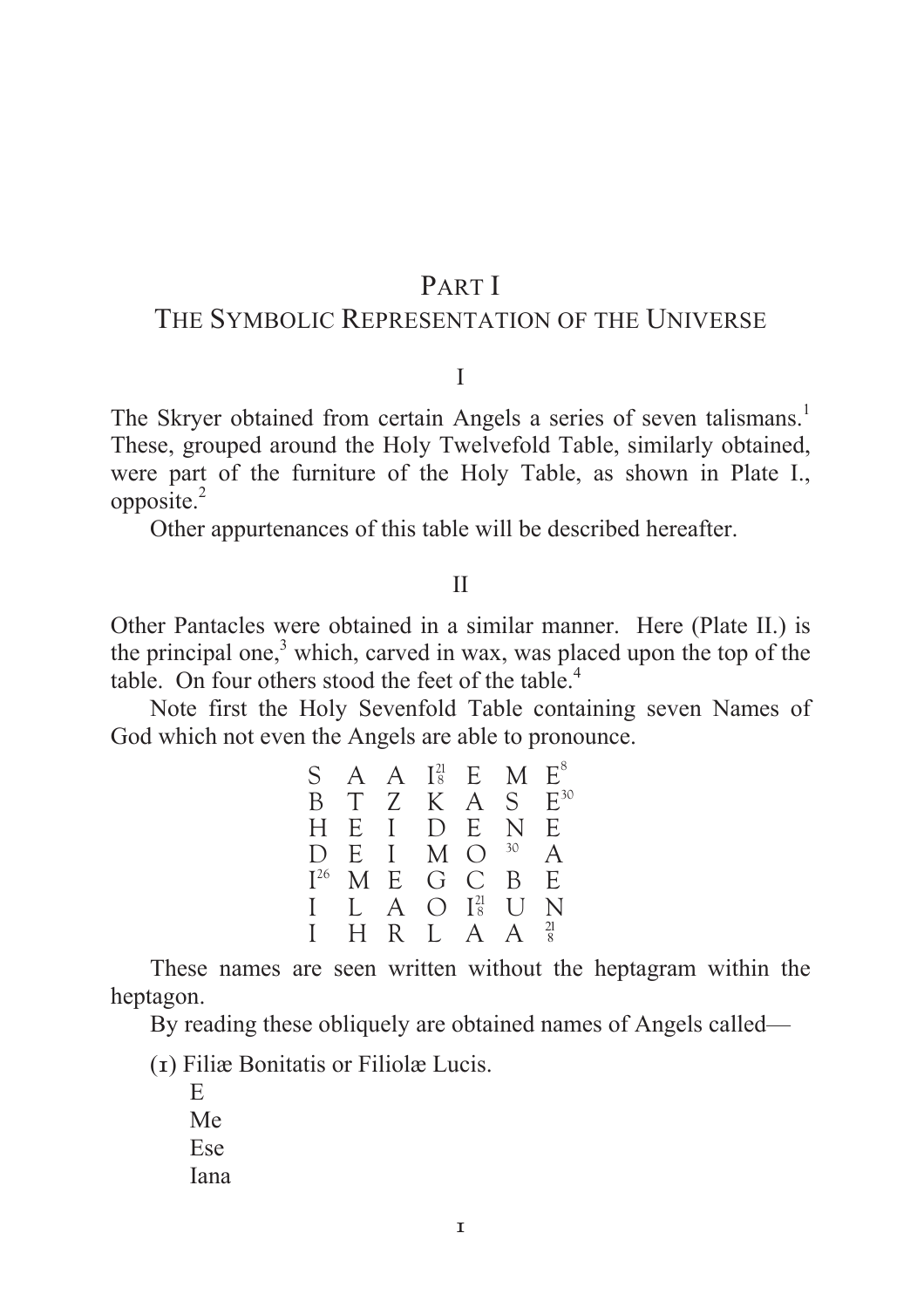Akele Azdobn Stimcul

 $(z)$  Filiæ Lucis.

I Ih Ilr Dmal Heeoa Beigia Stimcul

[These are given attributions to the Metals of the Planets in this order: Sol, Luna, Venus, Jupiter, Mars, Mercury, Saturn.]

 $(3)$  Filiar Filiarum Lucis. S Ab Ath Ized Ekiei Madimi Esemeli (4) Filii Filiorum Lucis.  $L$  (El) Aw Ave Liba Rocle Hagone(l) Ilemese

See all these names in the heptagram of the great seal.

So also there are Seven Great Angels formed thus: take the corner letter S, then the diagonal next to it AB, then the next diagonal ATH, then the fourth diagonal, where is I with  $\frac{21}{8}$  (which indicates EL), and we have the name—

SABATHIEL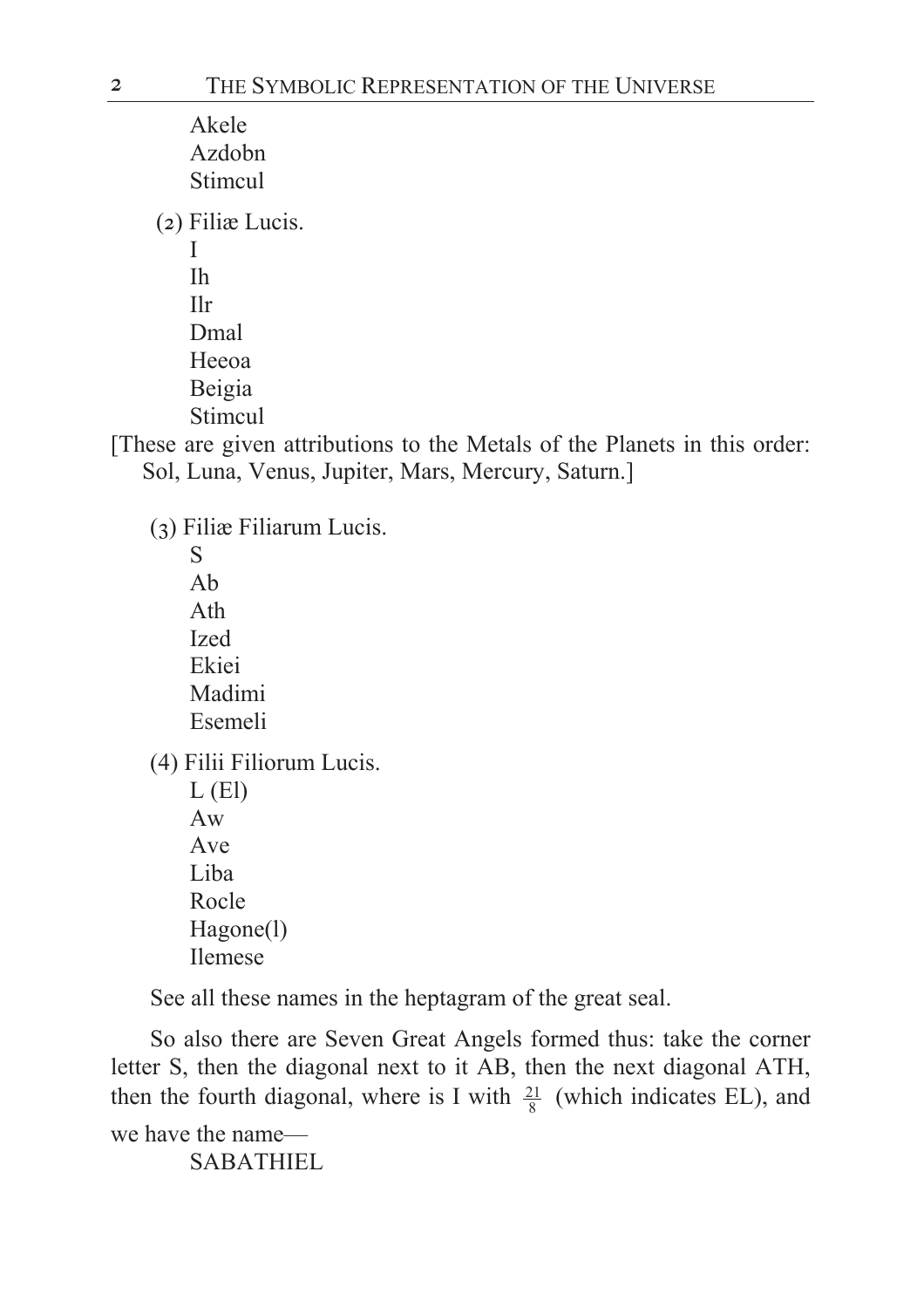Continuing the process, we get

ZEDEKIEL MADIMIEL SEMELIEL **NOGAHEL** CORABIEL LEVANAEL

These names will be found in the Pentagram and about it. These angels are the angels of the Seven Circles of Heaven.<sup>5</sup>

These are but a few of the mysteries of this great seal



PLATE II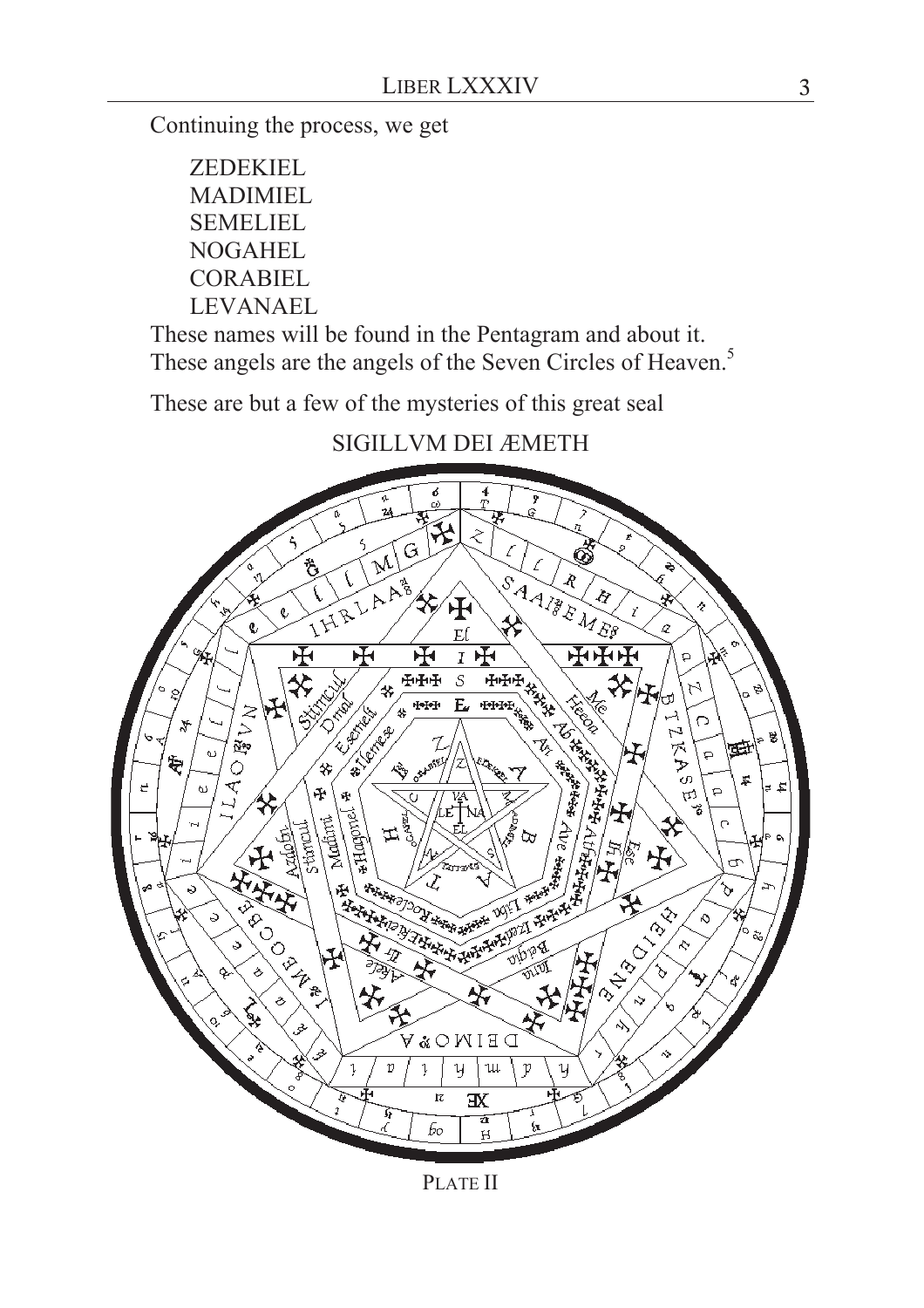## III

The Shew-stone, a crystal which Dee alleged to have been brought to him by angels, was then placed upon this table, and the principal result of the ceremonial skrying of Sir Edward Kelly is the obtaining of the following diagrams, Plates III.-VIII.

He symbolized the Four-Dimensional Universe in two dimensions as a square surrounded by 30 concentric circles (the 30 Æthyrs or Aires) whose radii increase in a geometrical proportion.

The sides of the square are the four great watch-towers (Plates IV.- VII.) which are attributed to the elements. There is also a "black cross" (or "central tablet" according to the arrangement shewn—compare the black cross bordering the tablets in Plate III. with Plate VIII.).<sup>6</sup>

Plate III gives the general view.

[The reversed letters which form the word PARAOAN are written in Enochian for convenience, as our A and O are not distinguishable reverse from forward.]

Plate IV. gives the complete attribution of the tablet of Air.

The 6<sup>th</sup> file is called Linea Patris.

The  $7<sup>th</sup>$  file is called Linea Filii.

The  $7<sup>th</sup>$  line is called Linea Spiritus Sancti.

This great cross divides the Tablet into four lesser (sub-elemental) Tablets, the left-hand top corner being Air of Air, the right-hand top corner Water of Air, the left-hand bottom corner Earth of Air, the remaining corner Fire of Air.

Each of these lesser Tablets contains a Calvary Cross of ten squares, which governs it.

Plates V., VI., and VII. are similar for the other elements.

This is the way in which the names are drawn from the great Tablets. [Examples taken from Water Tablet.]

1. Linea Spiritus Sancti gives the Three Holy Names of God of 3, 4 and 5 letters respectively.

#### MPH. ARSL. GAIOL

2. A whorl around the centre of the Tablet gives the name of the Great Elemental King, RAAGIOSL [similarly for Air BATAIVAH, for Earth ICZHHCAL, for Fire EDLPRNAA].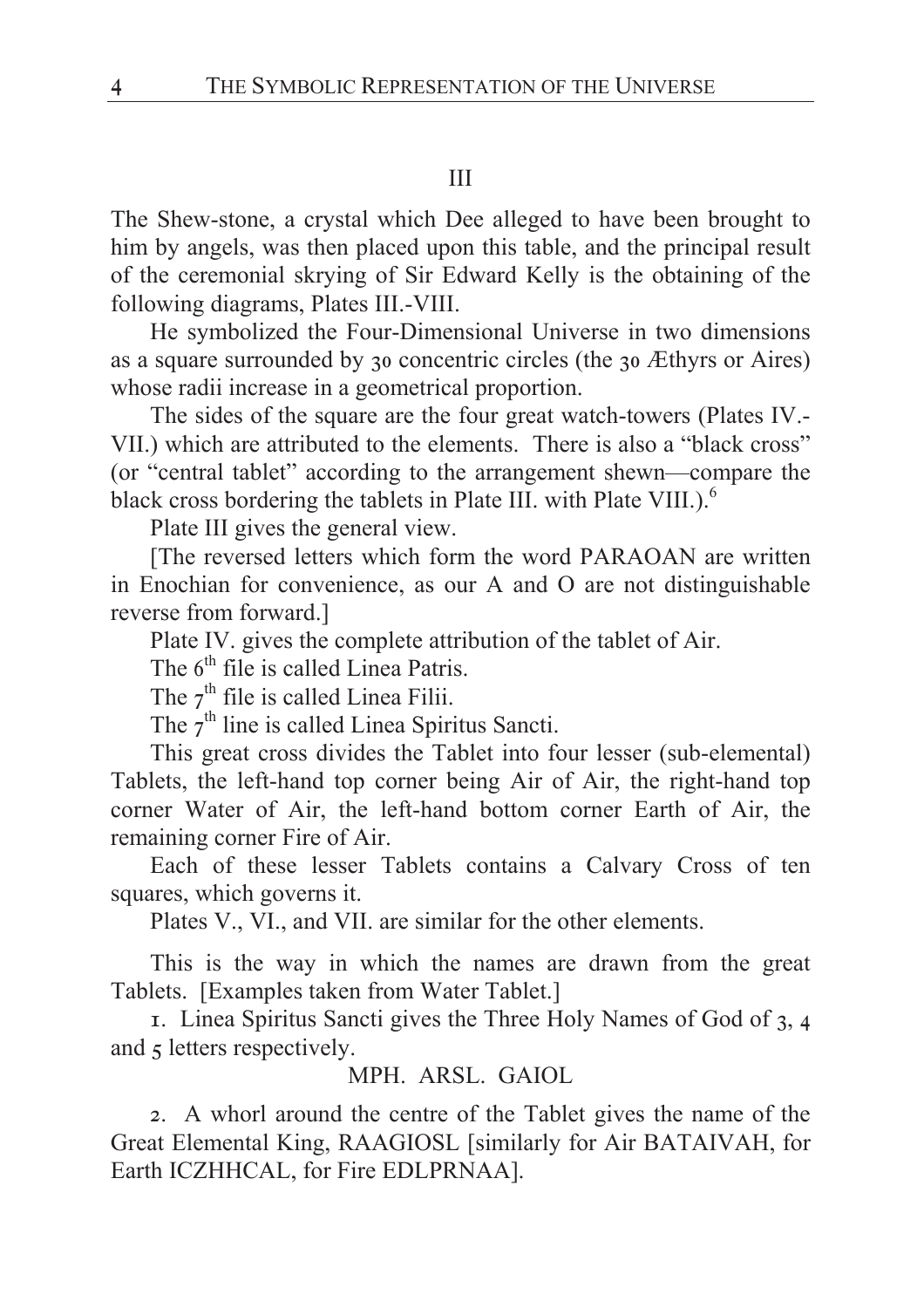3. The 3 lines of the central cross of Father, Son, and Holy Ghost give the names of 6 seniors. [Thus the 4 tablets hold  $24$  "elders," as stated in the Apocalypse.] They are drawn of seven letters, each from the centre to the sides of the tablet.

| <b>SAIINOV</b><br><b>SOAIZNT</b> | Linea Patris |
|----------------------------------|--------------|
| <b>LAOAZRP</b><br><b>LIGDISA</b> | Linea Filii  |
| <b>SLGAIOL</b><br><b>LSRAHP</b>  | Linea S.S.   |

These three sets of names rule the whole tablet, and must be invoked before specializing in the lesser angles of the sub-elements.

4. The Calvary Crosses.

The name upon the cross read vertically is the name which calls forth the powers of the lesser angle.<sup>7</sup>

> NELAPR (water of water) OLGOTA (air of water) MALADI (earth of water) IAAASD (fire of water)

The name read horizontally on the cross is that which compels the evoked force to obedience.

> OMEBB (water of water) AALCO (air of water) OCAAD (earth of water) ATAPA (fire of water)

5. Above the bar of the Calvary Cross remain in each case four squares. These are allotted to the Kerubim, who must next be invoked.<sup>8</sup>

They are TDIM DIMT IMTD

 MTDI, being metatheses of there four letters. The initial determines the file governed; *e.g.* TDIM governs the file which reads T(o)ILVR. These angels are most mighty and benevolent. They are ruled by names of God formed by prefixing the appropriate letter from the "black-cross" to their own names.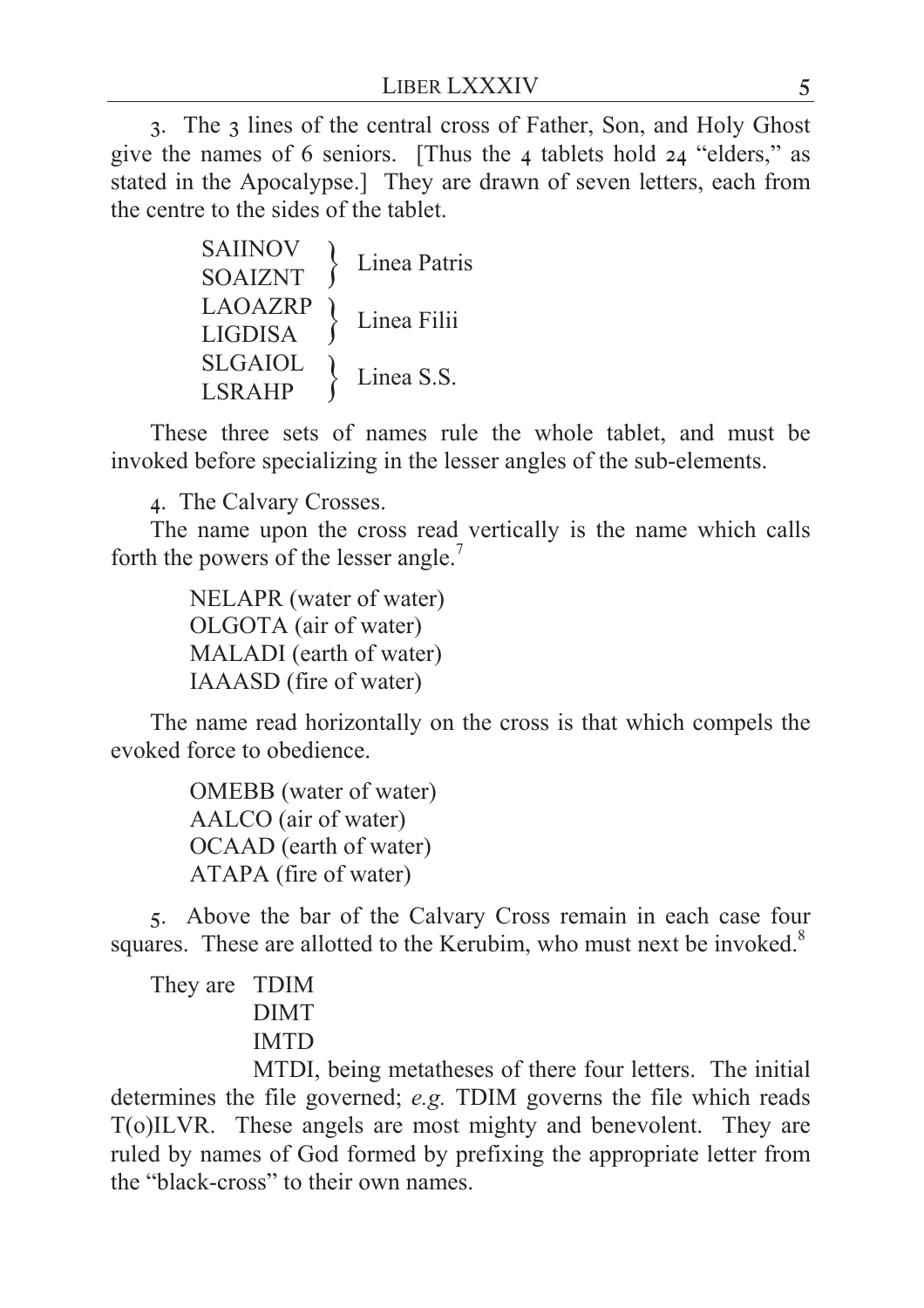| THE FOUR GREAT WATCH-TOWERS AND THE BLACK CROSS |
|-------------------------------------------------|
| WITHIN GENERAL VIEW <sup>9</sup>                |

| $\mathbf r$             | Z                              | í                 | l                  | $\mathbf{a}$  | f                               | $\overline{A}$            | $\gamma$       | t                                     | ı                       | $\mathbf{p}$  | a                         | $\mathfrak{e}$                         | $\mathbf T$    | $\mathbf{a}$ | O                 | $\overline{A}$             | d                         | $\mathsf{v}$   |                  | t                           | $\mathcal{D}$                 | $\mathfrak n$     | í             | m                  |
|-------------------------|--------------------------------|-------------------|--------------------|---------------|---------------------------------|---------------------------|----------------|---------------------------------------|-------------------------|---------------|---------------------------|----------------------------------------|----------------|--------------|-------------------|----------------------------|---------------------------|----------------|------------------|-----------------------------|-------------------------------|-------------------|---------------|--------------------|
| $\mathbf{a}$            | r                              | d                 | Ζ                  | $\mathbf{a}$  | $\mathbf{i}$                    | $\mathbf{d}$              | p              | $\mathbf{a}$                          | L                       | a             | m                         |                                        | $\mathbf{a}$   | $\mathbf{a}$ | L                 | $\mathbf C$                | $\mathbf o$               | $\mathbf{o}$   | p<br>r           | $\mathbf{o}$                | m                             | $\mathfrak{C}$    | $\mathbf b$   | $\mathbf b$        |
| $\mathbf c$             | $\mathsf{\Sigma}{}$            | $\mathbf{O}$      | $\mathfrak n$      | $\mathbf{s}$  | a                               | r                         | $\mathbf{o}$   | Y                                     | $\mathbf{a}$            | u             | $\mathbf b$               | $\mathbf x$                            | T              | $\mathbf{O}$ |                   | $\mathbf C$                | $\mathbf{O}$              | $\mathfrak n$  | Ζ                | <sup>i</sup>                | $\mathfrak n$                 | L                 | Ğ             | m                  |
| $\mathfrak T$           | $\mathbf{o}$                   | $\mathbf{i}$      | T                  | t             | $\mathbf x$                     | $\mathbf{o}$              | $\mathbf p$    | $\mathbf{a}$                          | $\mathbf{C}$            | $\mathbf{o}$  | $\mathsf{C}_{\mathsf{I}}$ | $\mathbf{a}$                           | $\mathfrak n$  | h            | g<br>$\mathbf{o}$ | d                          | $\mathbf D$               | í              | $\mathbf{a}$     | $\mathbf{l}$                | $\mathbf{a}$                  | a                 | $\mathbf{o}$  | $\mathbf c$        |
| $\beta$                 | $\mathbf{i}$                   |                   |                    | S             | $\mathbf o$                     | m                         | r              | $\mathfrak b$                         | $\simeq$                | $\mathfrak n$ | h                         | $\mathbf{r}$                           |                |              | t                 | $\boldsymbol{\mathcal{H}}$ | $\mathbf x$               | í              | O                | $\operatorname{\mathsf{V}}$ | ${\mathbb S}$                 |                   | ${\mathbb S}$ | $\epsilon$         |
| f                       |                                | g<br>$\mathbf{o}$ | $\mathbf{a}$       | $\mathbf d$   |                                 | $\boldsymbol{\mathsf{T}}$ | d              | $\mathbf{1}$                          |                         |               | í                         |                                        | p<br>$\beta$   | a            |                   | I                          |                           |                |                  |                             | $\mathsf{V}$                  | $\mathbf{p}$<br>r | $\mathbf{O}$  | í                  |
|                         | m                              |                   | $\mathfrak n$<br>í | b             | a<br>$\boldsymbol{\mathcal{H}}$ | h                         |                |                                       | $\mathbf{a}$            | r             | í                         | $\mathbf{p}$                           |                | $\mathbf{a}$ | $\mathbf{a}$<br>h |                            | $\mathsf{z}$              | a              | a<br>1           | r                           |                               | í                 |               | 1                  |
| $\mathbf o$             | r<br>$\boldsymbol{\mathrm{N}}$ | $\mathbf{o}$      | $\mathbf b$        |               | $\operatorname{\mathsf{V}}$     | í                         | a              | $\mathbf o$                           | z                       | p             | d                         | $\mathbf{h}$                           | m<br>M         | p            |                   | a                          | r<br>l                    | S              | <i>i</i>         | g                           | a<br>L                        | í                 | $\mathbf{o}$  |                    |
| $\mathbb C$<br>J        | $\mathbf{i}$                   | a<br>í            | $\mathbf{i}$       | $\mathbf{a}$  | $\boldsymbol{\mathrm{T}}$       |                           | $\mathbf x$    | g<br>l                                | $\mathbf a$<br>O        | $\mathsf{z}$  | i                         |                                        |                | a<br>L       | m                 | g                          | $\mathbf D$               | $\mathbf o$    |                  | $\mathfrak n$               | T                             |                   | r             | $\mathbf x$        |
| $\overline{\mathbf{x}}$ |                                |                   |                    | t             |                                 | p                         | $\mathbf{a}$   |                                       |                         | $\mathbf{a}$  |                           |                                        | $\mathbf{o}$   |              | $\mathbf{a}$      | $\mathbf{a}$               |                           | a<br>í         | g<br>$\mathbf d$ | $\mathbf{a}$                | $\operatorname{\mathfrak{D}}$ | $\mathbf{a}$      | p             | $\mathbf{a}$       |
| $\rm N$                 | b                              | $\mathbf{a}$      | m                  | $\mathbf{o}$  | $\mathbf{o}$<br>T               | O                         | $\mathbf{a}$   | $\mathsf{C}\!\!\!\backslash$          | u                       | $\mathbf c$   | $\mathbf{a}$              | $\mathsf{C}_{\!\scriptscriptstyle(\,}$ | $\mathbf{p}$   | $\mathbf{a}$ | $\Gamma$          | $\mathbf c$                | $\mathbf{o}$              |                |                  | $\mathbf x$<br>U            |                               | $\mathbf{a}$      | $\mathbf c$   | $\mathfrak n$      |
|                         | $\mathbf{a}$                   | $\mathbf{o}$      | $\mathbf c$        | Ő             |                                 | t                         | $\mathfrak n$  | p                                     | r                       | a             | t                         | $\mathbf{o}$                           | $\mathfrak n$  | $\mathbf d$  | a                 | $\mathsf{\Sigma}$          | $\boldsymbol{\mathrm{N}}$ | $\simeq$       | í                |                             | $\mathbf{a}$                  | $\mathbf{a}$      | S             | a                  |
| $\mathbf{o}$            | $\mathbf{C}$                   | $\mathbf{a}$      | $\mathfrak n$      | m             | a                               | g                         | o              | t                                     | r                       | $\mathbf{o}$  | í                         | m                                      | í              | $\mathbf{i}$ | d                 | $\mathbf p$                | $\mathbf{o}$              | $\mathfrak n$  | S                | d                           | $\overline{A}$                | ${\mathbb S}$     | p             | 1                  |
| $\beta$                 | h                              | $\mathbf{i}$      | $\mathbf{a}$       | L             | r                               | a                         | p              | m                                     | $\mathsf{z}$            | $\mathbf{o}$  | x                         | $\mathbf{a}$                           | $\mathbf x$    | r            | <i>i</i>          | $\mathfrak n$              | $\mathbf{h}$              | t              | a                | r                           | $\mathfrak n$                 | $\mathbf d$       | í             | $\mathbf{\hat{x}}$ |
|                         |                                |                   |                    |               |                                 |                           |                |                                       |                         |               |                           |                                        |                |              |                   |                            |                           |                |                  |                             |                               |                   |               |                    |
| m                       | $\mathbf{o}$                   | t                 | í                  | $\mathbf b$   |                                 |                           | $\mathbf{a}$   | $\mathbf T$                           | $\mathfrak n$           | $\mathbf{a}$  | $\mathfrak n$             |                                        | $\mathfrak n$  | $\mathbf{a}$ | $\mathfrak n$     | $\mathbf T$                | $\mathbf{a}$              |                |                  | $\mathbf b$                 | í                             | t                 | $\circ$       | m                  |
| $\mathbf b$             | $\mathbf{o}$                   | $\mathbf{a}$      | Ζ                  | $\mathbf{a}$  | $\rm R$                         | $\mathbf{o}$              | p              | $\mathsf{h}$                          | $\overline{\mathbf{a}}$ | $\rm R$       | $\mathbf{a}$              | $\mathbf{a}$                           | $\mathbf d$    | $\mathbf{o}$ | $\mathfrak n$     | $\mathfrak{p}$             | $\mathbf{a}$              | T              | d                | $\overline{a}$              | $\mathfrak n$                 | $\rm V$           | $\mathbf{a}$  | $\mathbf{a}$       |
| u                       | $\boldsymbol{\mathrm{N}}$      | $\mathfrak n$     | a                  | $\mathbf x$   | $\mathbf{o}$                    | $\mathbf p$               | $\mathfrak{S}$ | $\mathbf{o}$                          | $\mathfrak n$           | d             | $\mathfrak n$             |                                        | $\mathbf{o}$   | L            | $\mathbf{o}$      | a                          | G                         | $\mathfrak{e}$ | O                | $\mathbf{o}$                | $\mathfrak b$                 | $\mathbf{a}$      | $\mathbf v$   | $\mathbf{a}$       |
| $\mathbf{a}$            | $\mathbf{i}$                   | g                 | r                  | a             | $\mathfrak n$                   | O                         | $\mathbf{o}$   | m                                     | $\mathbf{a}$            | g             | g                         | m                                      | $\cup$         | $\mathbf p$  | $\mathbf{a}$      | m                          | $\mathfrak n$             | $\mathbf o$    | O                | G                           | m                             | d                 | $\mathfrak n$ | m                  |
| $\mathbf{o}$            | r                              | p                 | m                  | $\mathfrak n$ | í                               | $\mathfrak n$             | g              | $\mathbf b$                           | $\mathfrak{C}$          | a             | l                         | $\mathbf{o}$                           | a              | $\mathbf b$  | L                 | $\mathsf{s}$               | T                         | $\epsilon$     | d                | $\mathfrak{C}$              | $\mathbf{C}$                  | $\mathbf{a}$      | $\mathbf{O}$  | $\mathbf{p}$       |
| r                       | $\mathbf S$                    | O                 | $\mathfrak n$      | <sup>i</sup>  | $\mathsf{\Sigma}$               | í                         | r              | l                                     | $\mathfrak{C}$          | m             | u                         | $\mathsf{C}_{\!\scriptscriptstyle{1}}$ | ${\mathbb S}$  | $\mathbf{C}$ | m                 | í                          | $\mathbf{a}$              | $\mathbf{o}$   | $\mathfrak n$    | $\overline{A}$              | m                             | 1                 | $\mathbf{o}$  | $\mathbf x$        |
| 1                       | $\mathsf{\Sigma}$              | $\mathbf{i}$      | $\mathfrak n$      | r             | $\mathsf{C}$                    | z                         | í              | $\mathbf{a}$                          | M                       | $\mathsf{h}$  | $\mathbf{l}$              | $\mathbf{h}$                           | $\sqrt{}$      | $\mathbf{a}$ | r                 | $\mathbf S$                | Ğ                         | d              | L                | $\mathbf b$                 | r                             | $\mathbf{i}$      | a             | $\mathbf{p}$       |
| M                       | O                              | r                 | d                  | í             | a                               | 1                         | h              | $\mathsf{C}\!\!\!\rule{0.3mm}{2.7mm}$ | t                       | G             | a                         |                                        | $\mathbf o$    | í            | $\mathbf p$       | t                          | $\mathfrak{e}$            | a              | a                | p                           | D                             | $\mathbf{o}$      | $\mathbf c$   | $\mathfrak{e}$     |
| 3                       | O                              | $\mathbf{a}$      | $\mathfrak n$      | $\mathbf c$   | $\mathbf{C}$                    | $\boldsymbol{h}$          | i              | $\mathbf{a}$                          | $\mathbf s$             | $\mathbf{o}$  | m                         | p                                      | p              | S            | u                 | $\mathbf{a}$               | $\mathbf{C}$              | n              | r                | Ζ                           | i                             | r                 | Ζ             | $\mathbf{a}$       |
| $\overline{\mathbf{x}}$ | r                              | $\mathbf b$       | í                  | $\simeq$      | m                               | í                         | í              | ı                                     | p                       | i             | $\mathsf{z}$              |                                        | $\mathfrak{S}$ | í            | $\mathbf{o}$      | d                          | $\mathbf{a}$              | $\mathbf{O}$   | í                | $\mathbf n$                 | r                             | $\mathsf{\Sigma}$ | f             | m                  |
| $\overline{O}$          | p                              | $\mathbf{a}$      | $\mathfrak n$      | a             | $\mathbf B$                     | a                         | m              | $\mathfrak S$                         | m                       | a             | L                         | $\mathbf{r}$                           | d              | a            | l                 | t                          | T                         | $\mathbf d$    | n                | a                           | d                             | <i>i</i>          | r             | $\mathfrak{C}$     |
| d                       | $\overline{O}$                 | l                 | $\mathbf{o}$       | $\mathbf p$   | í                               | $\mathfrak n$             | í              | $\mathbf{a}$                          | $\mathfrak n$           | $\mathbf b$   | $\mathbf{a}$              | $\mathbf{a}$                           | d              | í            | $\mathbf x$       | $\mathbf{o}$               | m                         | $\mathbf{o}$   | n                | $\mathbf{s}$                | $\mathbf{i}$                  | $\mathbf{o}$      | $\mathbf{s}$  | p                  |
| r                       | $\mathbf x$                    | p                 | $\mathbf{a}$       | $\mathbf{o}$  | $\mathbf{C}$                    | S                         | í              | $\mathsf{\Sigma}$                     | $\mathbf{1}$            | $\mathbf x$   | p                         | $\mathbf x$                            | O              | $\mathbf{o}$ | $\mathbf d$       | $\mathfrak{p}$             | $\mathsf{\Sigma}$         | $\mathbf{i}$   | $\overline{A}$   | p<br>裟                      | a                             | $\mathfrak n$     | l             | 1                  |

PLATE III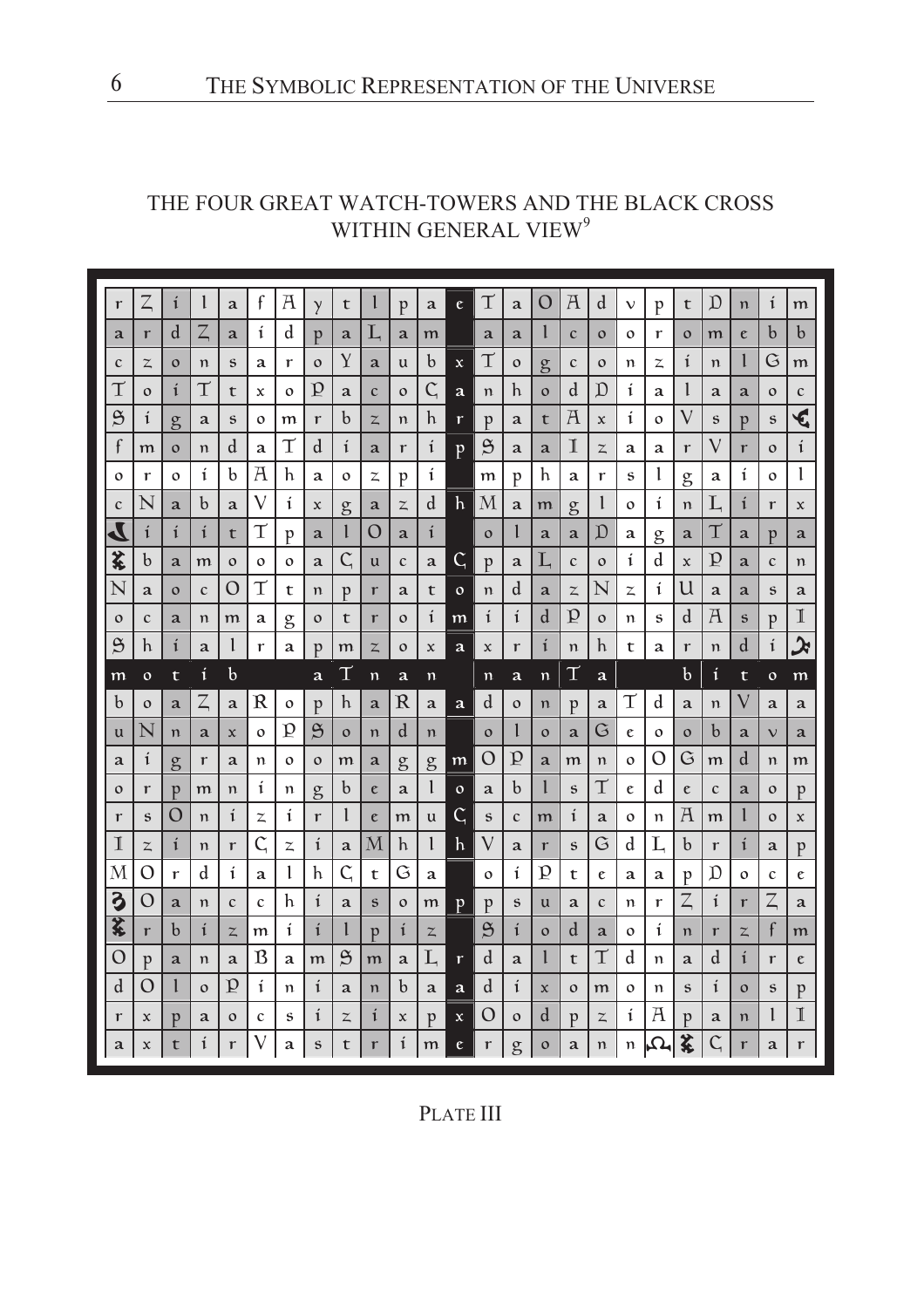|                       |                                   | ⊕                       |                          |                                     | ⊕                                             | ⊕                                         |                          |                         | ⊕                                 |                                       |                         |
|-----------------------|-----------------------------------|-------------------------|--------------------------|-------------------------------------|-----------------------------------------------|-------------------------------------------|--------------------------|-------------------------|-----------------------------------|---------------------------------------|-------------------------|
| $\overline{\epsilon}$ | म्ब                               |                         | 灭                        | ¥<br>$\vec{\nabla}$                 | 7<br>D<br>요                                   | Ī<br>$\frac{1}{2}$<br>$\mathbb I$         | ı                        | ▽                       | ↸                                 | $\overline{\Omega}$                   | X                       |
|                       |                                   | I                       |                          |                                     |                                               |                                           |                          |                         | I                                 |                                       |                         |
| ⊛                     | ⊛                                 | ❀                       | ⊛                        | T                                   | ⊛                                             | ⊛                                         | ⊕                        | ⊛                       | ⊛                                 | ⊛                                     | ⊛                       |
| Ï                     | $\overline{\epsilon}$             | $\overline{\mathbf{x}}$ | 曱                        | X                                   | 7,<br>요<br>ጌ                                  | ₹<br>්<br>Ⅱ                               | Ω                        | ¥                       | К                                 | X                                     | ¢                       |
| 5                     | 3                                 | 6                       | 2                        | 4                                   |                                               |                                           | 5                        | 3                       | 6                                 | 2                                     | 4                       |
|                       |                                   | ❀                       |                          | ₹                                   | ≅                                             | ≅                                         |                          | ₹                       | ⊛                                 |                                       |                         |
| $\mathbf{B}$          | 甲                                 | L                       | Þ                        | प                                   | X<br>4<br>요                                   | $\overline{\epsilon}$<br>$\mathbb I$<br>⊙ | J,                       | 1                       | Ï                                 | $\overline{\mathtt{a}}$               | ডা                      |
|                       |                                   | 7                       |                          |                                     |                                               |                                           |                          |                         | 7                                 |                                       |                         |
| Ł                     |                                   | ❀                       |                          | ₹                                   | ❀                                             | ⊛                                         |                          | ₹                       | ⊛                                 |                                       |                         |
|                       | L                                 | ጔ                       |                          |                                     | $\overline{\mathbf{r}}$<br>¥<br>ြု            | z<br>ђ,<br>Ж                              | Ω                        | X                       | B                                 | Z                                     | F                       |
|                       |                                   | 8<br>⊛                  |                          |                                     | ⊛                                             | △<br>⊛                                    |                          |                         | 8<br>⊛                            |                                       |                         |
| ₹                     | ጊ                                 | ত                       | ¥                        | प                                   | ⋭<br>L<br>ြု                                  | €<br>¥<br>Ж                               | $\overline{\epsilon}$    | $\overline{\mathbf{v}}$ | $\overline{\mathbf{P}}$           | У                                     | ल                       |
|                       |                                   |                         |                          |                                     |                                               |                                           |                          |                         |                                   |                                       |                         |
|                       |                                   | Q<br>⊛                  |                          | ₹                                   | ⊕                                             | ⊛                                         |                          |                         | g<br>❀                            |                                       | V                       |
| 7                     | E                                 | L                       | $\overline{\bm{z}}$      | $\overline{\textbf{x}}$<br>Δ        | X<br>D<br>ြု                                  | ්<br>Ж                                    | $\overline{\mathbf{x}}$  | Ĺ,                      | ¥                                 | $\overline{\epsilon}$                 | <u>ዒ</u>                |
|                       |                                   | ΙO <sub>τ</sub>         |                          |                                     |                                               |                                           |                          |                         | I0                                |                                       |                         |
| ⊛                     | ⊛                                 | ⊛                       | ⊛                        | ⊛                                   | T                                             | ⊛                                         | ⊛                        | ⊛                       | ⊛                                 | ⊛                                     | ⊛                       |
| ¥<br>L<br>≈           | ⋭<br>$\overline{\epsilon}$<br> ≈≈ | D<br>J,<br> ≈≈          | $\vec{\phi}$<br>lm<br>π. | $\overline{\mathbf{v}}$<br>⊙<br>IM. | ₹<br>ç                                        | ত্ৰে<br>ち<br>R                            | ¥<br>₽<br>R              | ්<br>L<br>R             | $\overline{\mathbf{P}}$<br>⋭<br>୪ | $\overline{\Omega_{\rm t}}$<br>D<br>४ | ち<br>४<br>ጔ             |
|                       |                                   |                         |                          |                                     |                                               |                                           |                          |                         |                                   |                                       |                         |
| Δ                     | A                                 | ⊛                       | Δ                        | Λ                                   | ❀                                             | ⊛                                         | $\triangle$              | Δ                       | ⊛                                 |                                       | Δ                       |
| $\mathbf{B}$          | Þ                                 | X                       | $\overline{\textbf{v}}$  | X                                   | $\overline{\mathtt{a}}$<br>ດ<br>ډ<br>්        | ⋭<br>Ţ,                                   | F                        | छ                       | ¥                                 | $\overline{\mathbf{P}}$<br>▽          | $\overline{\mathbf{x}}$ |
|                       |                                   | I                       |                          |                                     |                                               |                                           |                          |                         | I                                 |                                       |                         |
| ⊛                     | ⊕                                 | ❀                       | ⊛                        | ❀                                   | ❀                                             | ⊛                                         | ⊛                        | ⊛                       | ⊛                                 | ⊛                                     | ⊛                       |
| 1                     | ī.                                | ጔ                       | ጔ                        | ₹                                   | ດ<br>Ρ<br>∩                                   | $\overline{\Omega}$<br>》                  | ≸                        | 风                       | L                                 | X                                     | į,                      |
| 5                     | ٩                                 | 6                       | 2                        | 4                                   |                                               |                                           | 5                        | 3                       | 6                                 | 2                                     | 4                       |
| ▽                     |                                   | ⊛                       |                          | Λ                                   | ⊛                                             | ⊕                                         | $\overline{\phantom{a}}$ |                         | ⊛                                 | ▽                                     |                         |
| ≹                     | $\overline{\mathbf{v}}$           | X<br>▽                  | ¢<br>▽                   | J,<br>▽                             | L<br>ς<br>Ρ<br>Q                              | L<br>7,                                   | ≸                        | 丽                       | $\overline{\mathbf{a}}$           | $\overline{\mathbf{B}}$               | ¥                       |
|                       |                                   | 7                       |                          |                                     |                                               |                                           |                          |                         | 7                                 |                                       |                         |
|                       |                                   | ⊕                       |                          |                                     | ⊛                                             | ⊛                                         |                          |                         | ⊛                                 | ▽                                     |                         |
| 5                     | ¥<br>▽                            | J,<br>▽                 | P<br>▽                   | V                                   | $\frac{1}{2}$                                 | ∣M₽<br>⊙                                  | $\overline{\mathbf{z}}$  | Ω                       | ¢                                 | X                                     |                         |
|                       |                                   | 8                       |                          |                                     |                                               |                                           |                          |                         | 8                                 |                                       |                         |
| ▽<br>L                | $\mathbf{E}$                      | ❀<br>≸                  | $\overline{\rightarrow}$ | €                                   | $\frac{\bigoplus}{\bigtriangleup}$<br>Y3<br>₫ | ❀<br><u>ច</u><br>¥<br>IΦ                  | L                        |                         | $\frac{\bigcirc}{\sigma}$         | $\forall$<br>J,                       | ጔ                       |
|                       | ▽                                 | ▽                       | ▽                        |                                     |                                               |                                           |                          |                         |                                   |                                       |                         |
| $\triangledown$       |                                   | $\overline{9}$<br>❀     | 7                        |                                     | ≜                                             | ≜                                         | $\triangle$              | Δ                       | ≜                                 | $\triangledown$                       | ٨                       |
| ٦<br>▽                | $\boldsymbol{\Omega}$<br>▽        | J,<br>▽                 | X<br>▽                   | K,<br>▽                             | $\pmb{\delta}$<br>$\sqrt{2}$                  | $\overline{\tilde{\bm{x}}}$<br>⊙∣ῆ<br>₿   | $\Omega_{\rm t}$         | €                       | $\mathbf{P}$                      | Z                                     | r                       |
|                       |                                   | ΙÛ.                     |                          |                                     |                                               | Δ                                         |                          |                         | I0                                |                                       |                         |
|                       |                                   |                         |                          |                                     |                                               |                                           |                          |                         |                                   |                                       |                         |

# THE GREAT WATCH-TOWER OF THE EAST, ATTRIBUTED TO AIR.

PLATE IV.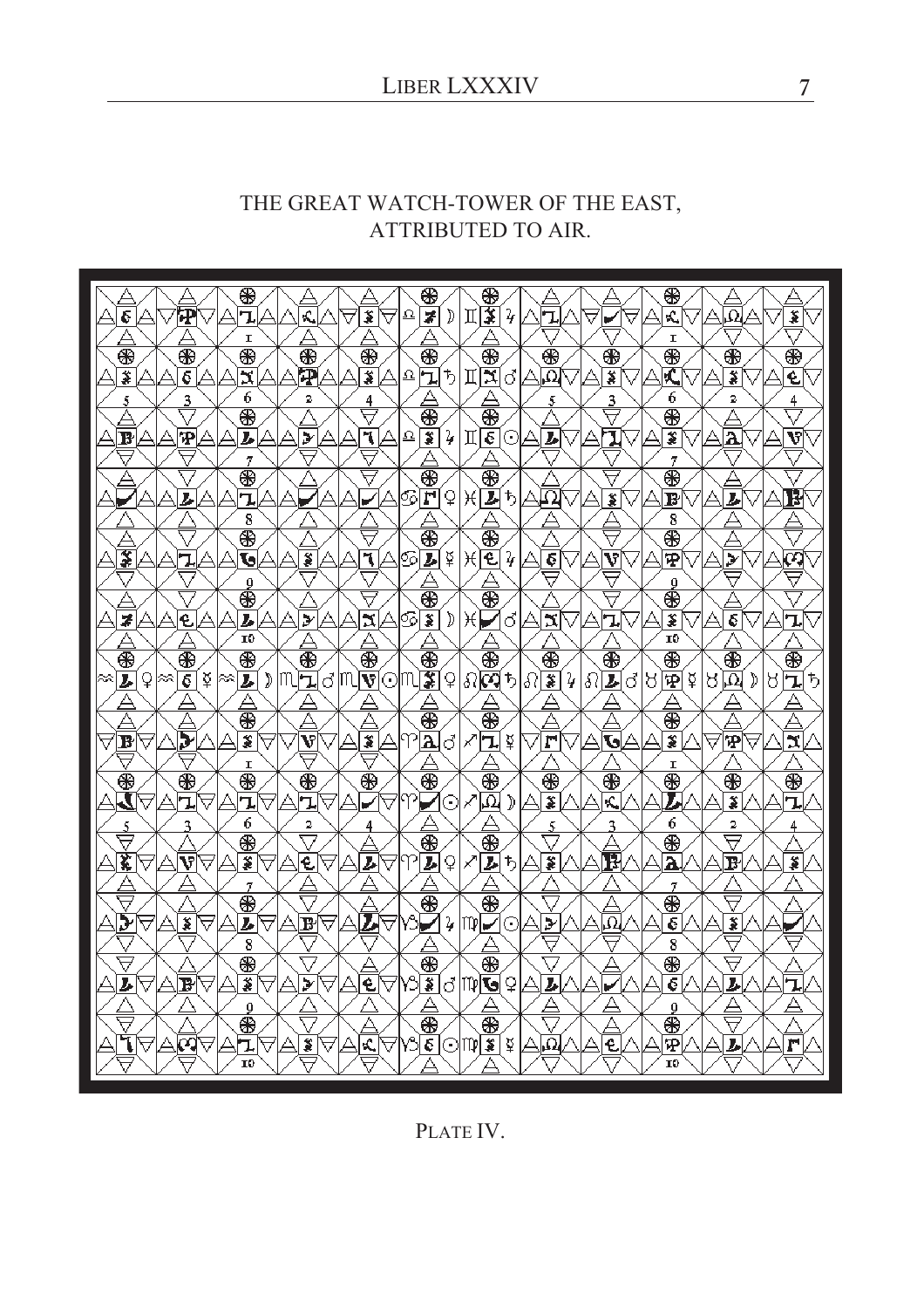# THE GREAT WATCH-TOWER OF THE WEST, ATTRIBUTED TO WATER.

|                          | T             | ⊕<br>7.             | ¥                            | Ä<br>▽                                            | ⊕<br>$\overline{\mathtt{a}}$<br>¥<br>ಲ  | ⊕<br>$\bar{b}$<br>$\Omega$<br>Ж        |                            | $\overline{\mathfrak{X}}$<br>▽     | ⊕<br>Б                       | ד                            | e                            |
|--------------------------|---------------|---------------------|------------------------------|---------------------------------------------------|-----------------------------------------|----------------------------------------|----------------------------|------------------------------------|------------------------------|------------------------------|------------------------------|
| ⊛<br>X                   | ⊛<br>X<br>Δ   | I<br>⊛<br>↸         | ⊛<br>$\overline{\mathbf{B}}$ | ⊛<br>$\overline{\bm{\iota}}$                      | ⊛<br>⋭<br>ಠ<br>L                        | ⊛<br>¥<br>$\overline{\epsilon}$<br>Ж   | ⊕<br>L                     | ⊕<br>€                             | I<br>⊛<br>$\bar{\mathbf{P}}$ | ⊕<br>$\overline{\textbf{v}}$ | ⊕<br>$\overline{\textbf{v}}$ |
| 5<br>Δ                   | 3<br>L        | 6<br>⊛<br>उ         | 2<br>$\overline{\mathbf{B}}$ | 4<br>▽<br>L                                       | ⊛<br>$\overline{\mathbf{z}}$<br>ြု<br>D | ⊛<br>φ<br>්<br>Ж                       | 5<br>J                     | 3<br>▽<br>$\overline{\phantom{a}}$ | 6<br>⊛<br>K,                 | 2<br>△<br>G                  | 4<br>¢                       |
| $\overline{\mathbf{z}}$  | ত্ৰে          | 7<br>⊛<br>L         | ₹                            | v<br>▽<br>$\overline{\mathbf{x}}$                 | ⊛<br>ရက<br>්<br>ፗ                       | ⊛<br>X<br>⋭                            | €                          | v<br>X                             | 7<br>⊕<br>¥                  | L                            | ${\bf F}$                    |
| Δ<br>$\overline{\Omega}$ |               | 8<br>⊛              | ₮                            | v                                                 | ⊕<br>P                                  | ⊛                                      |                            | v                                  | 8<br>⊕<br>Ω                  | △<br>Δ<br>प                  | Δ                            |
|                          | X             | 0<br>❀              |                              | r<br>Δ<br>v                                       | C<br>Ⴂ<br>⊛                             | L<br>D<br>⊛                            | ג                          | ٦<br>U<br>⊽                        | Q<br>⊕                       | ᢑ                            | द<br>□                       |
| न<br>⊛                   | X<br>Л<br>⊛   | ¥<br><b>τ0</b><br>⊛ | ı<br>⊛                       | $\overline{\mathbf{P}}$<br>Δ<br>⊛                 | X<br>℉<br>¥<br>⊛                        | X<br>ち<br>⊛                            | $\overline{\epsilon}$<br>⊛ | ג<br>⊛                             | Ę<br>10<br>⊕                 | L<br>⊛                       | ጔ<br>⊛                       |
| e<br>්<br>IΠ             | Ω<br>ΘM<br>IM | ଦ<br>¥<br>❀         | X<br>ち<br>8                  | $\frac{2}{\pi}$<br>$\left  \epsilon \right $<br>R | ٦<br>්<br>  S (<br>❀                    | 义<br>⋭<br>8<br>⊛                       | ত<br>D<br>8                | X<br>ち<br>୪                        | Q<br>ユ<br>≈<br>⊛             | ¥<br>L<br>≈                  | K,<br>D                      |
| E<br>▽<br>⊛              | X<br>⊛        | ¢<br>I<br>⊛         | ७<br>▽<br>⊛                  | 风<br>⊛                                            | $\overline{\bm{\iota}}$<br>₹<br>⊛       | mр<br>ጔ<br>$\left( \cdot \right)$<br>⊕ | Þ<br>⊕                     | 氏<br>⊛                             | ፗ<br>I<br>⊛                  | É<br>▽<br>⊛                  | ۳<br>⊛                       |
| L<br>5                   | K,<br>3       | Ş<br>6<br>⊛         | X<br>2                       | π<br>4                                            | ₹<br>්<br>⊛                             | ७<br>¥<br> Mp<br>⊛                     | X<br>5                     | 3<br>Δ                             | X<br>6<br>⊛                  | Ω<br>2                       | X<br>4                       |
| ▽<br>$\Omega_{\rm t}$    | ä             | π<br>7              | B                            | L                                                 | ٧å<br>ገ<br>⊙                            | ₹<br>⋭<br>Π₽                           | F                          | ᇟ<br>Λ                             | ¥                            | ▽<br>$\mathbf{B}$            | $\mathcal Y$                 |
| ▽<br>Þ<br>▽              | ₹             | ⊛<br>¥<br>8         | $\overline{\mathbf{P}}$      | 5                                                 | ⊛<br>♎<br>φ<br>》                        | ⊛<br>$\mathbf 7$<br>π<br>囗             | $\overline{\mathbf{a}}$    | X<br>U                             | ⊕<br>X<br>8                  | ▽<br>٦                       | X                            |
| ጔ                        | ı<br>▽        | ⊛<br>₹<br>9         | Ω                            | L<br>▽                                            | ⊕<br>♎<br>Þ<br>ち                        | ⊛<br>٦<br>්<br>囗                       | ₹                          | Δ<br>3                             | ⊛<br>٦<br>g                  | ▽<br>$\overline{\Omega}$     | ı                            |
| ŗ                        | É<br>▽        | ❀<br>ı<br>I0        | $\mathcal{P}$                | ত                                                 | ⊛<br>$\Omega$<br>4<br>w                 | ⊛<br>X<br>⊙                            | $\overline{\epsilon}$      | △<br>$\overline{\mathcal{P}}$      | ⊕<br>R<br>Iθ <sub>1</sub>    | ፲                            | ⋝                            |

PLATE V.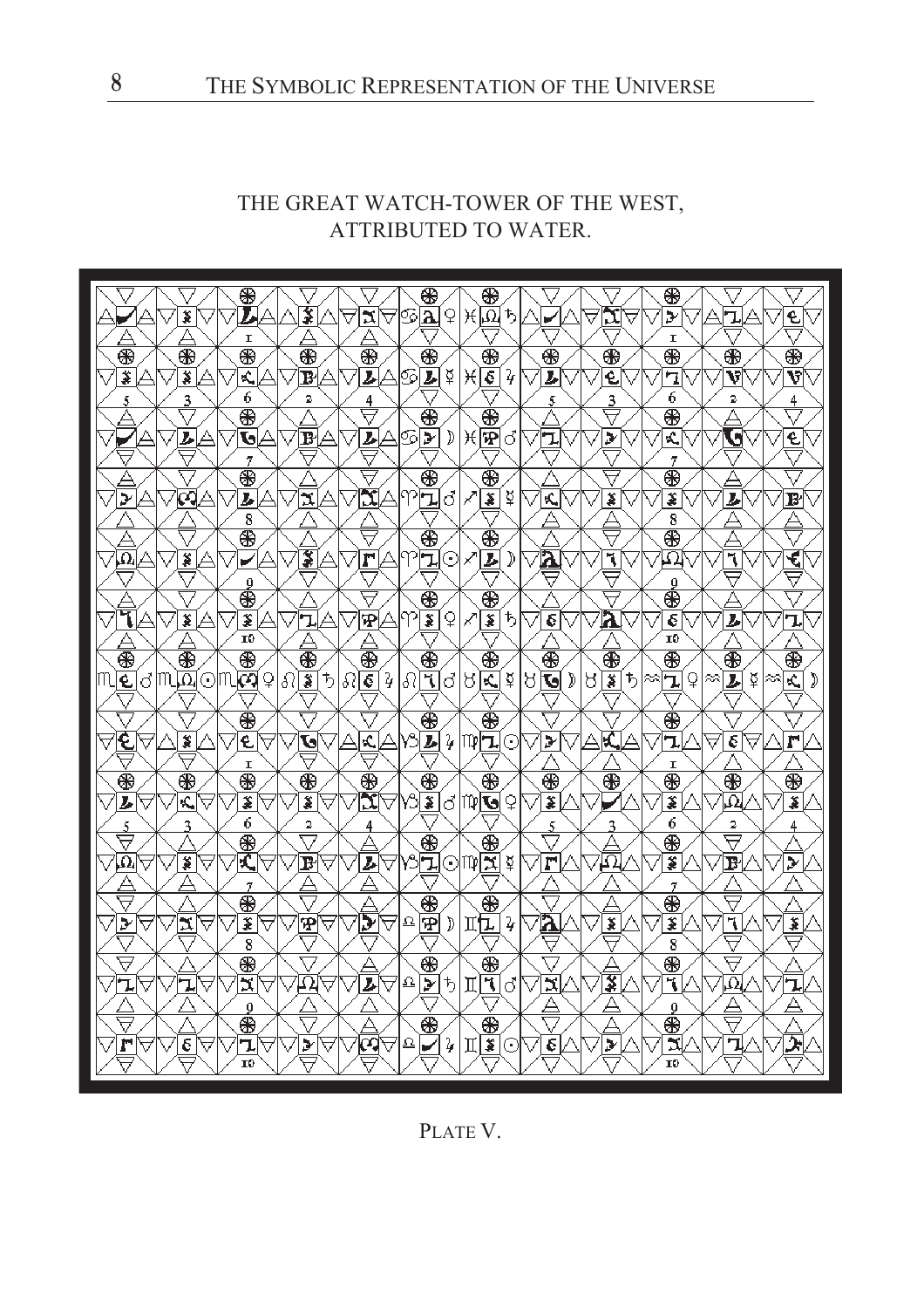# THE GREAT WATCH-TOWER OF THE NORTH, ATTRIBUTED TO EARTH.

| V                            | ⊽                            | ⊕                               | ▽                            |                                        | $\overline{\frac{\bigcircledast}{\mathcal{E}}}$ | ⊕                                                   |                            |              | ⊕                             | ▽                            |                                   |
|------------------------------|------------------------------|---------------------------------|------------------------------|----------------------------------------|-------------------------------------------------|-----------------------------------------------------|----------------------------|--------------|-------------------------------|------------------------------|-----------------------------------|
| $\overline{\mathbf{v}}$      | Δ                            | x<br>I                          | 曱                            | x<br>▽                                 | $\frac{1}{2}$                                   | $\overline{\bm{\iota}}$<br>Π₽<br>⊙                  | $\overline{\Omega}$        | વ્વ          | ¥<br>I                        | ć                            | x<br>▽<br>▽                       |
| ⊛<br>$\overline{\mathbf{a}}$ | ⊛<br>У                       | ⊛<br>Þ                          | ⊛<br>X                       | ⊛<br>F<br>╱                            | ⊛<br>L<br>්                                     | ⊕<br>$\mathbb{D}\mathbb{Q}$<br>¥                    | ❀<br>٦<br>▽                | ❀<br>L       | ⊛<br>$\overline{\mathcal{P}}$ | ⊛<br>$\overline{\mathbf{x}}$ | ⊛<br>$\overline{\mathbf{y}}$      |
| 5                            | 3                            | 6                               | 2                            | 4                                      |                                                 |                                                     | 5                          | 3            | 6                             | 2                            | 4                                 |
| Λ<br>¥                       | ı                            | ⊛<br>उ                          | $\overline{\epsilon}$        | ▽<br>≸<br>Δ                            | ⊛<br>YB<br>Þ<br>⊙                               | ⊛<br>$\overline{\bm{\iota}}$<br>⋭<br>♍              | Δ<br>L                     | e<br>⊽       | ⊛<br>X                        | Ġ<br>▽                       | ∀<br>ত                            |
| ٦                            | v                            | 7                               | U                            | v                                      |                                                 |                                                     | U                          | À            | 7                             | $\rm \nabla$                 | Ò                                 |
| L<br>Ą                       | É<br>⊽                       | ❀<br>Ω                          | e<br>A                       | Ō<br>$\overline{\mathbf{y}}$<br>Δ<br>V | ⊕<br>D<br>♎<br>ኴ                                | ⊕<br>$\frac{1}{2}$<br>$\overline{\phantom{a}}$<br>Д | G<br>▽                     | ⋗<br>▽       | ⊛<br>7                        | Ï<br>V                       | K,<br>V                           |
| △                            |                              | 8<br>⊛                          |                              | 7                                      | ⊛                                               | ⊛                                                   | Δ                          |              | 8<br>⊛                        |                              |                                   |
| $\overline{\epsilon}$        | प                            | L                               | У<br>A                       | ı<br>v                                 | ち<br>$\overline{\mathbf{P}}$<br>♎               | ්<br>囗<br>ı                                         | $\overline{\epsilon}$<br>▽ | K,<br>v      | ۳                             | ę                            | $\overline{\texttt{a}}$           |
|                              |                              | 0<br>⊛                          |                              | v                                      | ⊕                                               | ⊛                                                   |                            |              | 9<br>⊛                        |                              | ▽                                 |
| ▽                            | $\overline{\mathbf{P}}$<br>J | ኂ                               | Þ<br>$\forall$               | $\overline{\epsilon}$<br>Δ             | $\mathbf{E}$<br>$\frac{2}{\pi}$<br>요            | $\overline{\mathbf{P}}$<br>Д<br>⊙                   | ጔ                          | ¥            | E                             | ರ<br>▽                       | 义                                 |
| ⊕                            | ⊕                            | <b>τ0</b><br>⊛                  | ⊛                            | ⊛                                      | ⊛                                               | ⊕                                                   | ⊛                          | ⊛            | 10<br>⊛                       | ⊛                            | ⊛                                 |
| ६<br>⋭<br>8                  | L<br>D<br>୪<br>U             | $\overline{\epsilon}$<br>ち<br>୪ | $\overline{\mathbf{x}}$<br>Q | ⋭<br>ኴ<br>U                            | X<br>D                                          | 义<br>්<br>IM                                        | ପ<br>Θm<br>lm              | E<br>¥       | R<br>ち                        | G<br>₹<br>R                  | X<br>්<br>R                       |
| $\hat{\triangledown}$        | Ō                            | ❀                               | $\triangledown$              | Ō                                      | ❀                                               | ❀                                                   |                            |              | ❀                             | ▽                            | J<br>$\triangledown$              |
| ठे<br>v                      | v                            | X<br>I                          | $\overline{\textbf{v}}$<br>v | $\overline{\mathbf{B}}$<br>v           | $\overline{\mathbf{B}}$<br>ြု<br>Q<br>▽         | $\star$ তি<br>ち                                     | Ţ<br>▽                     | ¥            | ٦<br>v<br>I                   | $\overline{\textbf{z}}$      | ¢                                 |
| ⊕                            | ⊕                            | ⊕                               | ⊕                            | ⊛                                      | ⊛                                               | ⊕                                                   | ⊛                          | ⊛            | ⊛                             | ⊛                            | ⊛                                 |
| ≹                            | E<br>3                       | $\overline{\mathbf{v}}$<br>6    | į.<br>2                      | φ<br>$\triangledown$<br>4              | $\overline{\mathbf{e}}$<br>⋭<br>ြု              | $\frac{1}{2}$<br>Ж<br>ጔ                             | ı<br>5                     | K,<br>3      | Ω<br>6                        | ጔ<br>▽<br>2                  | $\overline{\mathbf{P}}$<br>▽<br>4 |
| ▽<br>L                       | Λ<br>$\Omega_{\rm t}$        | ⊛<br>X                          | У<br>V                       | X<br>V<br>▽                            | ⊛<br>V<br>ြု<br>D                               | ⊕<br>X<br>Ж<br>්                                    | ▽<br>€                     | Δ<br>ĺ.<br>V | ⊛<br>ë                        | X<br>▽                       | द्ग<br>▽                          |
|                              |                              | 7                               |                              |                                        |                                                 |                                                     | ▽                          |              | 7                             |                              |                                   |
| X<br>▽<br>V                  | ⊽<br>$\bar{\nabla}$          | ⊛<br>K,<br>v                    | z<br>$\bar{\nabla}$<br>▽     | Ω<br>▽<br>$\triangledown$              | ⊛<br>က<br>්<br>ጔ                                | ⊛<br>Þ<br>⋭                                         | ፗ<br>▽                     | Λ<br>ä<br>v  | ⊛<br>Þ                        | ডা<br>▽                      | Ï<br>▽                            |
|                              |                              | 8                               |                              |                                        |                                                 |                                                     |                            |              | 8                             |                              |                                   |
| $\overline{\epsilon}$<br>∀   | r<br>Ò,<br>V                 | ⊛<br>$\Omega_{\rm i}$<br>V<br>V | X<br>▽<br>▽                  | L<br>$\forall$<br>∀                    | ⊛<br>ന<br>$\overline{\mathbf{B}}$<br>⊙          | ⊛<br>٦<br>》                                         | ī<br>▽                     | क्र<br>▽     | ⊛<br>Ţ,                       | r<br>$\triangledown$         | $\Omega_{\rm t}$<br>∀             |
|                              |                              | 0<br>⊕                          |                              |                                        | ⊛                                               | ▽<br>⊕                                              |                            | Δ            | 0<br>⊕                        |                              |                                   |
| V<br>X                       | ŗ                            |                                 | Ţ,                           | $\overline{\epsilon}$<br>▽             | ג<br>ၺ<br>¥                                     | X<br>ち                                              | V<br>٦<br>▽                |              | Ę                             | ı<br>▽                       | ę                                 |
|                              |                              | Iθ <sub>1</sub>                 |                              |                                        |                                                 |                                                     |                            |              | 10                            |                              |                                   |

PLATE VI.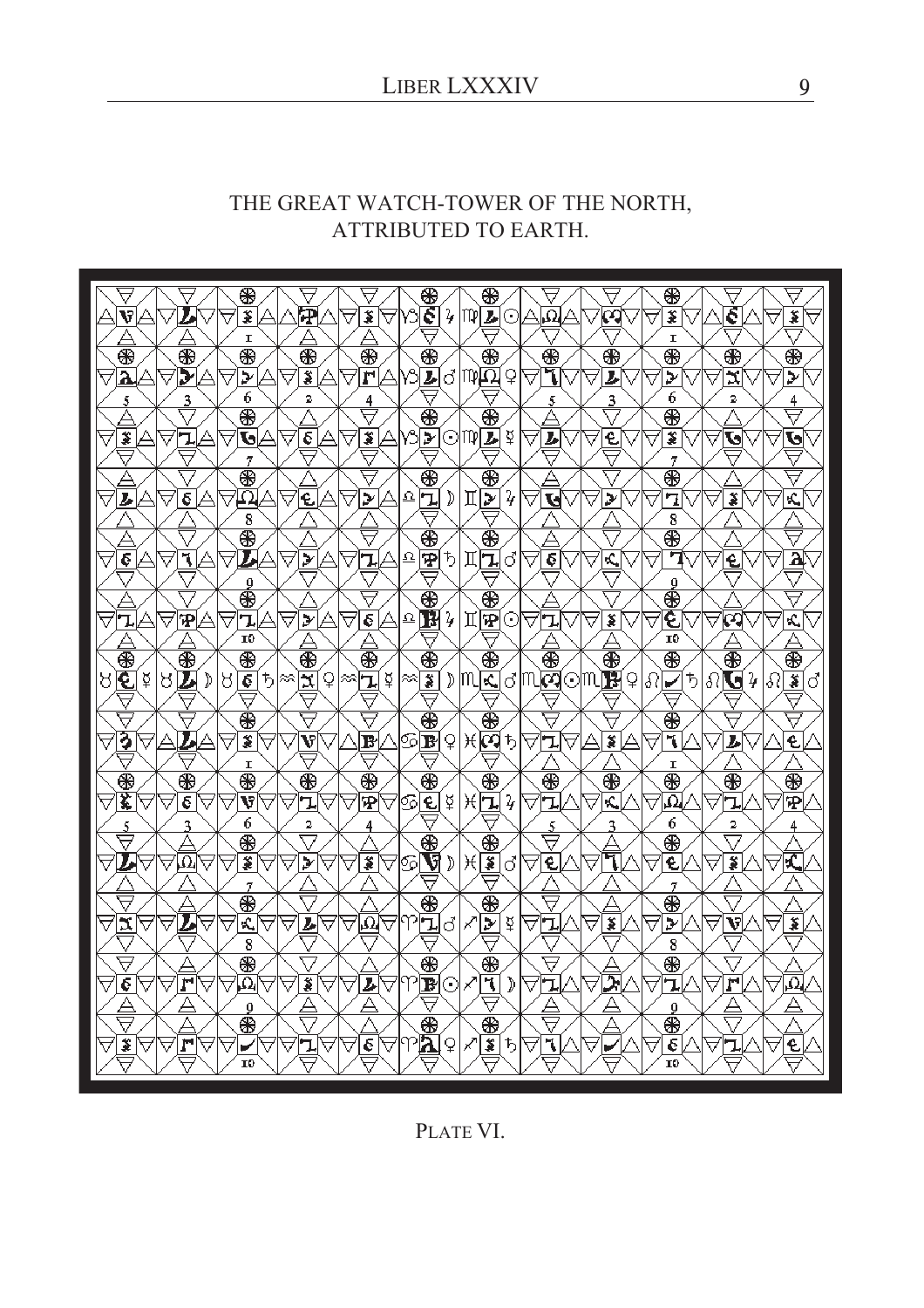|                         |                              | ⊕                                  |                          |                              | ⊕                                                    | ⊕                                                  |                               |                                   | ⊕                            |                         |                              |
|-------------------------|------------------------------|------------------------------------|--------------------------|------------------------------|------------------------------------------------------|----------------------------------------------------|-------------------------------|-----------------------------------|------------------------------|-------------------------|------------------------------|
| π                       | L                            | $\overline{\nu}$<br>△<br>I         | $\overline{\Omega}$      | ¥<br>▽                       | ්<br>ņ<br>c                                          | ₹<br>⋭                                             | X                             | 5                                 | $\overline{\mathtt{a}}$<br>I | X                       | Ï<br>∀                       |
| ❀                       | ⊛                            | ⊛                                  | ⊛                        | ❀                            | ⊛                                                    | ≅                                                  | ⊛                             | ⊛                                 | ⊛                            | ⊕                       | ⊕                            |
| Ω                       | €                            | L                                  | X                        | G                            | p<br>π<br>⊙                                          | L<br>D                                             | J                             | G                                 | ≸                            | $\overline{\mathbf{a}}$ | X                            |
| 5                       | 3                            | 6<br>⊛                             | 2                        | 4<br>$\triangledown$         | ⊛                                                    | ⊛                                                  | 5                             | $\overline{\mathbf{3}}$           | 6<br>⊛                       | $\overline{2}$          | 4<br>∀                       |
|                         | 囚                            | X                                  | €                        | $\overline{\mathbf{y}}$      | z<br>¥<br>I٩<br>Ρ                                    | ち<br>L                                             | G                             | E                                 | ₹                            | $\overline{\mathbf{z}}$ | €                            |
|                         |                              | 7                                  |                          | ⊽                            |                                                      |                                                    |                               | ⊽                                 | 7                            |                         | ▽                            |
| ≸                       | $\overline{\textbf{v}}$      | ⊛<br>€                             | ٦                        | Q                            | ⊛<br>$\frac{1}{2}$<br>۴å<br>Ⴂ                        | ≅<br>₹<br>ļЩ<br>€                                  | 7                             | $\overline{\mathbf{B}}$           | ⊛<br>Ï                       | z                       | $\overline{\Omega}$          |
|                         |                              | 8                                  |                          |                              |                                                      |                                                    |                               |                                   | 8                            |                         |                              |
| $\overline{\mathbf{r}}$ | B                            | ⊛<br>€                             |                          | ⊽                            | ⊛<br>්<br>L                                          | ⊛<br>$\overline{\mathbf{y}}$<br>¥<br>ΠP            | ≸                             |                                   | ⊛<br>K,                      | J,                      | ▽<br>r                       |
|                         |                              |                                    | Ţ.                       | Ï                            |                                                      |                                                    |                               | €                                 |                              |                         |                              |
|                         |                              | ♣                                  |                          | Ū                            | ⊛                                                    | ⊛                                                  |                               |                                   | ⊕                            |                         |                              |
| Ā                       | X                            | $\overline{\epsilon}$<br><b>τ0</b> | ٦                        | G                            | Y3<br>$\overline{\mathfrak{X}}$<br>⊙                 | 顺丈<br>⋭                                            | $\overline{\mathbf{v}}$       | $\overline{\epsilon}$             | ጊ<br>ΙO <sub>τ</sub>         | X                       | Ω                            |
| ⊛                       | ⊛                            | ⊕                                  | ⊕                        | ⊛                            | ⊛                                                    | ⊛                                                  | ⊛                             | ⊛                                 | ⊛                            | ⊛                       | ⊛                            |
| ち<br>L<br>R             | ¥<br>R<br>Γ.                 | $\Omega$ Ω<br>්                    | ⋭<br>४<br>پ              | D<br>ਲ<br>Ⴂ                  | x<br>ち<br>୪                                          | X<br>¥<br>≈                                        | ⋭<br>$\overline{\Omega}$<br>≈ | $\overline{\mathbf{x}}$<br>D<br>≈ | z<br>්                       | $\mathbf{B}$<br>⊙<br>IM | $\overline{\mathbf{r}}$<br>¥ |
|                         |                              | ⊛                                  |                          |                              | ⊛                                                    | ⊛                                                  |                               |                                   | ⊛                            |                         |                              |
| Ω                       | ٦                            | $\overline{\mathbf{a}}$<br>⊽       | ¥                        | $\mathbf{B}$                 | $\overline{\mathbf{z}}$<br>♎<br>D                    | $\overline{\epsilon}$<br>$\frac{1}{2}$<br>Д        | $\overline{P}$<br>▽           | ጌ                                 | $\overline{\epsilon}$        | 霍                       | X                            |
| ⊛                       | ⊕                            | I<br>⊛                             | J<br>⊛                   | ⊛                            | ⊛                                                    | ⊛                                                  | ⊛                             | ⊛                                 | I<br>⊛                       | ⊛                       | ⊕                            |
| ы                       | ı                            | L                                  | $\overline{\mathbf{x}}$  | X                            | L<br>ち<br>♎                                          | ්<br>ı<br>Д                                        | $\overline{\mathbf{z}}$       | $\overline{\epsilon}$             | Ψ                            | 7                       | $\overline{\mathbf{e}}$      |
| ۹                       | ٩                            | 6                                  | 2                        | 4                            |                                                      |                                                    | 5                             | ٩                                 | 6                            | 2                       | 4                            |
| $\overline{\mathbf{x}}$ | ¥                            | ⊛<br>K,<br>À                       | ▽<br>ь                   |                              | ⊛<br>$\overline{\textbf{x}}$<br>$\frac{2}{\pi}$<br>♎ | ⊛<br>$\overline{\mathbf{y}}$<br>Д<br>⊙             | ≸                             | ₹                                 | ❀<br>ד                       | $\overline{\epsilon}$   | Ί                            |
|                         |                              |                                    |                          |                              |                                                      |                                                    |                               |                                   | 7                            |                         |                              |
| π                       |                              | ❀<br>F                             | L                        | e                            | ⊛<br>L<br>Q                                          | ⊕<br>$\overline{\mathbf{y}}$<br>$\ddot{\phi}$<br>Ж | ∀<br>प                        |                                   | ❀<br>Z                       | प                       | Ω                            |
|                         | ı                            | 8                                  | ∀                        | ∀                            | ြု                                                   |                                                    |                               | ı                                 | 8                            |                         |                              |
| ↸<br>⊻                  |                              | $\overline{\mathbb{E}}$            |                          | ٨                            | ❀                                                    | $\frac{1}{2}$                                      | ↸<br>⊻                        |                                   | ᇑ<br>∜∢                      | v                       |                              |
| 7                       | $\overline{\bm{\iota}}$<br>▽ | $\overline{\triangledown}$         | $\overline{\Omega}$<br>▽ | φ<br>▽                       | $\overline{\mathtt{z}}$<br>⋭<br>ಲ                    | Ж<br>$\mathcal{V}$                                 | $\overline{\Omega}$           | ₮                                 |                              | 交                       | ᄓ<br>≙                       |
| $\triangledown$         | A                            | 9<br>❀                             |                          | ٨                            | ❀                                                    | ী<br>পΩ্                                           | $\triangleleft$               | Ā                                 | $\overline{9}$<br>❀          | ⊽                       | Λ                            |
| E<br>▽                  | [J<br>▽                      | L<br>▽<br>ΙÛ.                      | X<br>▽                   | $\overline{\mathbf{y}}$<br>∀ | $\overline{\mathcal{Y}}$<br>D<br>နာ                  |                                                    | ≰                             | $\mathbf{\overline{E}}$           | $\overline{\epsilon}$        | X                       | ¢                            |
|                         |                              |                                    | 7                        |                              |                                                      |                                                    |                               |                                   | 10                           |                         |                              |

## THE GREAT WATCH-TOWER OF THE SOUTH, ATTRIBUTED TO FIRE.

PLATE VII.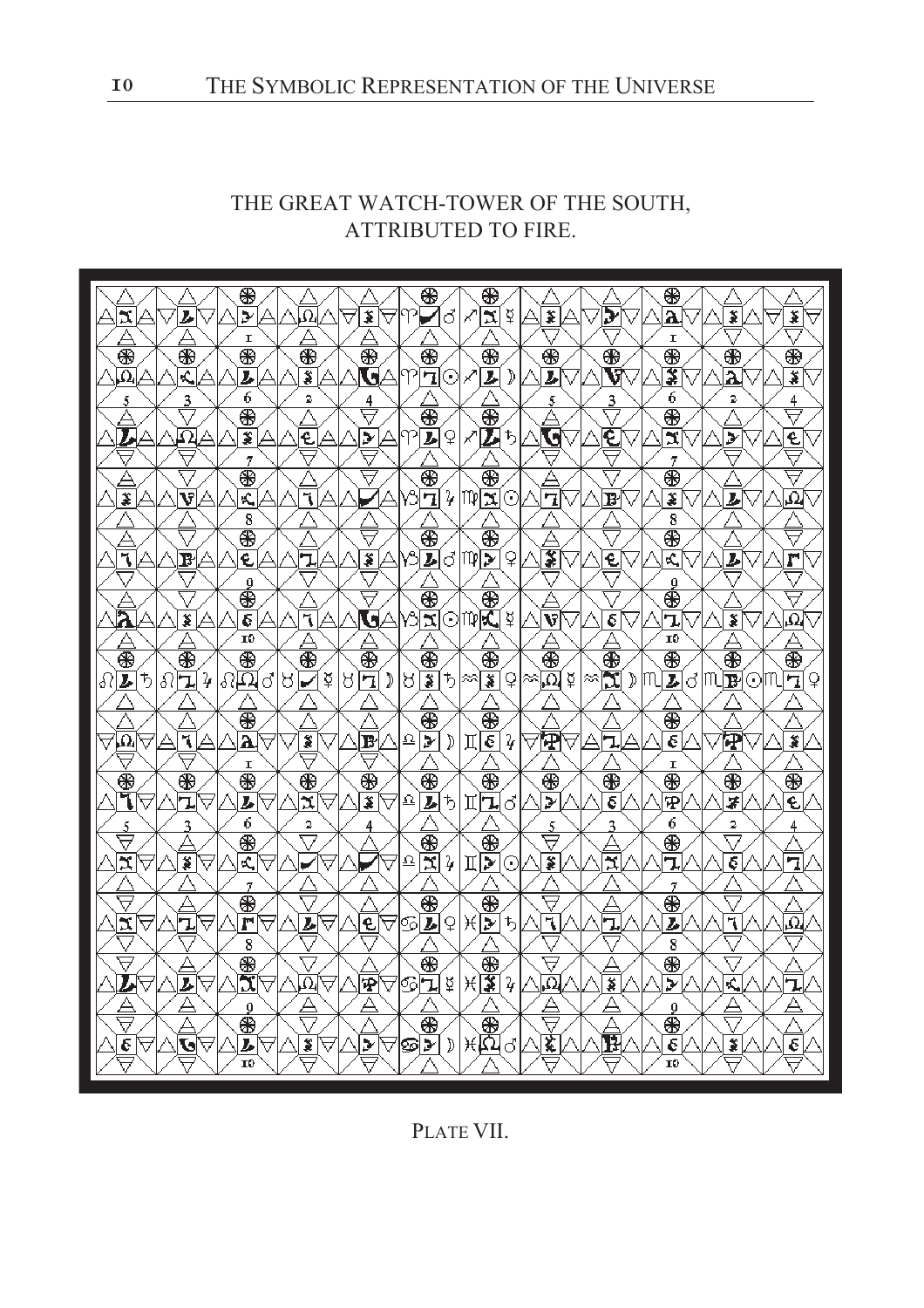## THE BLACK CROSS, OR TABLE OF UNION. ATTRIBUTED TO SPIRIT.



PLATE VIII.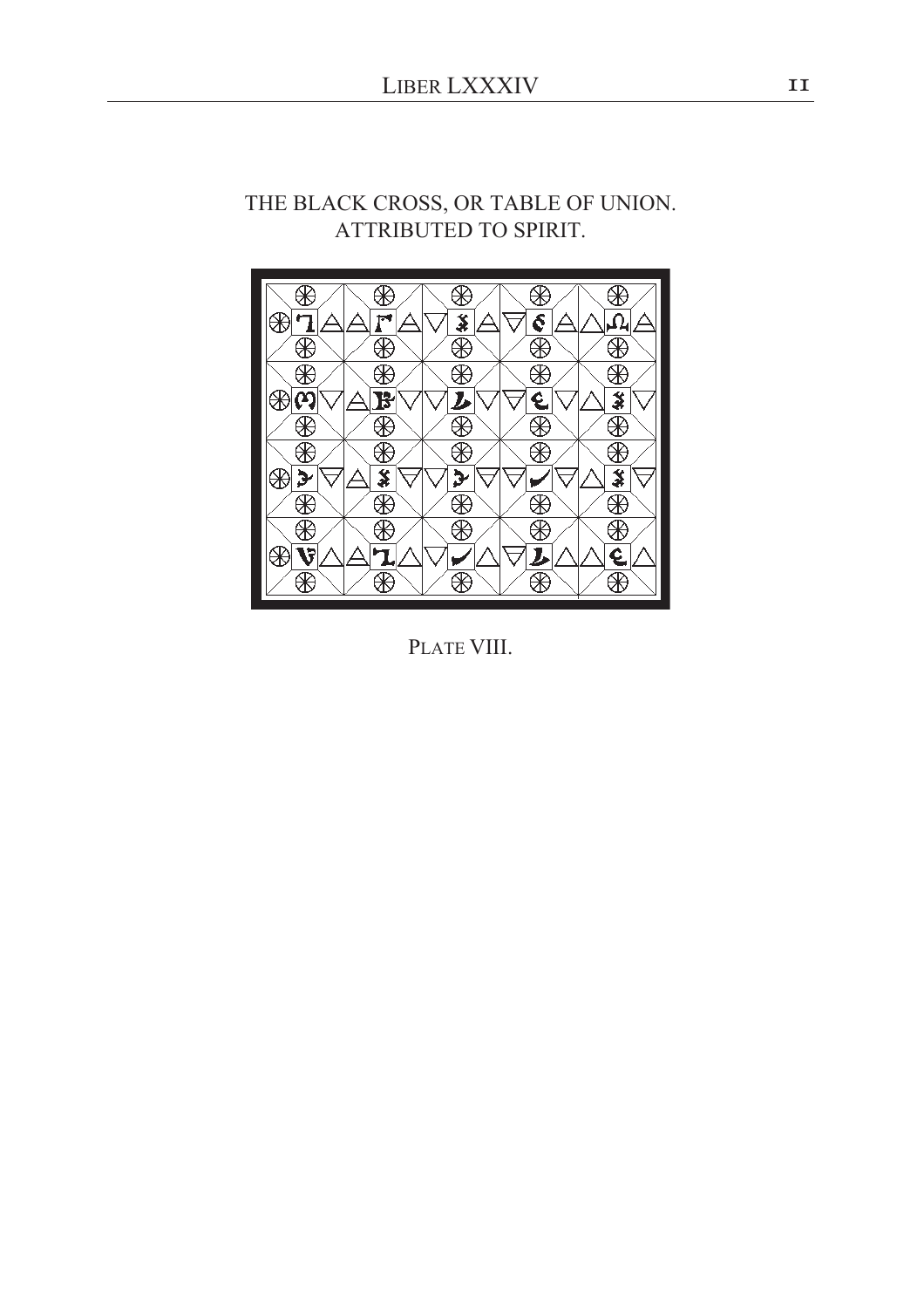6. Beneath the bar of the Calvary Cross remain 16 squares not yet accounted for. Here, beneath the presidency of the Kerubim, rule four mighty and benevolent angels—

> INGM LAOC VSSN RVOI

7. Trilateral names of demons or elementals are to be formed from these 16 squares, using the two letters on either side of the upright of the cross with a letter chosen crom the Central Tablet or black cross in accordance with rules which will be given in their due place.<sup>10</sup> Thus

 GM IN

OC

LA

et cetera, form bases for these trilateral names.

The following rules explain how the sides of the pyramids of which the squares are formed are attributed to the Sephiroth, Planets, Elements and Zodiacal signs.<sup>11</sup>

1. Great Central Cross. This has 36 squares, for the decantes of the Zodiac.

On the left side of the Pyramid, Linea Patris has the Cardinal signs, the sign of the Element itself at the top, in the order of Tetragrammaton (Fire, Water, Air, Earth) going upwards.

Linea Filii has the Common signs in the same order.

Linea S.S. has the Cherubic signs, that of the element on the left, in the same order, right to left.

But the order of the decans in each sign is reverse, and thus the planets which fill the right-hand side of the Pyramids go in the first two cases downwards, and in the third from left to right.

The upper sides of the Pyramids are all attributed to the Element of Spirit, the lower sides to the Element of the Tablet.

Each square is also referred to the small card of the Tarot which corresponds to the Decan (see  $777^{12}$ ).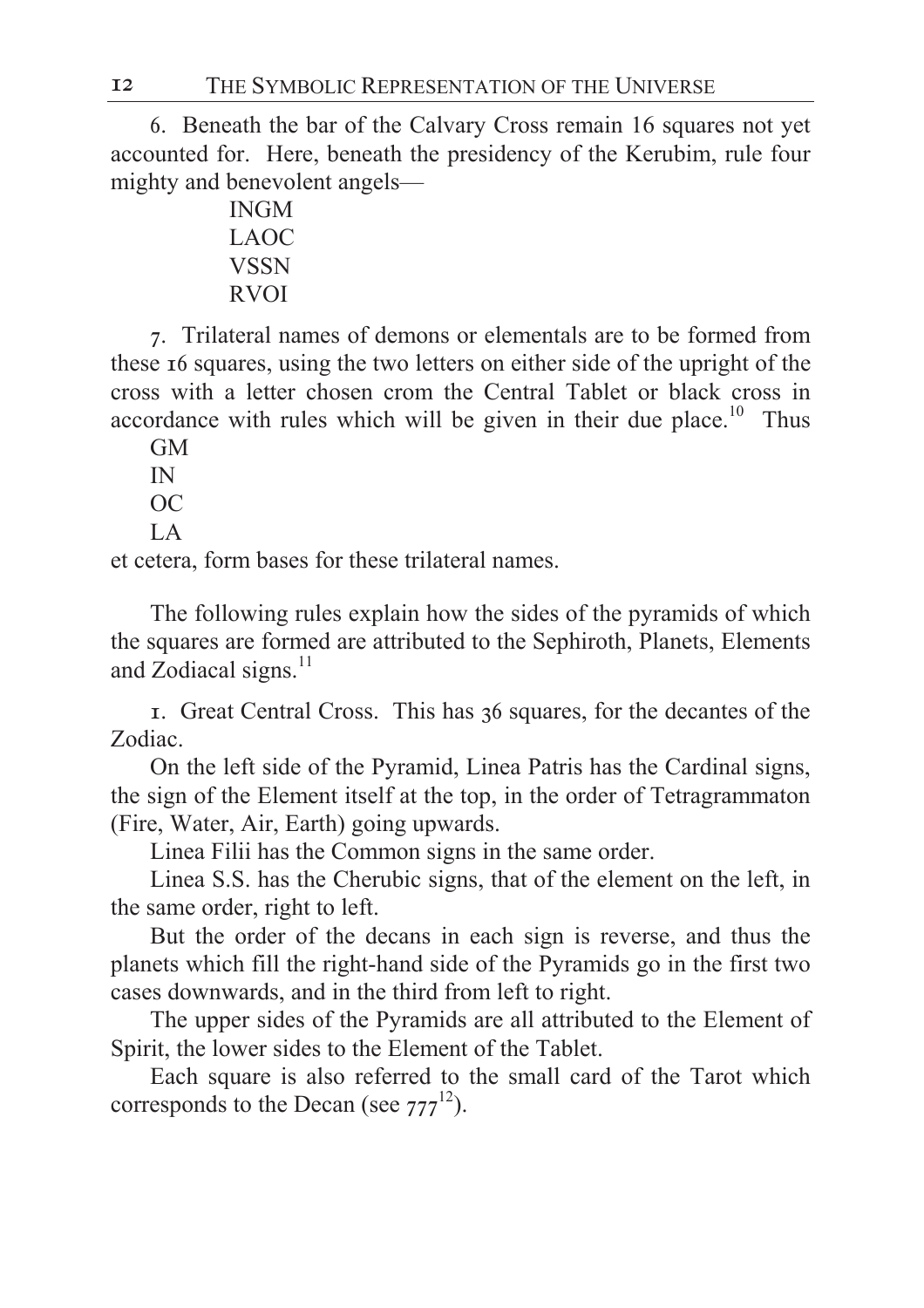2. Calvary Crosses.

Each has 10 squares.

The upper sides of the Pyramids are uniformly given to Spirit, the lower sides to the Sephiroth, in the order shewn.<sup>13</sup> The left-hand sides are attributed to the element of the Tablet, the right-hand sides to the sub-element of the lesser angle.<sup>14</sup>

3. Kerubic Squares.

The upper sides pertain to the element of the Tablet, the lower sides to the sub-element. Right- and left-hand sides in this case correspond, according to a somewhat complex rule which it is unnecessary to give here.<sup>15</sup> The attributions to the Court Cards of the Tarot naturally follow $16$ 

4. Lesser Squares.

The upper side of each pyramid is governed by the Kerub standing on the file above it. The lower side is governed by the Kerub also, but in order descending as the are from right to left above. [See angle of Air of Water; the Kerubs go Earth, Fire, Water, Air (from the square marked D, the fifth from the left in the top rank of the Tablet), and downward the lower sides of the squares marked O, D, E, Z go Earth, Fire, Water, Air.]

The left-hand side refers to the element of the Tablet, the right-hand side to the sub-element of the lesser angle. $^{17}$ 

5. The Black Cross or Central Tablet.

The upper and lower sides are equally attributed to Spirit.

The left-hand sides to the element of the file, in this order from left to right: Spirit, Air, Water, Earth, Fire.

The right-hand sides to the element of the rank in this order: Air, Water, Earth, Fire.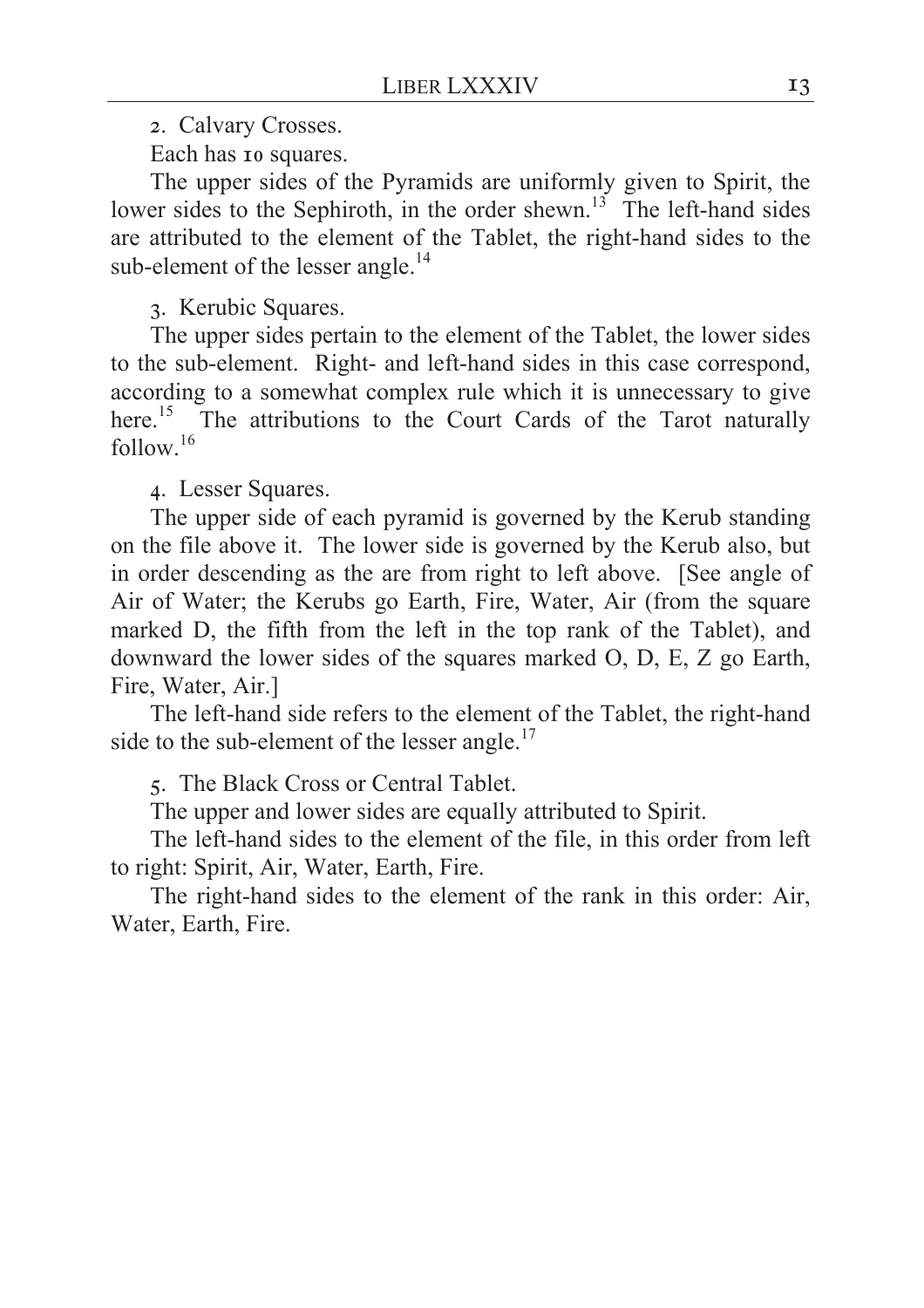## IV

Follows Plate IX., the Alphabet in which all this is written.<sup>18</sup> It is the Alphabet of the Angelic Language. The invocations which we possess in that tongue follow in their due place.

[It is called also Enochian, as these angels claimed to be those which conversed with the "patriarch Enoch" of Jewish fable.<sup>19</sup>]

|                     | <b>ENOCHIAN</b>                 | $\boldsymbol{\mathcal{L}}$<br>$\overline{A}$ | <b>ALPhABET</b>          |                                  |
|---------------------|---------------------------------|----------------------------------------------|--------------------------|----------------------------------|
| V<br>$\mathbf{B}$   | R<br>$\overline{C}_{\bullet}$ K | $\sum_{D}$                                   | $\mathfrak{S}$           | $\boldsymbol{r}$<br>$\mathbf{f}$ |
| S<br>$\overline{G}$ | $\mathbf{h}$                    | I, Y                                         | x<br>$\overline{L}$      | E<br>$\overline{M}$              |
| $\mathbf{F}$<br>N   | И,<br>$\overline{O}$            | $\mathbf{p}$                                 | <b>ZL</b><br>$Q_{\rm c}$ | $\mathcal{E}$<br>$\overline{R}$  |
| $\beta$             | T                               | U, V, W                                      | $\cdot$<br>$\chi$        | <u>n</u><br>$\overline{z}$       |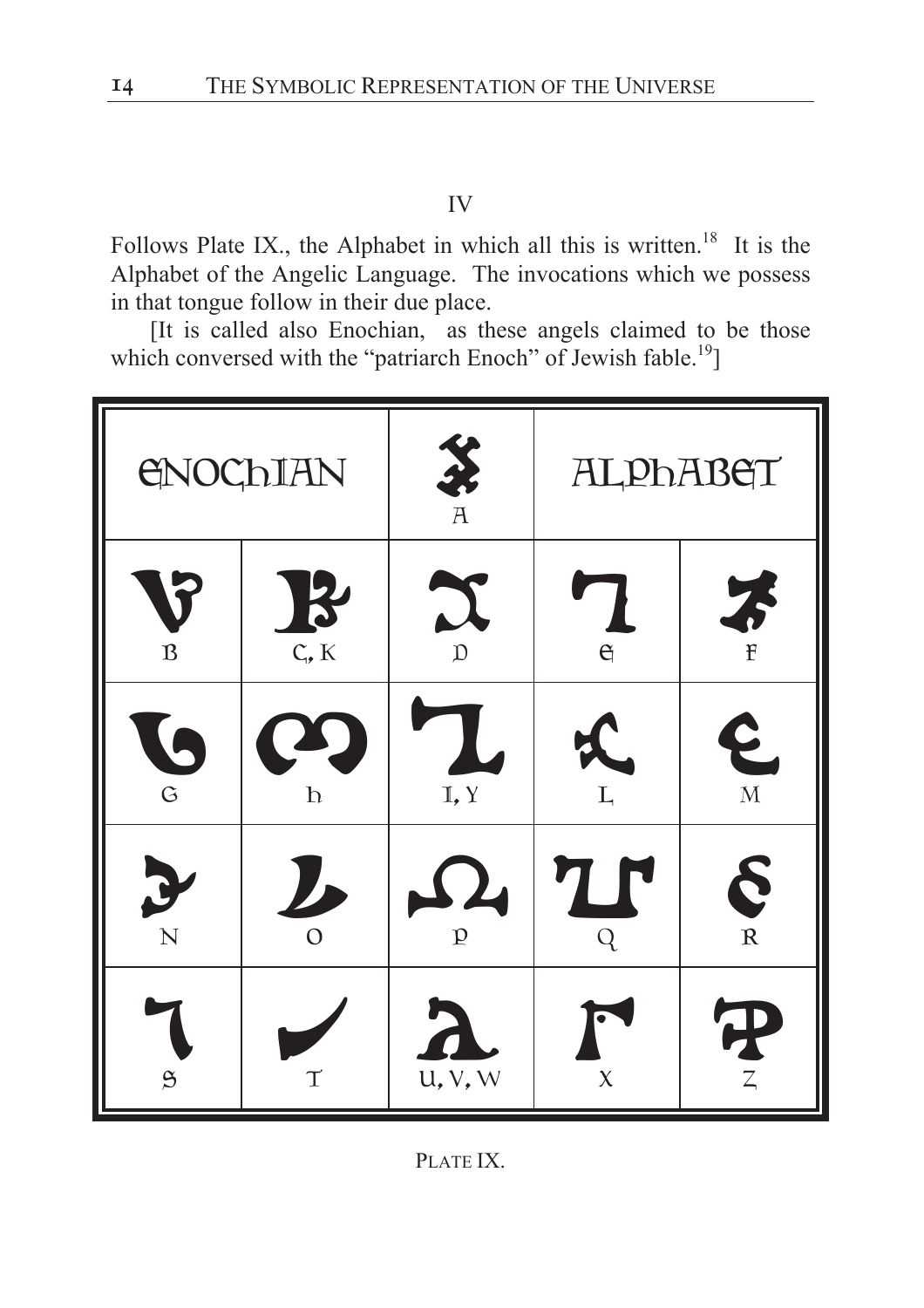V

The Thirty Æthyrs or Aires and their divisions and angels are as follows [We omit for the present consideration of the parts of the earth to which they are stated to correspond, and the question of the attributions to the cardinal points and the Tribes of Israel. These are duly tabulated in Dee's "Liber Scientiæ, Auxilii, et Victoriæ Terrestris."] :-

| NAME OF AIRE.            | NAMES OF GOVERNORS <sup>20</sup>                        | <b>NUMBERS OF</b><br><b>SERVITORS</b> | <b>IN ALL</b> |
|--------------------------|---------------------------------------------------------|---------------------------------------|---------------|
| LIL.<br>I.               | I. OCCODON <sup>21</sup><br>2. PASCOMB<br>3. VALGARS    | 7209<br>2360<br>5362                  | <b>14931</b>  |
| ARN.<br>2.               | 4. DOAGNIS<br>5. PACASNA<br>DIALIVA <sup>22</sup><br>6. | 3636<br>2362<br>8962                  | 15960         |
| ZOM.<br>3.               | 7. SAMAPHA<br>8. VIROOLI $^{23}$<br>9. ANDISPI          | 4440<br>3660<br>9236                  | 17296         |
| PAZ.<br>$\overline{4}$ . | 10. THOTANP <sup>24</sup><br>II. AXZIARG<br>12. POTHNIR | 2360<br>3000<br>6300                  | 11660         |
| LIT.<br>5.               | 13. LAZDIXI<br>14. NOCAMAL<br>15. TIARPAX               | 8630<br>2306<br>5802                  | 16738         |
| MAZ.<br>6.               | 16. SAXTOMP<br>17. VAVAAMP<br>18. ZIRZIRD               | 3620<br>9200<br>7220                  | 20040         |
| DEO.<br>7.               | 19. OBMACA $S^{25}$<br>20. GENADOL<br>21. ASPIAON       | 6363<br>7706<br>6320                  | 20389         |
| ZID.<br>8.               | 22. ZAMFRES<br>23. TODNAON<br>24. PRISTAC               | 4362<br>7236<br>2302                  | 13900         |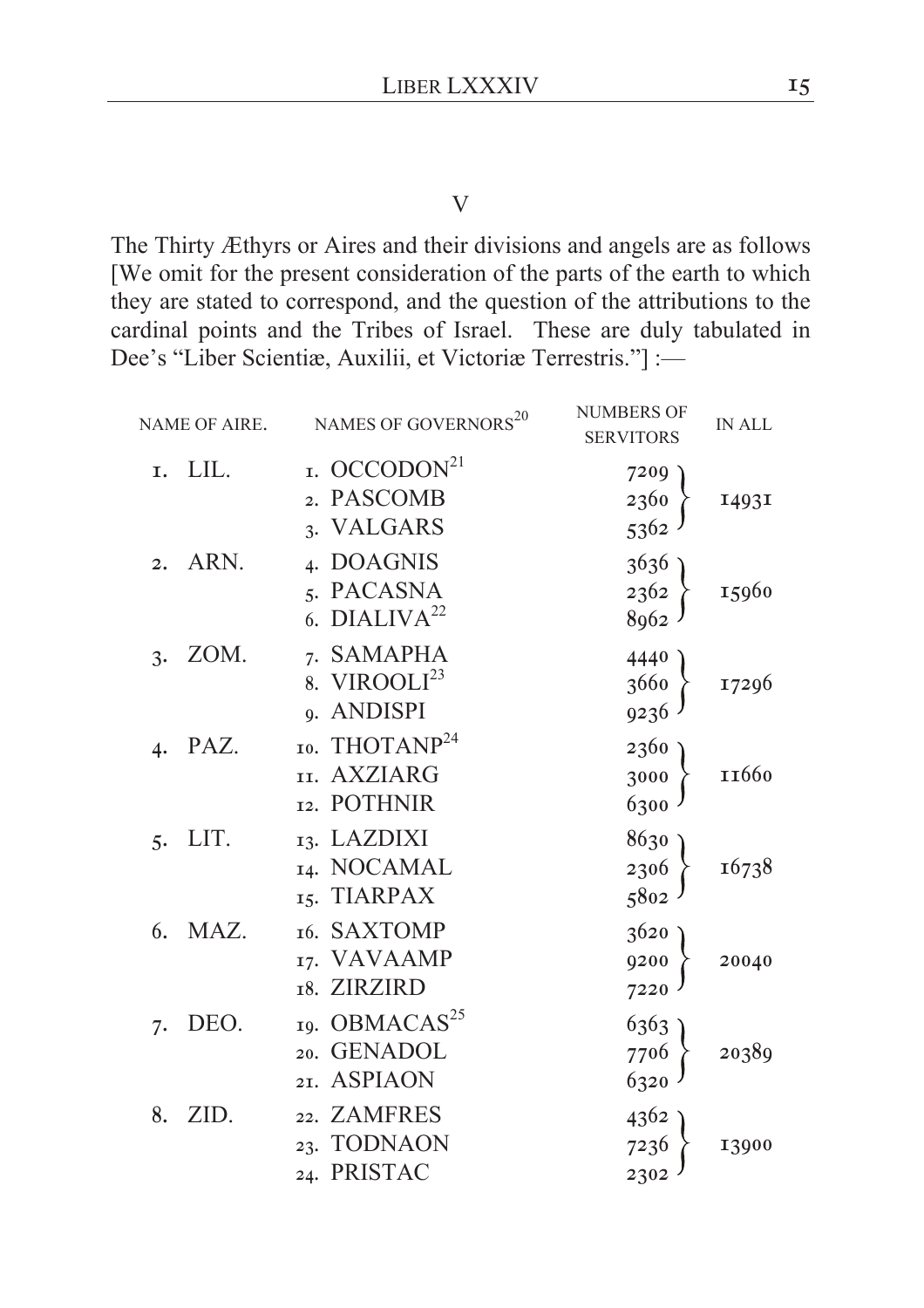| <b>NAME OF AIRE.</b> | NAMES OF GOVERNORS <sup>20</sup> | <b>NUMBERS OF</b><br><b>SERVITORS</b> | <b>IN ALL</b> |
|----------------------|----------------------------------|---------------------------------------|---------------|
| ZIP.                 | 25. ODDIORG                      |                                       |               |
|                      | 26. CRALPIR                      | $9996$<br>3620<br>4230                | 17846         |
|                      | 27. DOANZIN                      |                                       |               |
| I0. ZAX.             | 28. LEXARPH                      | 8880                                  |               |
|                      | 29. COMANAN                      |                                       | II727         |
|                      | 30. TABITOM                      | 1230<br>1617                          |               |

 [Note that these 3 names come from the black cross, with the addition of an L. This L is one of the 8 reversed letters in the four watchtowers, the other seven forming the word PARAOAN, *q.v. infra*. 26]

|            | NAME OF AIRE. | NAMES OF GOVERNORS                                      | <b>NUMBERS OF</b><br><b>SERVITORS</b> | <b>IN ALL</b> |
|------------|---------------|---------------------------------------------------------|---------------------------------------|---------------|
|            | II. ICH.      | 31. MOLPAND<br>32. VSNARDA $^{27}$<br>33. PONODOL       | 3636<br>2362<br>8962                  | 15960         |
|            | 12. LOE.      | 34. TAPAMAL<br>35. GEDOONS<br>36. AMBRIOL               | 3472<br>7236<br>5234                  | 15942         |
| <b>13.</b> | ZIM.          | 37. GECAOND<br>38. LAPARIN<br>39. DOCEPAX               | 8111<br>3360<br>4213                  | 15684         |
| I4.        | VTA.          | 40. TEDOOND <sup>28</sup><br>41. VIVIPOS<br>42. OOANAMB | 2673<br>9236<br>8230                  | 20139         |
| <b>15.</b> | OXO.          | 43. TAHANDO $^{29}$<br>44. NOCIABI<br>45. TASTOXO       | 1367<br>1367<br>1886                  | 4620          |
|            | 16. LEA.      | 46. CUCARPT<br>47. LAVACON<br>48. SOCHIAL               | 9920<br>9230<br>9240                  | 28390         |
| I7.        | TAN.          | 49. SIGMORF<br>50. AYDROPT<br>51. TOCARZI               | 7623<br>7132<br>2634                  | 17389         |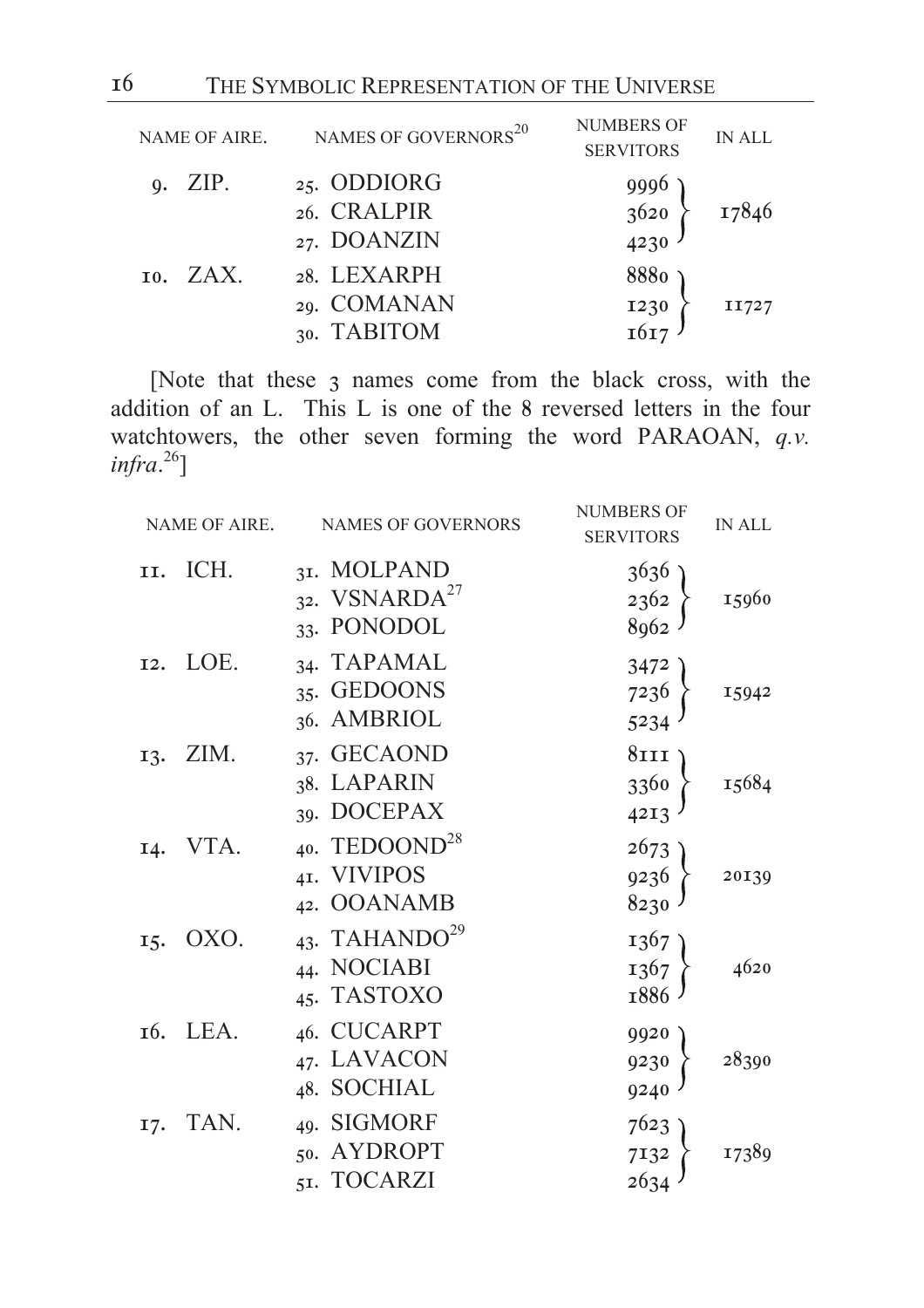|             |               | <b>LIBER LXXXIV</b>                                     |                                       |               | 17 |
|-------------|---------------|---------------------------------------------------------|---------------------------------------|---------------|----|
|             | NAME OF AIRE. | NAMES OF GOVERNORS                                      | <b>NUMBERS OF</b><br><b>SERVITORS</b> | <b>IN ALL</b> |    |
| 18.         | ZEN.          | 52. NABAOMI<br>53. ZAFASAI<br>54. YALPAMB               | 2346<br>7689<br>2634                  | 17389         |    |
| <b>I</b> 9. | POP.          | 55. TORZOXI<br>56. ABRION $D^{30}$<br>57. OMAGRAP       | 9996<br>3620<br>4230                  | 15358         |    |
| 20.         | CHR.          | 58. ZILDRON<br>59. PARZIBA<br>60. TOTOCAN               | 8880<br>1230<br>1617                  | 14889         |    |
| 2I.         | ASP           | 61. CHIRZPA<br>62. TOANTOM<br>63. VIXPALG               | 5536<br>5635<br>5658                  | 16829         |    |
| 22.         | LIN.          | 64. OZIDAIA<br>65. PARAOAN<br>66. CALZIRG               | 2232<br>2326<br>2237                  | 6925          |    |
| 23.         | TOR.          | 67. RONOOMB $31$<br>68. ONIZIMP<br>69. ZAXANIN          | 7320<br>7262<br>7333                  | 21915         |    |
| 24.         | NIA.          | 70. ORCAMIR $^{32}$<br>71. CHIALPS<br>72. SOAGEEL       | 8200<br>8360<br>8236                  | 24796         |    |
|             | 25. VTI.      | 73. MIRZIND<br>74. OBUAORS<br>75. RANGLAM               | 5632<br>6333<br>6236                  | 18201         |    |
|             | 26. DES.      | 76. POPHAND<br>77. NIGRANA<br>78. BAZCHIM               | 9232<br>3620<br>5637                  | 18489         |    |
|             | 27. ZAA.      | 79. SAZIAMI<br>80. MATHVLA<br>81. ORPANIB <sup>33</sup> | 7220<br>7560<br>7263                  | 22043         |    |
| 28.         | BAG.          | 82. LABNIXP<br>83. POCISNI<br>84. OXLOPAR               | 2630<br>7236<br>8200                  | 18066         |    |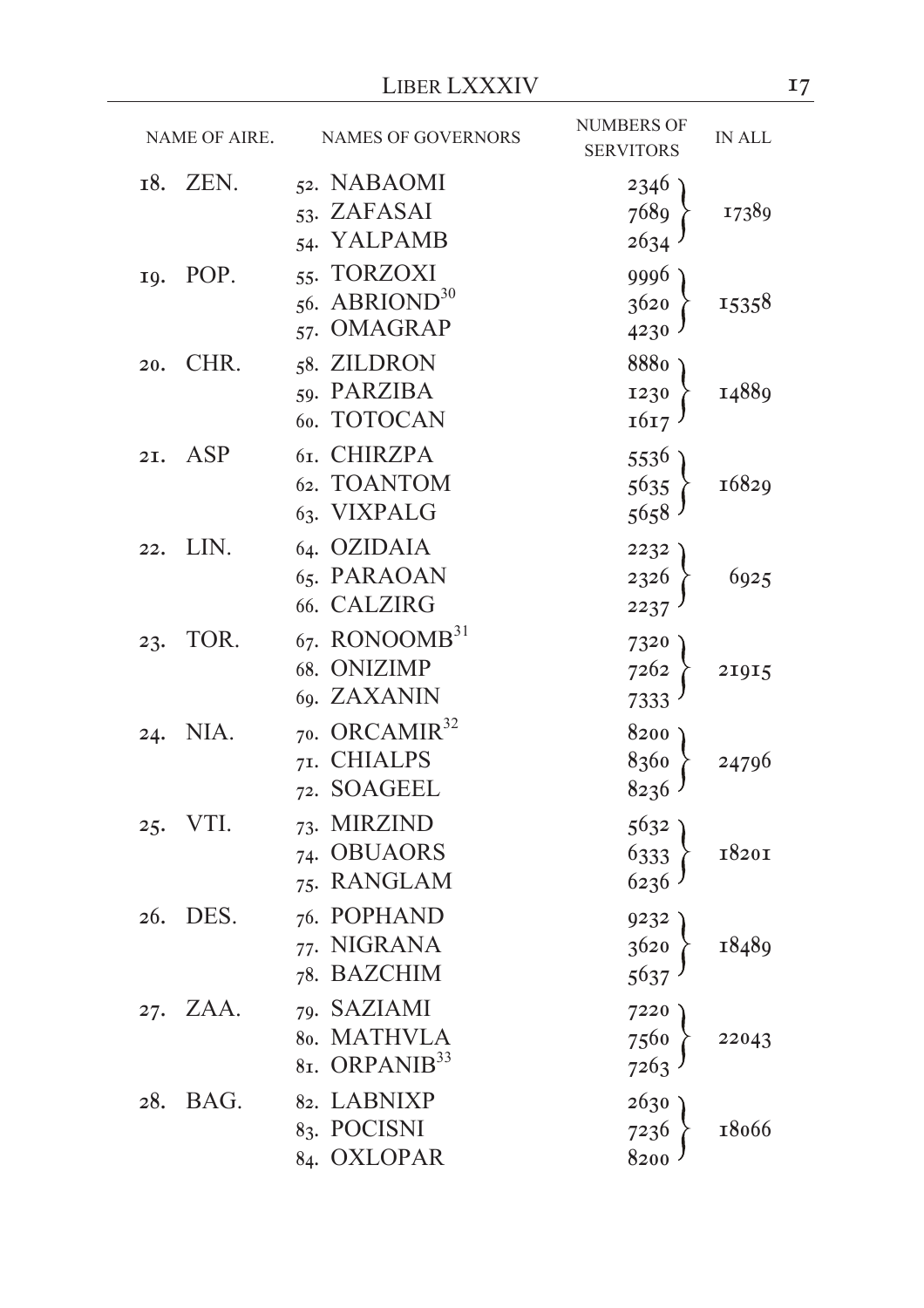|     | <b>NAME OF AIRE.</b> | <b>NAMES OF GOVERNORS</b> | <b>NUMBERS OF</b><br><b>SERVITORS</b>               | <b>IN ALL</b> |
|-----|----------------------|---------------------------|-----------------------------------------------------|---------------|
| 29. | RII.                 | 85. VASTRIM               |                                                     |               |
|     |                      | 86. ODRAXTI               | $\begin{array}{c} 9632 \\ 4236 \\ 7635 \end{array}$ | 21503         |
|     |                      | 87. GOMZIAM               |                                                     |               |
| 30. | TEX.                 | 88. TAOAGLA <sup>34</sup> | 4632                                                |               |
|     |                      | 89. GEMNIMB               | $9636$<br>7632<br>5632                              |               |
|     |                      | 90. ADVORPT               |                                                     | 27532         |
|     |                      | 91. DOZINAL $35$          |                                                     |               |

Plate X shows us the names of these governers in the four Watch-Towers. Compare with Plate III.

Note that the sigil of each Governor is unique; the four sigils at the corners of Plate X. without the great square are those of the four great Elemental Kings:

| Air   | Tahaoeloj.                           |
|-------|--------------------------------------|
|       | Water Thahebyobeaatan. <sup>36</sup> |
| Earth | Thahaaotahe.                         |
| Fire  | Ohooohaatan. <sup>37</sup>           |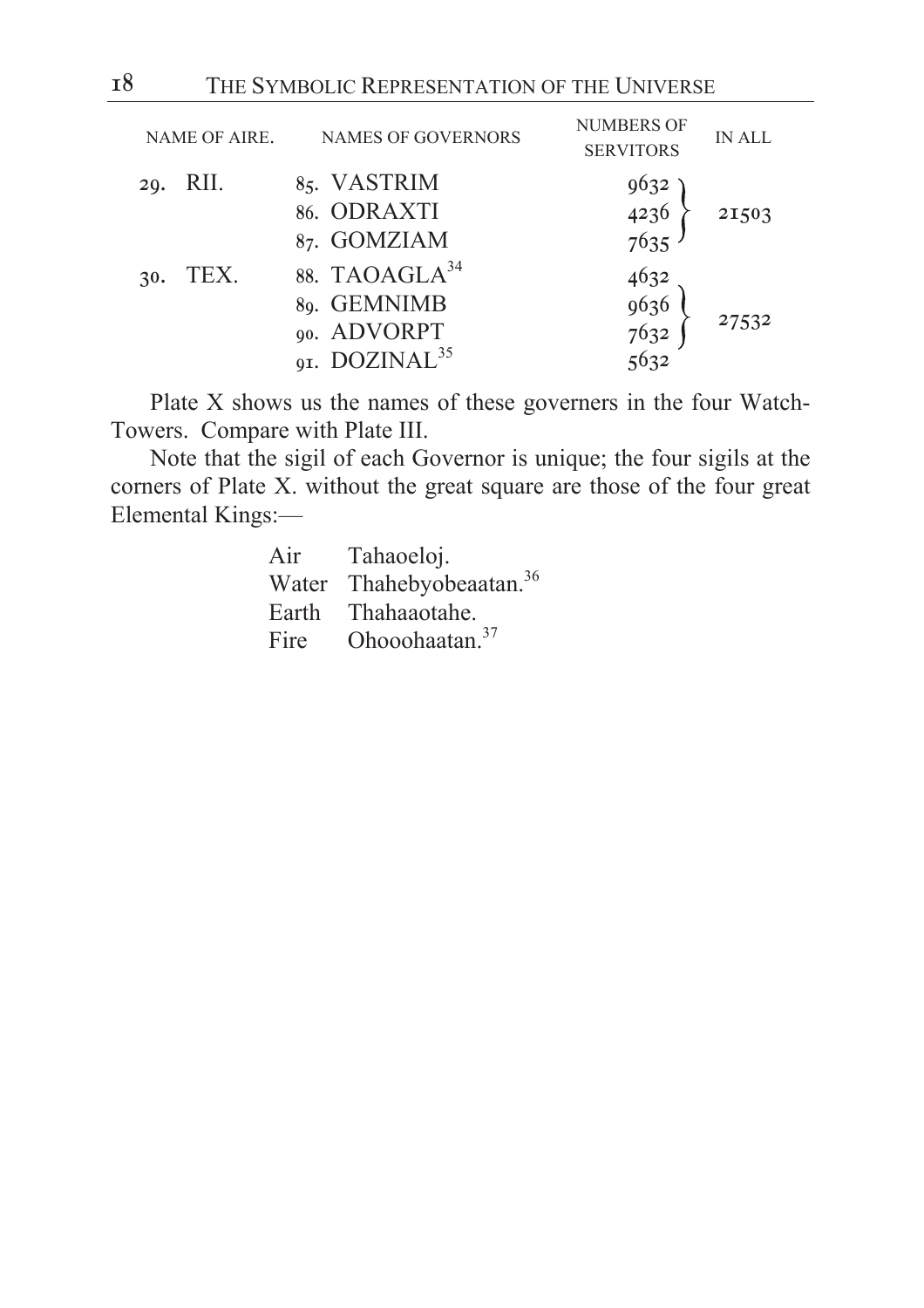# THE CHARACTERS UPON THE TABLE OF WATCHTOWERS<sup>38</sup>



PLATE X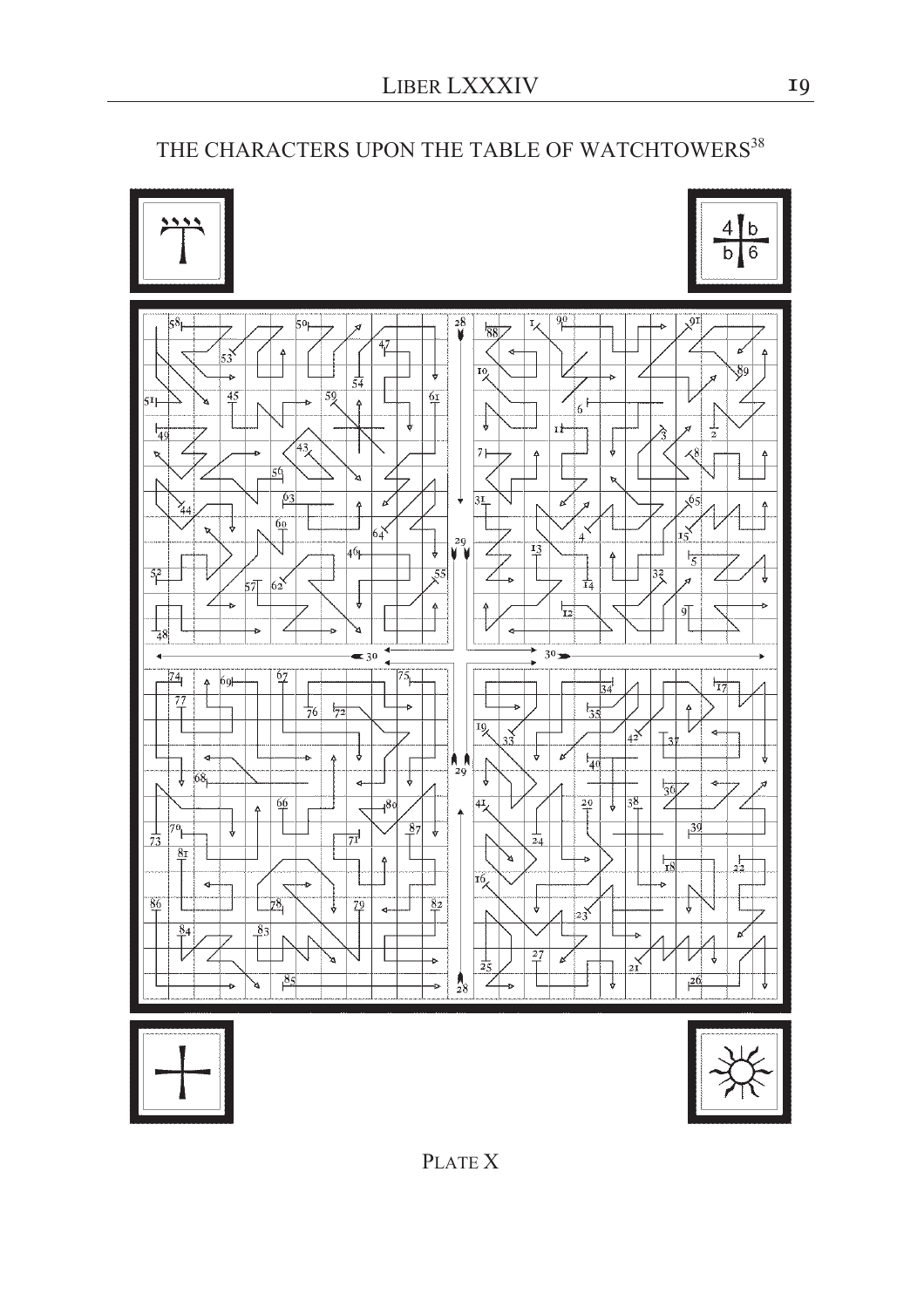# PART II THE FORTY-EIGHT KEYS OR CALLS

*These are Most Solemn Invocations.* Use these only after other invocations. Key tablet hath 6 calls,  $\bar{x}$  above other  $\bar{5}$ .

1: Governs generally as a whole the tablet of Union. Use it *first* in all invocations of Angels of that tablet, but not at all with other 4 tables.

2: Used as an invocation of Angels E H N B representing governance of Spirit in the Tablet of Union: also precedes, *in the second place*, all invocations of Key tablet Angels. Not used in invocations of 4 other tables.

3, 4, 5, 6: Used in invocations of Angels of Tablet of Union, *also* of angels of  $\frac{4}{7}$  terrestrial tablets, thus—

3: Used to invoke Angels of the letters of the line E X A R P

 For those of Tablet ORO as a whole and for the lesser angle of this tablet, which is that of the element itself, *viz.* IDOIGO. So for others—

 The remaining 12 Keys refer to the remaining lesser angles of the tables, the order of the elements being Air, Water, Earth, Fire.

 Pronounce Elemental language (also called Angelic or Enochian) by inserting the next following Hebrew vowel between consonants, *e.g.* e after b (bEth), i after g (gImel), a after d, *etc*. 2

## THE OPENING OF THE PORTAL OF THE VAULT OF THE ADEPTS<sup>3</sup>

t . k . r . p PAROKETH, the Veil of the Sanctuary. The Sign of the Rending of the Veil. The Sign of the Closing of the Veil. [Give these.] [Make the Invoking Pentagrams of Spirit.] In the number 21, in the grand word **היה**; In the Name יהשוה, in the Pass Word I.N.R.I., O Spirits of the Tablet of Spirit, Ye, ye I invoke!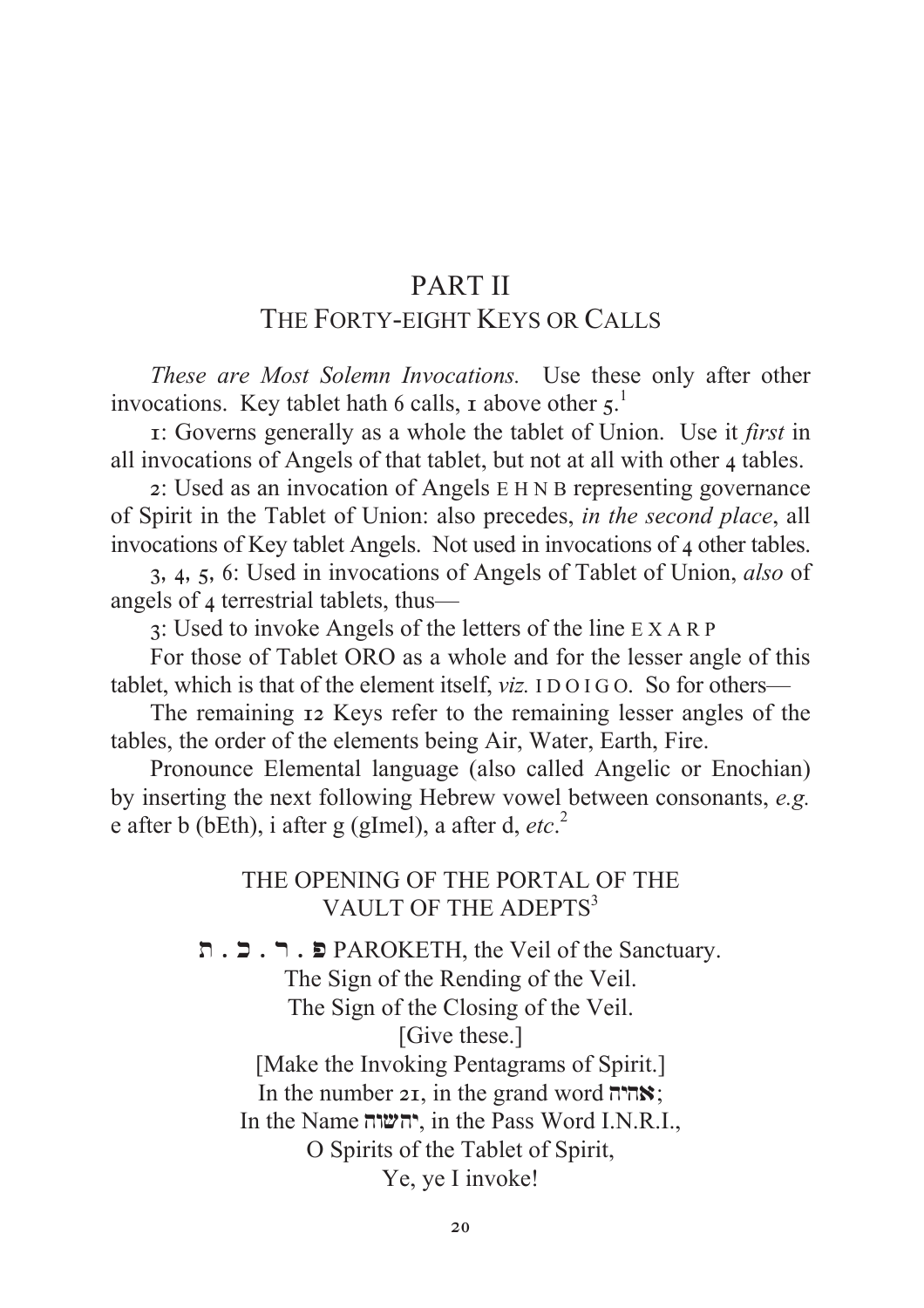The sign of Osiris slain! The sign of the mourning of Isis! The sign of Apophis and Typhon! The sign of Osiris Risen! L.V.X., Lux, the Light of the Cross. [Give these.]

 $\ln$  the name of יהוה אלוה ורעת I declare that the Spirits of Spirit have been duly invoked  $[The Knotk - 1]$ 

THE FIRST KEY<sup>\*4</sup>

OL sonuf vaoresaji, gohu IAD Balata, elanusaha caelazod:<sup>5</sup> sobra zod-ol Roray i ta nazodapesad, Giraa ta maelpereji, das hoel-qo qaa notahoa zodimezod, od comemahe ta nobeloha zodien; soba tahil ginonupe pereje aladi, das vaurebes obolehe giresam. Casarem ohorela caba Pire: das zodonurenusagi cab: erem Iadanahe. Pilahe farezodem zodenurezoda adana gono Iadpiel das home-tohe soba ipame lu ipamis: das sobolo<sup>6</sup> vepé zodomeda poamal, od bogipa aai ta piape Piamoel od Vaoan!<sup>†7</sup> Zodacare, eca, od zodameranu! odo cicale Qaa; zodoreje, lape zodiredo Noco Mada, Hoathahe I A I D A !

86 words in this Enochian Call.

[Invokes the whole Tablet of Spirit]

I REIGN over ye, saith the God of Justice, in power exalted above the Firmament of Wrath, in whose hands the Sun is as a sword, and the Moon as a through thrusting Fire: who measureth your Garments in the midst of my Vestures, and trussed you together as the palms of my hands. Whose seats I garnished with the Fire of Gathering, and beautified your garments with admiration. To whom I made a law to govern the Holy Ones, and delivered ye a Rod, with the Ark of Knowledge. Moreover you lifted up your voices and sware obedience and faith to Him that liveth and triumpheth: whose beginning is not, nor end cannot be : which shineth as a flame in the midst of your palaces, and reigneth amongst you as the balance of righteousness and truth!

<sup>\*</sup> Collation of the various MSS. of these calls has not done away with Various Readings; and there is not enough of the language extant to enable a settlement on general principles.—ED.

Ü Read here Vooan in invocations of the Fallen Spirits.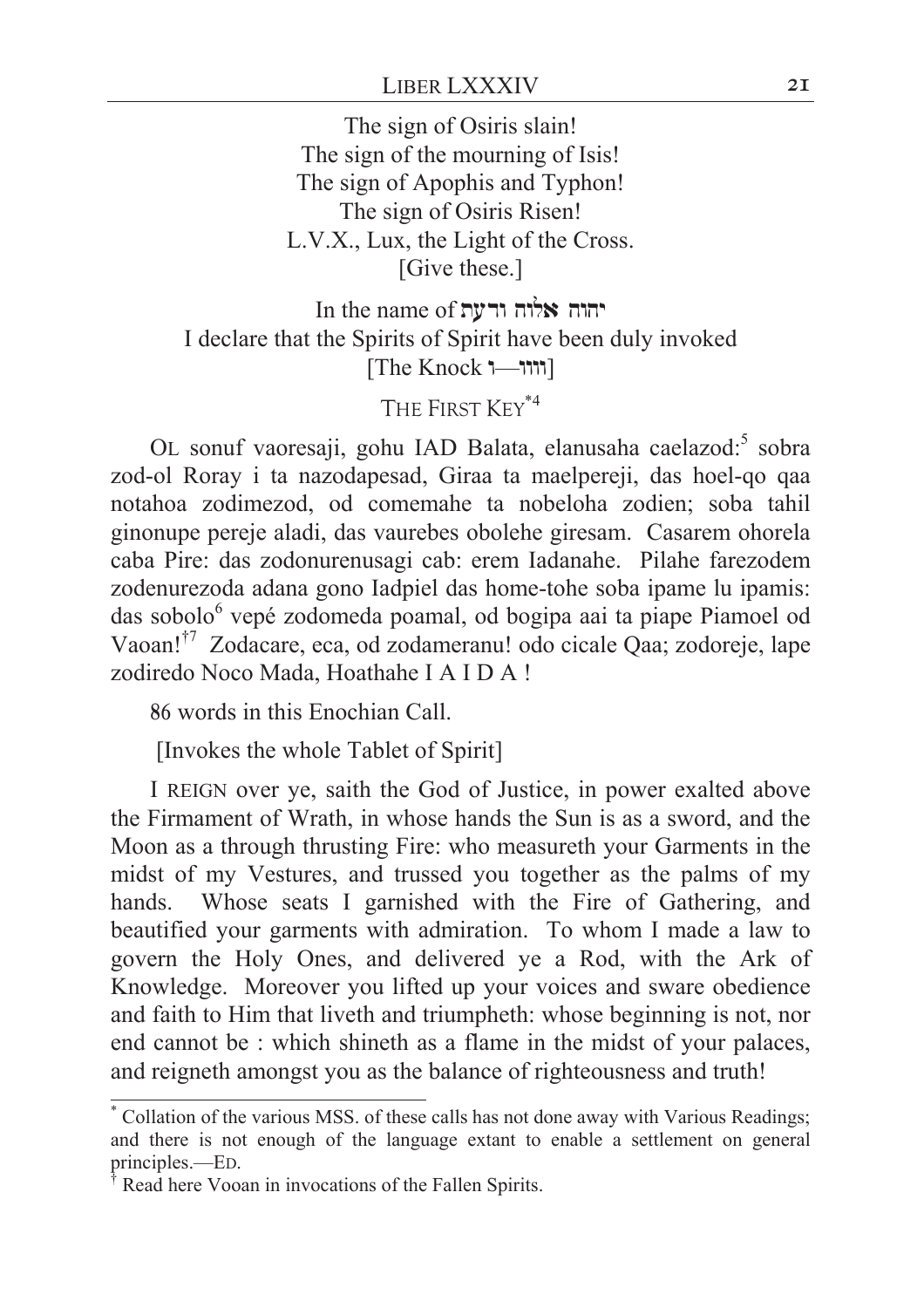Move therefore, and shew yourselves! Open the mysteries of your creation! Be friendly unto me, for I am the servant of the same your God: the true worshipper of the Highest!

169 words in this English Call.

### THE SECOND KEY

 ADAGITA vau-pa-ahe zodonugonu fa-a-ipe salada! Vi-i-vau el! Sobame ial-pereji i-zoda-zodazod pi-adapehe casarema aberameji ta talabo paracaleda qo-ta lores-el-qo turebesa ooge balatohe! Giui cahisa lusada oreri od micalapape cahisa bia ozodonugonu! lape noanu tarofe coresa tage o-quo maninu IA-I-DON. Torezodu! gohe-el, zodacare eca ca-no-quoda! zodameranu micalazodo od ozodazodame vaurelape; lape zodir IOIAD!

CAN the Wings of the Winds understand your voices of Wonder? O you! the second of the First! whom the burning flames have framed in the depths of my Jaws! Whom I have prepared as cups for a wedding, or as the flowers in their beauty for the chamber of Righteousness! Stronger are your feet than the barren stone, and mightier are your voices than the manifold winds! For you are become a building such as is not, save in the Mind of the All-Powerful.

Arise, saith the First: Move thereofre unto his servants! Shew yourselves in power, and make me a strong Seer-of-things:<sup>8</sup> for I am of Him that liveth for ever!

[Invokes: The File of Spirit in the Tablet of Spirit.

E-The Root of the Powers of Air.

H—The Root of the Powers of Water.

N—The Root of the Powers of Earth.

B—The Root of the Powers of Fire.

The Four Aces.]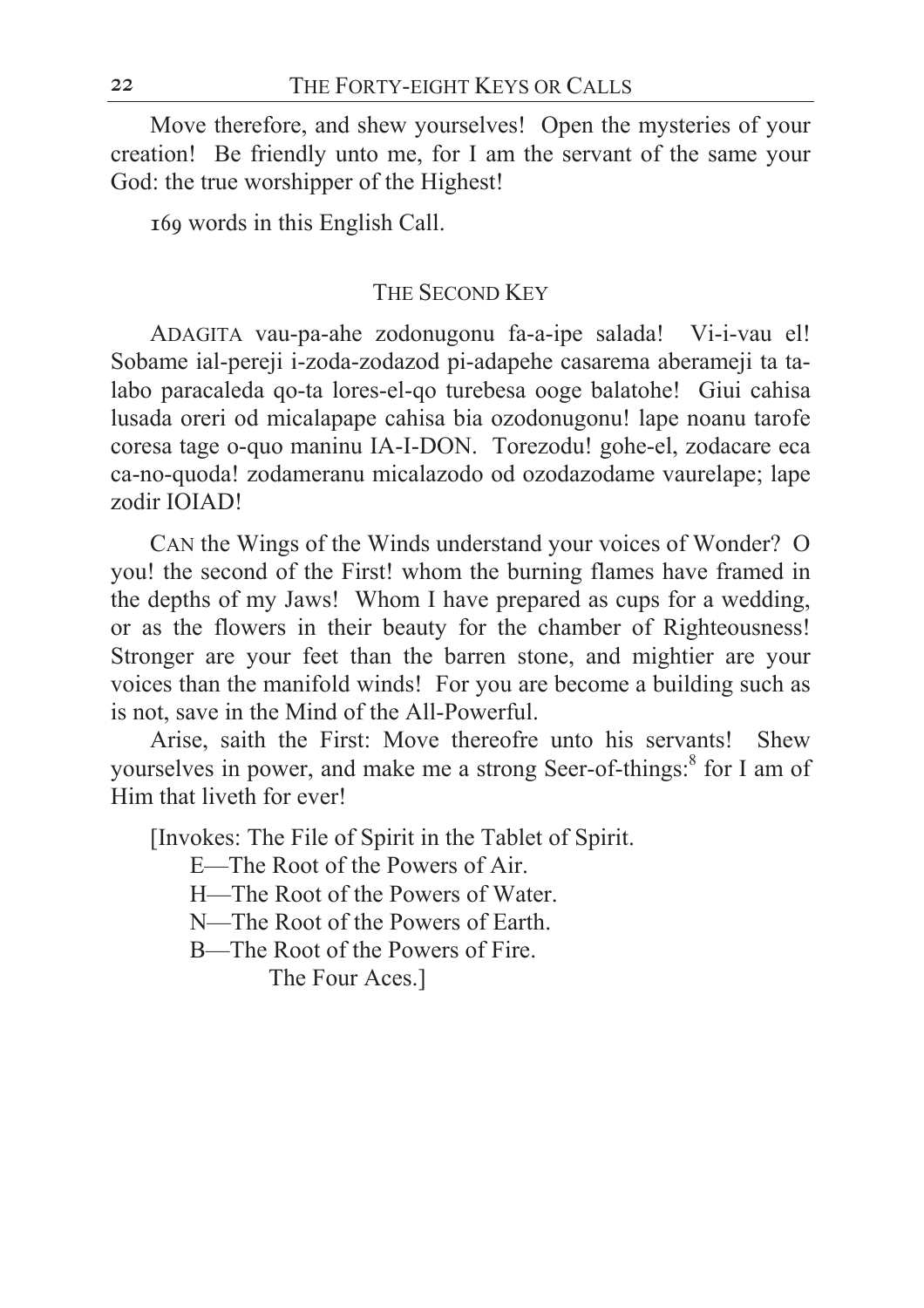## THE OPENING OF THE TEMPLE IN THE GRADE OF  $2^{\circ} = 9^{\circ}$

GIVE the Sign of Shu.

[Knock.] Let us adore the Lord and King of Air! Shaddai El Chai! Almighty and ever-living One, be Thy Name ever magnified in the Life of All. (Sign of Shu.) Amen!

| $[Make the Involing Pentagram of \n$ אבלא<br>Spirit Active in these names: |               |
|----------------------------------------------------------------------------|---------------|
| $\lceil \text{Make the Involing Pentagon of } \}$                          | <b>EXARP1</b> |
| Air in these names:                                                        | ן שרי אל חי   |

And Elohim said: Let us make Adam in our own image, after our likeness, and let them have dominion over the fowls of the air.

In the Names of יהוה and of  $\mathbb{R}^3$  שרי אל הי $\mathbb{R}^3$ , Spirits of Air, adore your Creator!

[With air-dagger (or other suitable weapon) make the sign of Aquarius.] In the name of  $\forall x \in \mathbb{R}$  and in the Sign of the Man, Spirits of Air, adore your Creator!

[Make the Cross.] In the Names and Letters of the Great Eastern Quadrangle, Spirits of Air, adore your Creator!

[Hold dagger aloft.] In the Three great Secret Names of God, ORO IBAH AOZPI that are borne upon the Banners of the East, Spirits of Air, adore your Creator!

[Again elevate dagger.] In the Name of BATAIVAH, great King of the East, Spirits of Air, adore your Creator!

In the Name of Shaddai AL Chai, I declare that the Spirits of Air have been duly invoked.

 $[The Knotk$ ווו $-$ ווו $-$ ווו $-1$ 

#### THE THIRD KEY

MICAMA! goho Pe-IAD! zodir com-selahe azodien biabe os-londohe. Norezodacahisa otahila Gigipahe; vaunud-el-cahisa ta-pu-ime qo-mos-pelehe telocahe; qui-i-inu toltoregi cahisa i cahisji em ozodien; dasata beregida od torezodul! Ili e-Ol balazodareji, od aala tahilanu-os netaabe: daluga vaomesareji elonusa cape-mi-ali vaoresa *cala* homila cocasabe fafenu izodizodope, od miinoagi de ginetaabe: vaunu na-na-e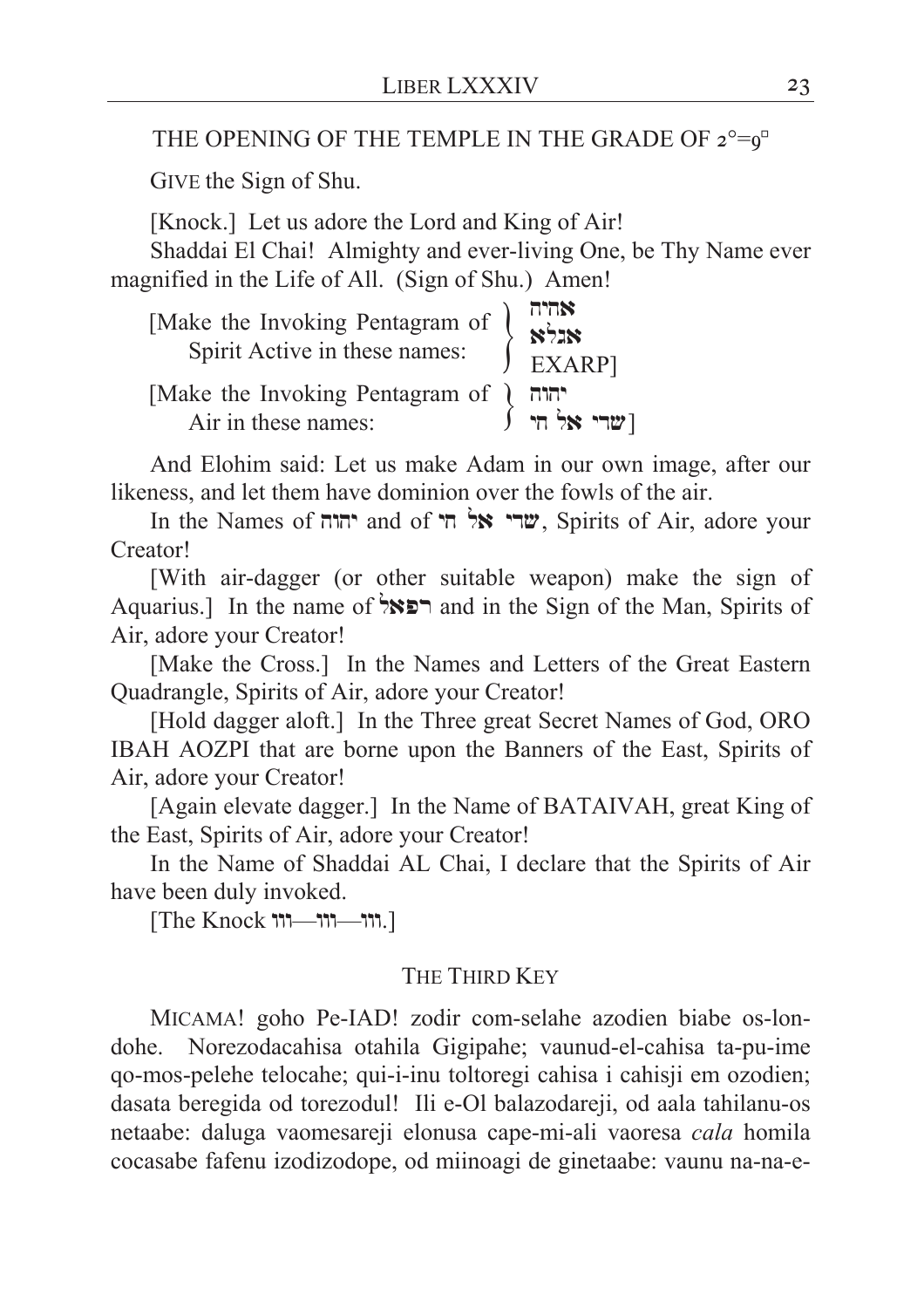el panupire malpireji caosaji. Pilada noanu vaunalahe balata od-vaoan. Do-o-i-ape MADA: goholore, gohus, amiranu! Micama! Yehusozod ca-ca-com, od do-o-a-inu noari micaolazoda a-ai-om. Casarameji gohia: Zodacare! Vaunigilaji! od im-ua-mar pugo pelapel Ananael Qo-a-an.

80 words in this Enochian Call.

BEHOLD! saith your God! I am a circle on whose hands stand Twelve Kingdoms. Six are the seats of living breath, the rest are as sharp sickles or the Horns of Death. Wherein the creatures of Earth are and are not, except (in) mine own hands; which sleep and shall rise. In the First I made ye stewards and placed ye in twelve seats of government: giving unto every one of you power successively over the 456 true ages of time: to the intent that from the highest vessels and the corners of your governments you might work my Power, pouring down the fires of life and increase continually on the earth. Thus you are become the skirts of Justice and Truth. In the name of the same your God, lift up, I say, yourselves! Behold! his mercies florish and (His) Name is become mighty among us. In whom we say: Move! Descend! and apply yourselves unto us as unto the partakers of His Secret Wisdom in your Creation.

167 words in this English Call.

[Invokes: EXARP; the whole Tablet of Air. The angle of  $\triangle$  of  $\triangle$ . The Prince of the Chariot of the Winds.]

THE OPENING OF THE TEMPLE IN THE GRADE OF  $3^{\circ}=8^{\circ}$ 

GIVE the Sign of Auramoth.

[Knock.] Let us adore the Lord and King of Water!

Elohim Tzabaoth! Elohim of Hosts!

Glory be to the Ruach Elohim which moved upon the Face of the Waters of Creation! AMEN!

| [Make the Invoking Pentagram of ) אחיה                          |                |
|-----------------------------------------------------------------|----------------|
| Spirit Passive and pronounce $\{ \star \star \star$             |                |
| these names:                                                    | HCOMA]         |
| [Make the Invoking Pentagram of $\lambda$ $\lambda$ $\lambda$ . |                |
| Water and pronouce:                                             | ∫ אלׄהים צבאות |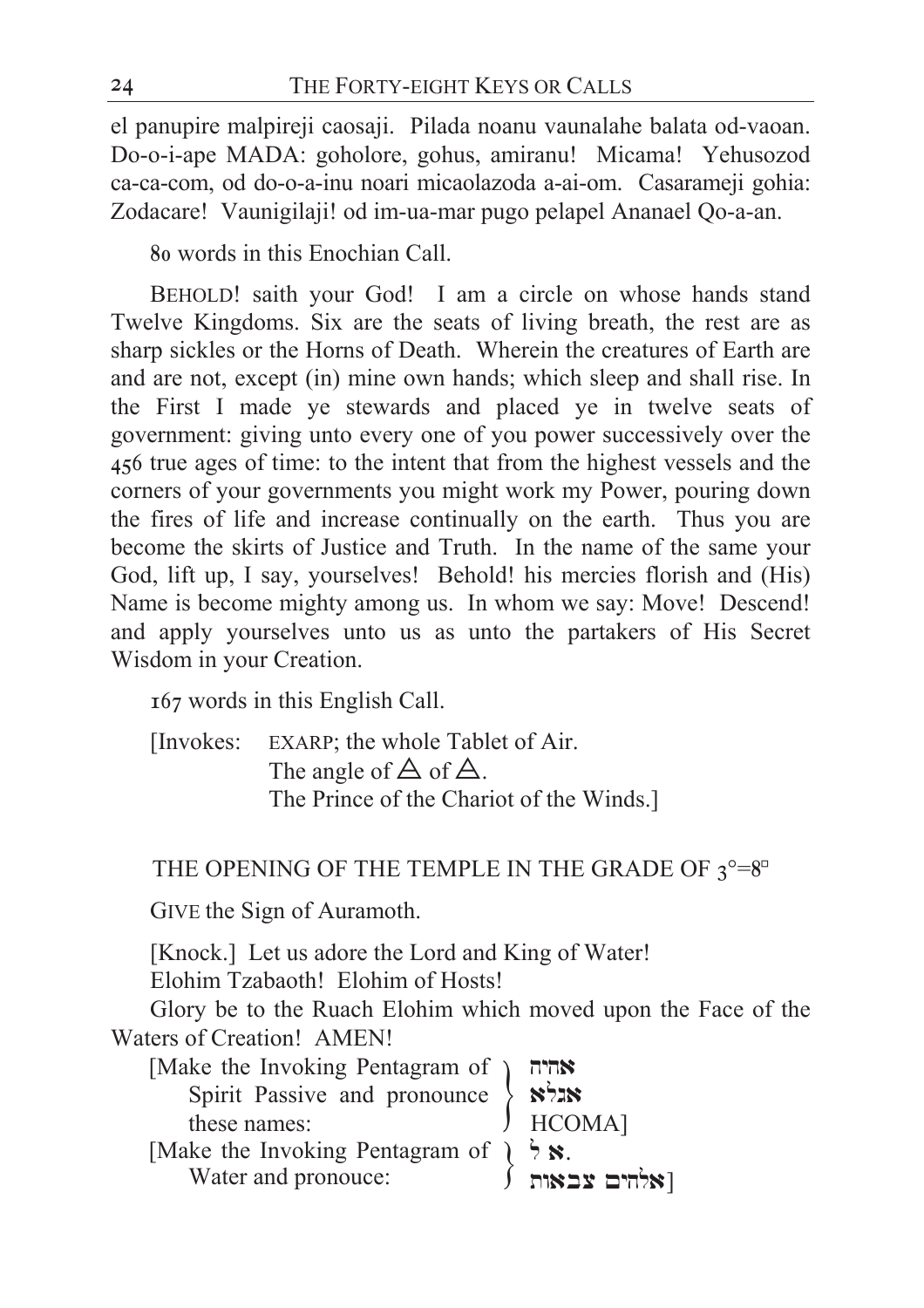And Elohim said: Let us make Adam in our own image; and let them have dominion over the Fish of the Sea! In the name of  $\lambda$ , Strong and Powerful, and in the name of  $\pi \times \pi$ הרם צבאות Spirits of Water, adore your Creator!

 $[Make Sigil of Eagle with cup.]$  In the name of  $\forall x \exists z$  and in the Sign of the Eagle, Spirits of Water, adore your Creator!

[Make cross with cup.] In the Names and Letters of the Great Western Quadrangle, Spirits of Water, adore your Creator!

[Elevate cup.] In the three great Secret Names of God, MPH ARSL GAIOL that are borne upon the Banners of the West, Spirits of Water, adore your Creator!

[Elevate cup.] In the Name of RAAGIOSEL, great King of the West, Spirits of Water, adore your Creator!

In the Name of Elohim Tzabaoth, I declare that the Spirits of Water have been duly invoked.

 $[The K $-111 - 1 - 111]$$ 

## THE FOURTH KEY

 OTAHIL elasadi babaje, od dorepaha gohol: gi-cahisaje auauago coremepe *peda*, dasonuf vi-vau-di-vau? Casaremi oeli *meapeme* sobame agi corempo carep-el: casaremeji caro-o-dazodi cahisa od vaugeji; dasata ca-pi-mali cahisa ca-pi-ma-on: od elonusahinu cahisa ta el-o *calaa*. Torezodu nor-quasahi od fe-caosaga: Bagile zodir e-na-IAD: das iod apila! Do-o-a-ipe quo-A-AL, zodacare! Zodameranu obelisonugi resat-el aaf nor-mo-lapi!

 I HAVE set my feet in the South, and have looked about me, saying: are not the thunders of increase numbered 33, which reign in the second Angle? Under whom I have placed 9639: whom none hath yet numbered, but One; in whom the Second Beginnings of Things are and wax strong, which also successively are the Numbers of Time: and their powers are as the first 456. Arise! you sons of Pleasure! and visit the earth: for I am the Lord your God; which is and liveth (for ever)! In the name of the Creator, move! and shew yourselves as pleasant deliverers, that you may praise him among the sons of men!

 [Invokes: HCOMA; the whole Tablet of Water. The angle of  $\nabla$  of  $\nabla$ . The Queen of the Thrones of Water.]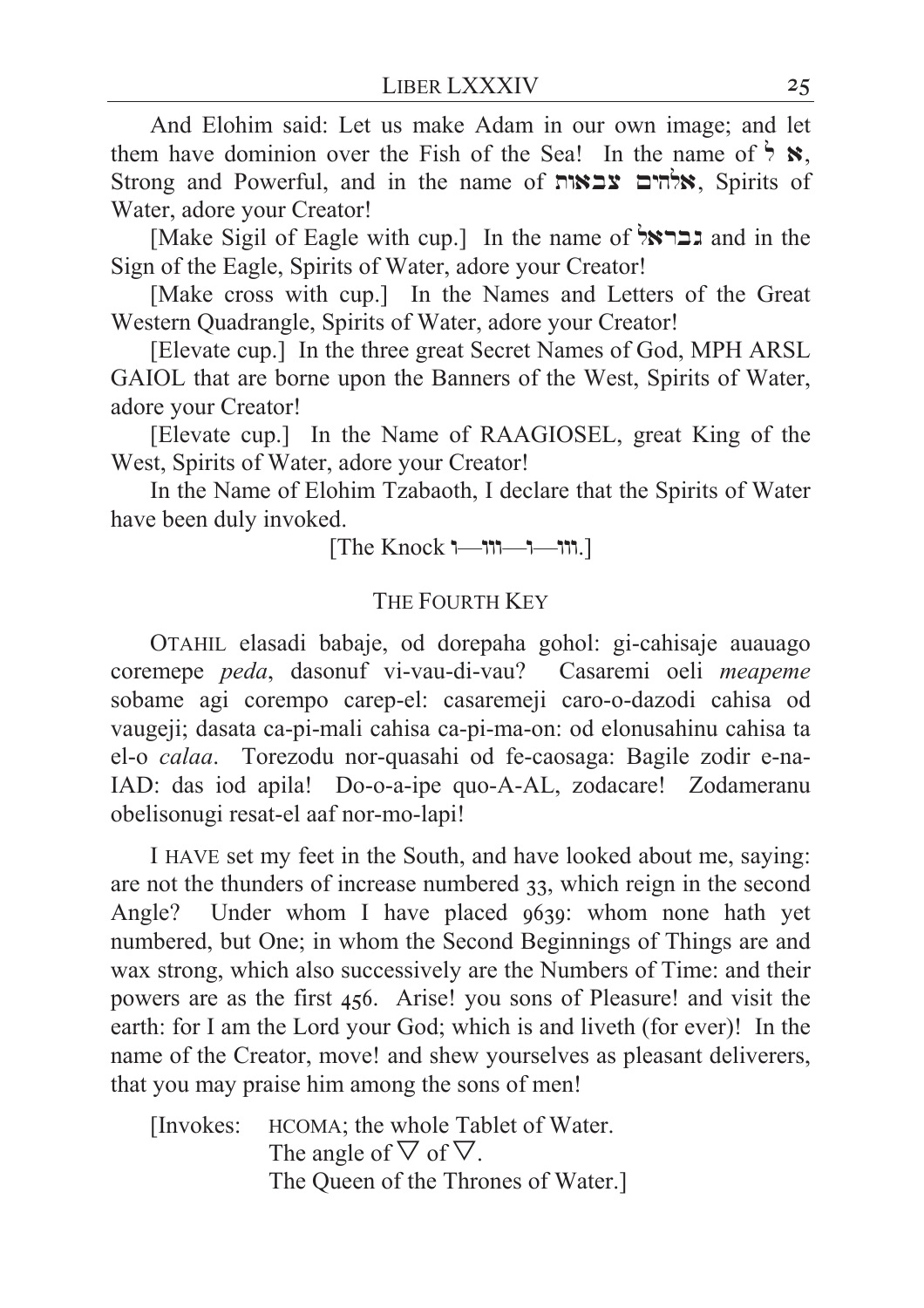# THE OPENING OF THE TEMPLE IN THE GRADE OF  $\mathbf{1}^{\circ}=\mathbf{10}^{\circ}$

GIVE the Sign of the God SET fighting.

Purify with Fire and Water, and announce "The Temple is cleansed."

[Knock.] Let us adore the Lord and King of Earth!

Adonai ha Aretz, Adonai Melekh, unto Thee be the Kingdom, the Sceptre, and the Splendour: Malkuth, Geburah, Gedulah, The Rose of Sharon and the Lily of the Valley, Amen!

[Sprinkle Salt before Earth tablet.] Let the Earth adore Adonai!

[Make the Invoking Hexagram of Saturn.]

| Make the Invoking Pentagram of ) אחיה.     |           |
|--------------------------------------------|-----------|
| Spirit Passive and pronounce $\{ \star \}$ |           |
| these names:                               | J NANTA.] |
| [Make the Invoking Pentagram of ) אדני מלך |           |
| Earth and pronouce this Name:              |           |

And Elohim said: Let us make Man in Our own image; and let them have dominion over the Fish of the Sea and over the Fowl of the Air; and over every creeping thing that creepeth upon the Earth. And the Elohim created ATh-ha-ADAM: in the image of the Elohim created They them; male and female created They them. In the Name of ]lm ynda and of the Bride and Queen of the Kingdom; Spirits of Earth, adore your Creator!

 $[Make the Sign of Taurus.]$  In the name of  $\mathcal{B}$ אורי $\mathcal{B}$ , great archangel of Earth, Spirits of Earth, adore your Creator!

[Make the Cross.] In the Names and Letters of the Great Northern Quadrangle, Spirits of Earth, adore your Creator!

[Sprinkle water before Earth Tablet.] In the three great secret Names of God, MOR, DIAL, HCTGA, that are borne upon the Banners of the North, Spirits of Earth, adore your Creator!

[Cense the Tablet.] In the name of IC-ZOD-HEH-CAL, great King of the North, Spirits of Earth, adore your Creator!

In the Name of Adonai Ha-Aretz, I declare that the Spirits of Earth have been duly invoked.

 $[The Knotk$   $\text{N}$   $\text{N}$   $\text{N}$   $\text{N}$   $\text{N}$   $\text{N}$   $\text{N}$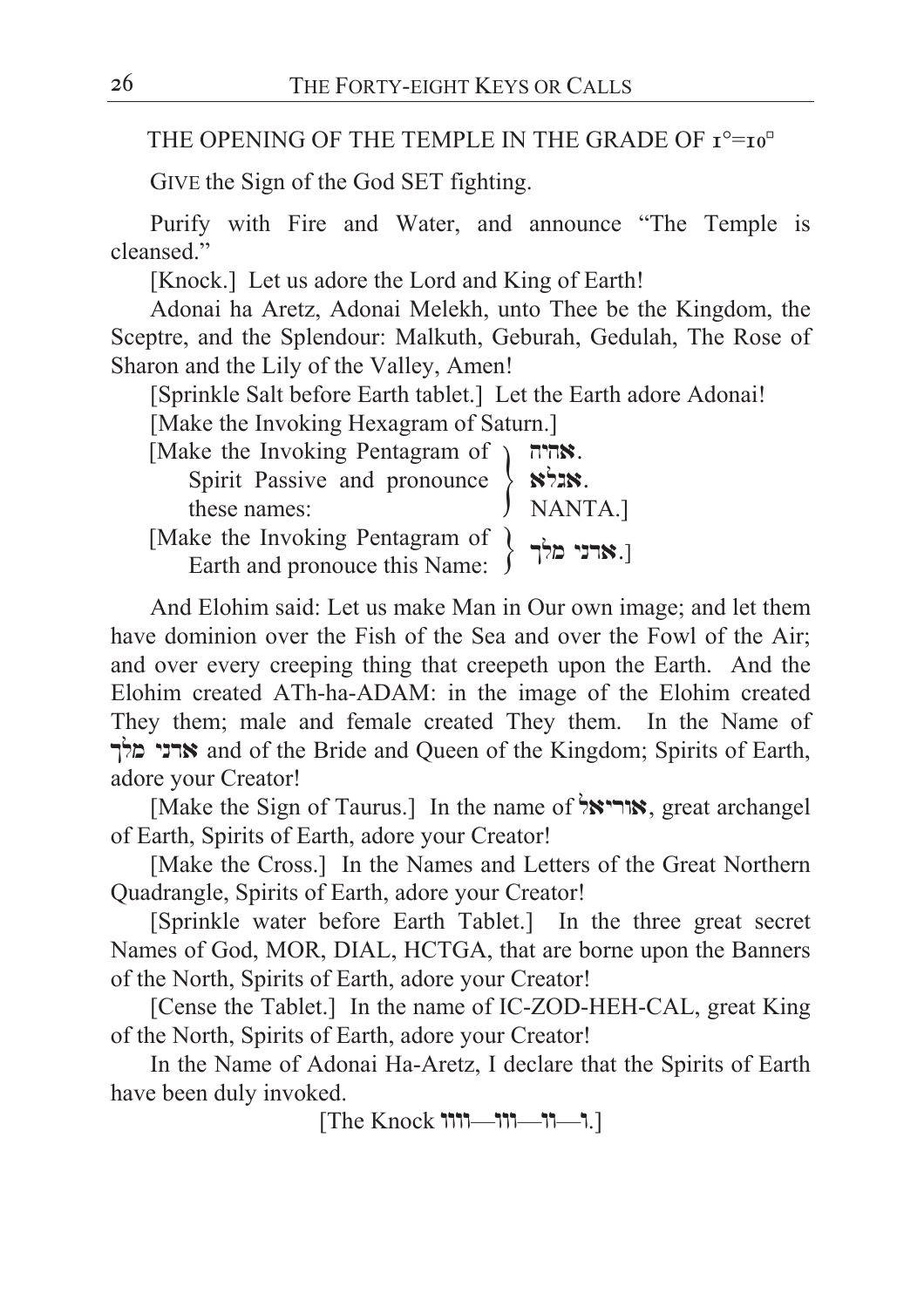## THE FIFTH KEY

SAPAHE zodimii du-i-be, od noasa ta qu-a-nis, adarocahe dorepehal caosagi od faonutas peripesol ta-be-liore. Casareme A-me-ipezodi nazodarethe *afa*; od dalugare zodizodope zodelida caosaji tol-toregi; od zod-cahisa esiasacahe. El ta-vi-vau; od iao-d tahilada das hubare *pe-oal*; soba coremefa cahisa ta Ela Vaulasa od Quo-Co-Casabe. Eca niisa od darebesa quo-a-asa: fetahe-ar-ezodi od beliora: ia-ial eda-nasa cicalesa; bagile Ge-iad I-el!

The mighty sounds have entered into the third angle, and are become as olives in the Olive Mount; looking with gladness upon the earth, and dwelling in the brightness of the Heavens as continual Comforters. Unto whom I fastened 19 Pillars of Gladness, and gave them vessels to water the earth with her creatures; and they are the brothers of the First and Second, and the beginning of their own seats, which are garnished with 69,636 ever-burning lamps: whose numbers are as the First, the Ends, and the Contents of Time. Therefore come ye and obey your creation: visit us in peace and comfort: conclude us receivers of your mysteries: for why? Our Lord and Master is the All-One!

[Invokes: NANTA; the whole Tablet of Earth.

The angle of  $\overline{\nabla}$  of  $\overline{\nabla}$ .

The Princess of the Echoing Hills, the Rose of the Palace of Earth.]

THE OPENING OF THE TEMPLE IN THE GRADE OF  $4^{\circ} = 7^{\circ}$ 

GIVE the Sign of Thoum-aesh-neith.

[Knock.] Let us adore the Lord and King of Fire!

Tetragrammaton Tzabaoth! Blessed be Thou! The Leader of Armies is Thy Name! AMEN!

| [Make the Invoking Pentagram of ) אחיה             |               |
|----------------------------------------------------|---------------|
| Spirit Acitve and pronounce $\{ \star \star \star$ |               |
| these names:                                       | <b>BITOM</b>  |
| [Make the Invoking Pentagram of ) אלחים            |               |
| Fire, and pronouce:                                | ∫יהוה צבאות ∫ |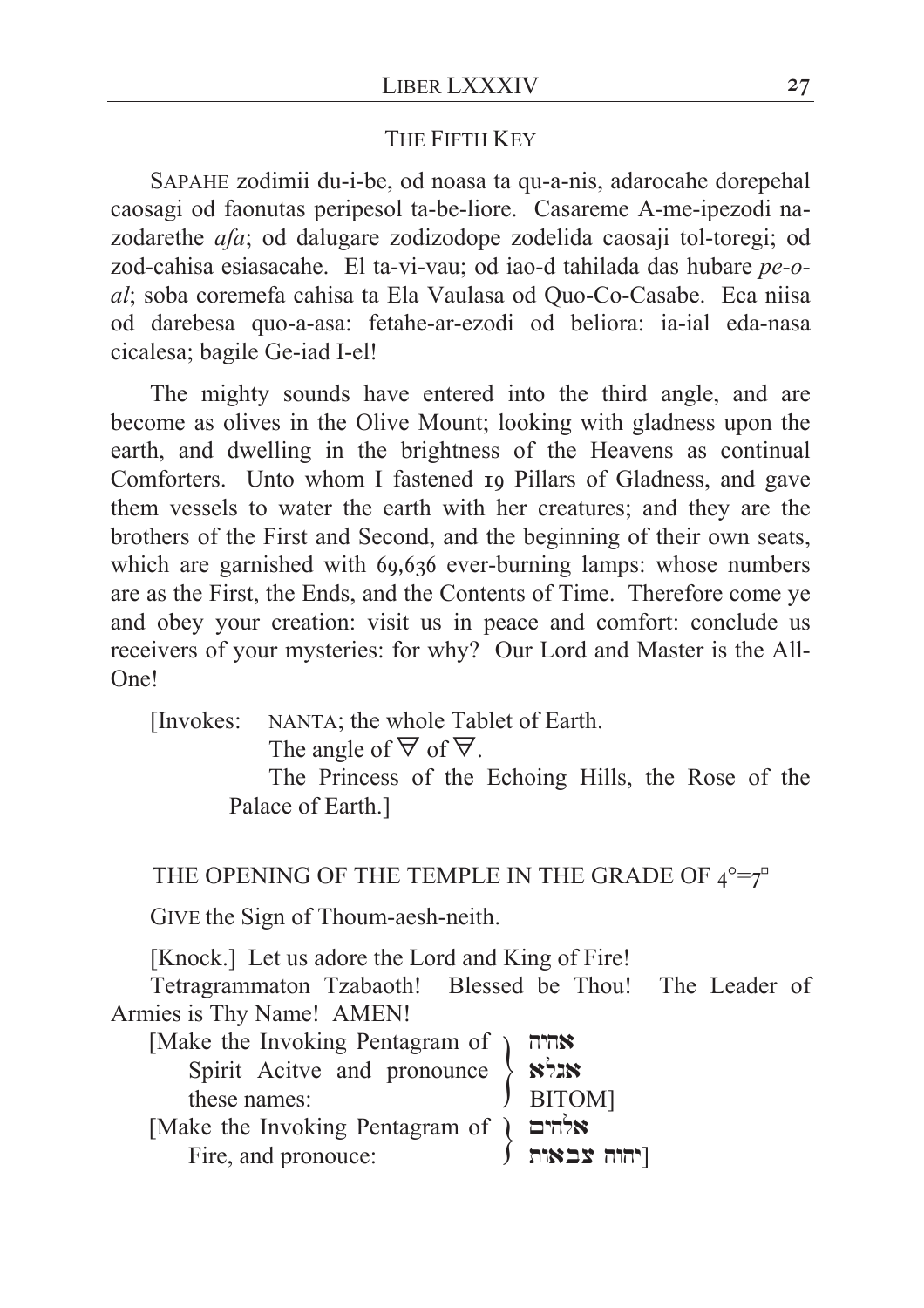[Make the sign of Leo with censer (or other suitable weapon).] In the name of lakim, archangel of Fire, Spirits of Fire, adore your Creator!

[Make the Cross.] In the Names and Letters of the Great Southern Quadrangle, Spirits of Fire, adore your Creator!

[Elevate censer.] In the three Secret Names of God, OIP TEAA PDOCE, that are borne upon the banners of the South, Spirits of Fire, adore your Creator!

[Lower and lift censer.] In the Name of EDELPERNA, great King of the South, Spirits of Fire, adore your Creator!

In the Name of יהוה צבאות, I declare that the Spirits of Fire have been duly invoked.

 $[The Knotk$   $\ddots$ 

#### THE SIXTH KEY

 GAHE sa-div cahisa *em*, micalazoda Pil-zodinu, sobam El haraji babalonu od obeloce samevelaji, dalagare malapereji ar-caosaji od *acame* canale, sobola zodare fa-beliareda caosaji od cahisa aneta-na miame ta Viv od Da. Daresare Sol-petahe-bienu. Be-ri-ta od zodacame ji-mi-calazodo: sob-ha-atahe tariana luia-he od ecarinu MADA Qu-a-aon!

 THE Spirits of the fourth angle are Nine, Mighty in the Firmament of Waters: whom the First hath planted, a torment to the wicked and a garland to the righteous: giving unto them fiery darts to vanne the earth, and 7699 continual workmen, whose courses visit with comfort the earth; and are in government and continuance as the Second and the Third—Therefore hearken unto my voice! I have talked of you, and I move you in power and in presence, and the praise of your God in your Creation!

 [Invokes: BITOM; the whole Tablet of Fire. The angle of  $\triangle$  of  $\triangle$ . The Lord of the Flame and the Lightning, the King of the Spirits of Fire.]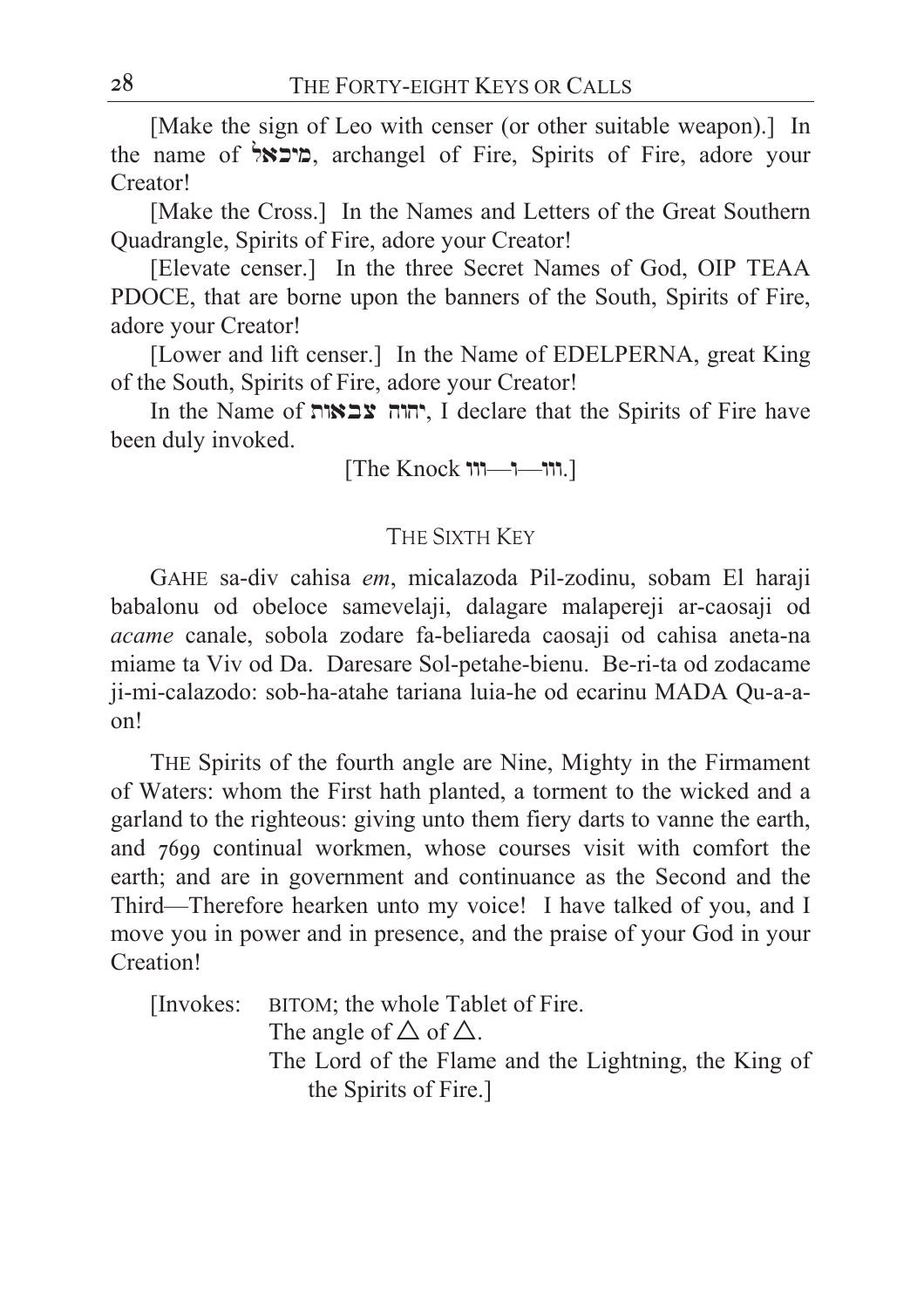#### THE SEVENTH KEY

 RA-ASA isalamanu para-di-zoda oe-cari-mi aao iala-pire-gahe Quiinu. Enai butamonu od inoasa *ni* pa-ra-diala. Casa-remeji ujeare cahirelanu, od zodonace lucifatianu, caresa ta vavale-zodirenu tol-hami. Soba lonudohe od nuame cahisa ta Da o Desa vo-ma-dea od pi-beliare itahile rita od miame ca-ni-quola rita! Zodacare! Zodameranu! Iecarimi Quo-a-dahe od I-mica-ol-zododa aaiome. Bajirele papenore idalugama elonusahi—od umapelifa vau-ge-ji Bijil-IAD!

 THE East is a house of Virgins singing praises among the flames of first glory wherein the Lord hath opened his mouth; and they are become as 28 living dwellings in whom the strength of man rejoiceth; and they are apparelled with ornaments of brightness, such as work wonders on all creatures. Whose kingdoms and continuance are as the Third and Fourth strong towers and places of comfort, the Seats of Mercy and Continuance. O ye Servants of Mercy, Move! Appear! Sing praises unto the Creator; and be mighty among us. For that to this remembrance is given power, and our strength waxeth strong in our Comforter!

> The Angle of  $\nabla$  of  $\Delta$  in the tablet of  $\Delta$ The Queen of the Thrones of Air.

## THE EIGHTH KEY

 BAZODEMELO i ta pi-ripesonu olanu Na-zodavabebe *ox*. Casaremeji varanu cahisa vaugeji asa berameji balatoha: goho IAD. Soba miame tarianu ta lolacis Abaivoninu od azodiajiere riore. Irejila cahisa da das pa-aox busada Caosago, das cahisa od ipuranu telocahe cacureji o-isalamahe lonucaho od Vovina carebafe? NIISO! bagile avagao gohon. NIISO! bagile momao siaionu, od mabezoda IAD oi asa-momare poilape. NIIASA! Zodameranu ciaosi caosago od belioerasa od coresi ta a beramiji.

 The Midday, the first is as the third Heaven made of 26 Hyacinthine Pillars, in whom the Elders are become strong, which I have prepared for mine own Righteousness, saith the Lord: whose long continuance shall be as bucklers to the Stooping Dragon, and like unto the harvest of a Widow. How many are there which remain in the Glory of the Earth,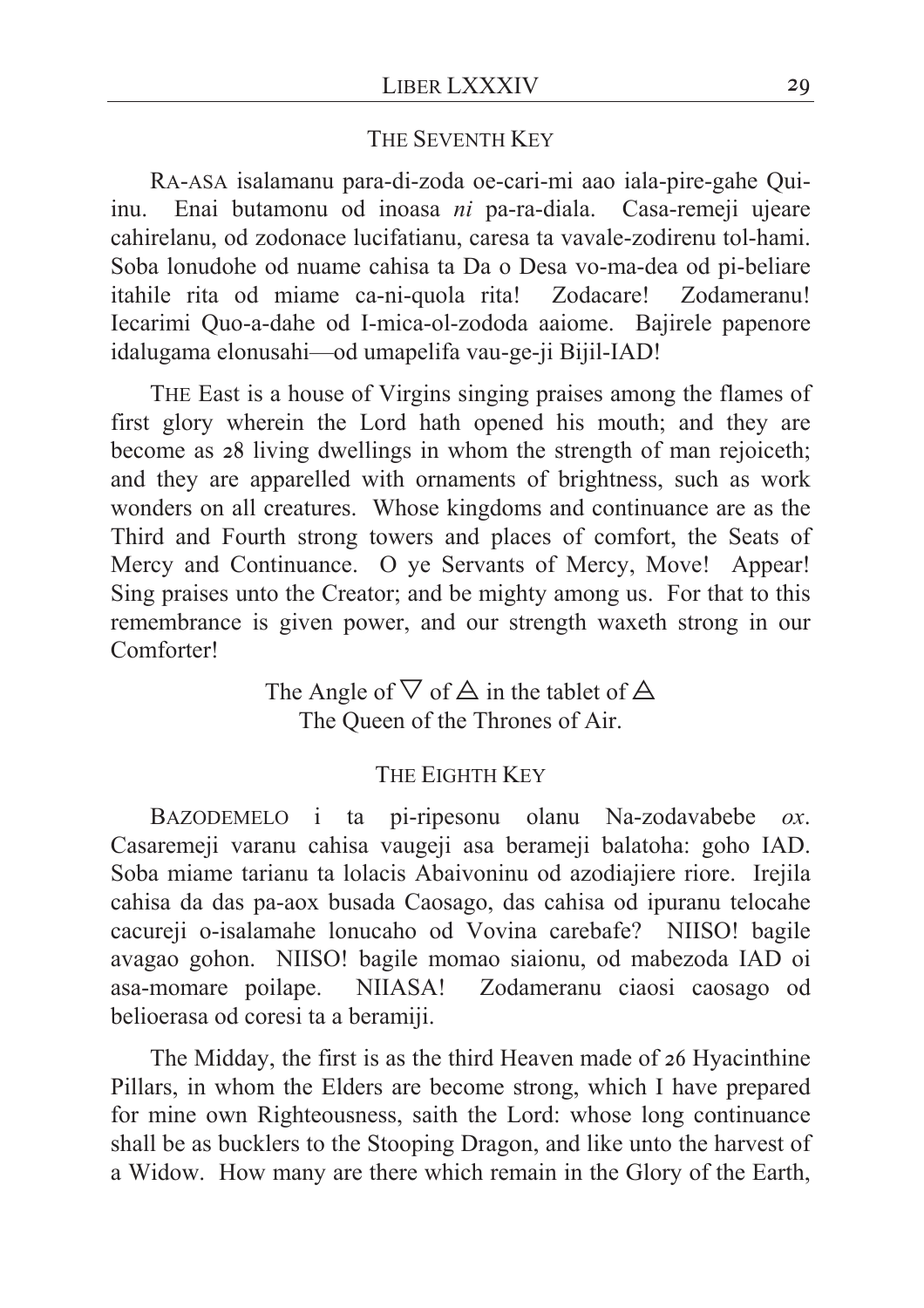30 THE FORTY-EIGHT KEYS OR CALLS

which are, and shall not see Death until the House fall and the Dragon sink? Come away! for the Thunders (of increase) $9$  have spoke. Come away! for the Crowns of the Temple and the Robe of Him that is, was, and shall be crowned are divided! Come forth! Appear! to the terror of the Earth, and to our comfort, and [to the comfort] of such as are prepared.

The Angle of  $\overline{\nabla}$  of  $\Delta$  in the tablet of  $\Delta$ .

The Princess of the Rushing Winds, the Lotus of the Palace of Air.

# THE NINTH KEY

MICAOLI beranusaji perejela napeta ialapore, das barinu efafaje *Pe* vaunupeho olani od obezoda, soba-ca upaahe cahisa tatanu od tarananu balie, alare busada so-bolunu od cahisa hoel-qo ca-no-quodi *cial*. Vaunesa aladonu mom caosago ta iasa olalore ginai limelala. Amema cahisa sobra madarida zod cahisa! Ooa moanu cahisa avini darilapi caosajinu: od butamoni pareme zodumebi canilu. Dazodisa etahamezoda cahisa dao, od mireka ozodola cahisa pidiai Colalala. Ul ci ninu a sobame ucime. Bajile? IAD BALATOHE cahirelanu pare! NIISO! od upe ofafafe; bajile a-cocasahe icoresaka a uniji beliore.

A MIGHTY guard of Fire with two-edged swords flaming (which have eight Vials of wrath for two times and a half, whose wings are of wormwood and the marrow of salt) have set their feet in the West, and are measured with their 9996 ministers. These gather up the moss of the Earth as the rich man doth his Treasure. Cursed are they whose iniquities they are! In their eyes are mill-stones greater than the earth, and from their mouths run seas of blood. Their heads are covered with diamonds, and upon their heads are marble stones.<sup>\*10</sup> Happy is he on whom they frown not. For why? The Lord of Righteousness rejoiceth in them! Come away, and not your Vials: for the time is such as requireth Comfort.

The Angle of  $\triangle$  of  $\triangle$  in the tablet of  $\triangle$ . The Lord of the Winds and the Breezes, the King of the Spirits of Air.

 $\overline{N}$  v.l. "Upon their hands are marble sleeves."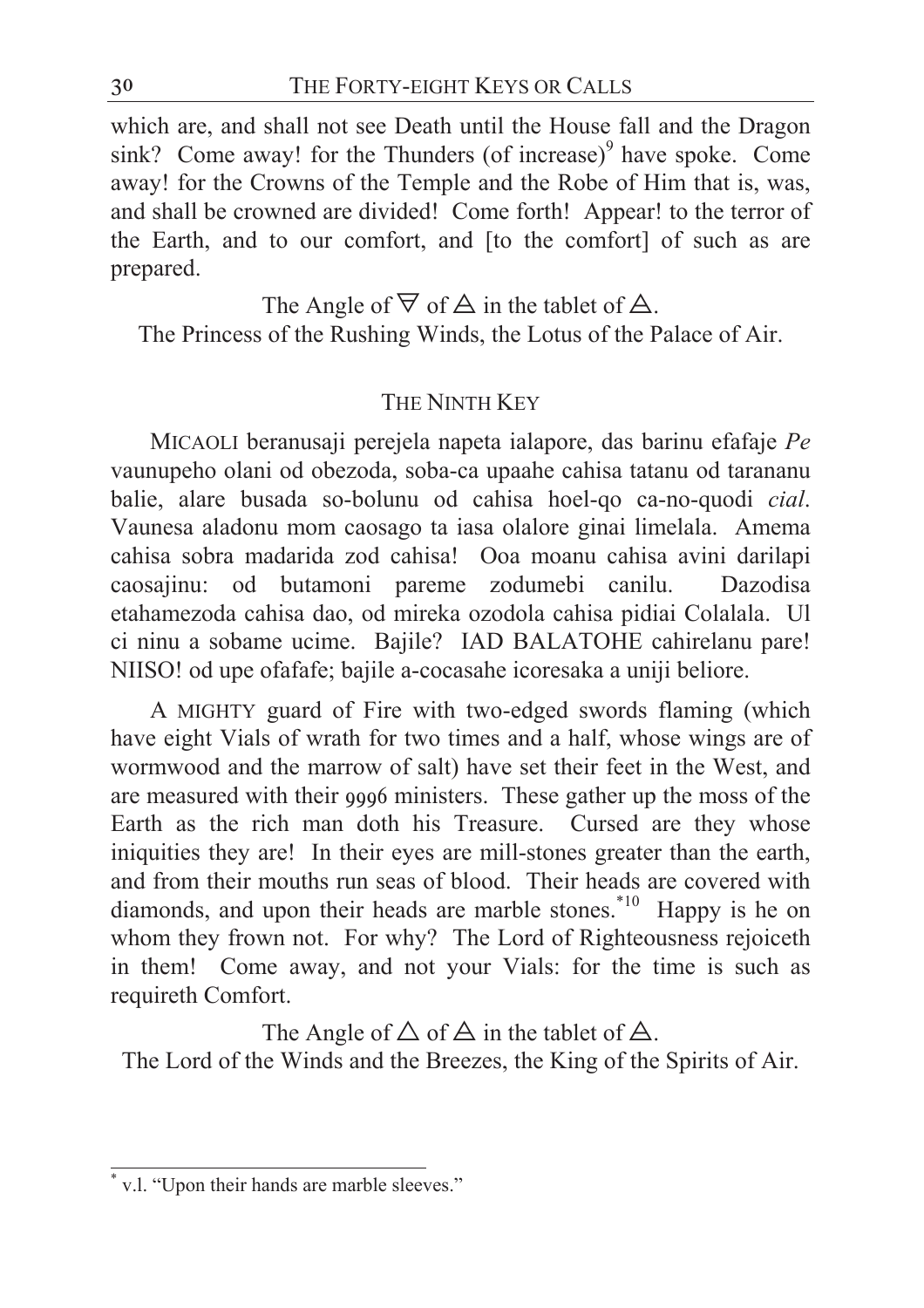#### THE TENTH KEY

CORAXO cahisi coremepe, od belanusa Lucala azodiazodore paebe Soba iisononu cahisa uirequo *ope* copehanu od racalire maasi bajile caosagi; das yalaponu dosiji od basajime; od ox ex dazodisa od salaberoxa cynuxire faboanu. Vaunala cahisa conusata das *daox* cocasa ol Oanio yore vohima ol jizodyazoda od eoresa cocasaji pelosi molui das pajeipe, laraji same darolanu matorebe cocasaji emena. El pataralaxa yolaci matabe nomiji mononusa olora junayo anujelareda. Ohyo! ohyo! ohyo! ohyo! ohyo! ohyo! noibe Ohyo! caosagonu! Bajile madarida i zodirope cahiso darisapa! NIISO! caripe ipe nidali!

THE Thunders of Judgement and Wrath are numbered and are harboured in the North, in the likeness of an Oak whose branches are 22 nests of lamentation and weeping laid up for the earth: which burn night and day, and vomit out the heads of scorpions, and live sulphur mingled with poison. These be the thunders that,  $5678$  times in the twenty-fourth part of a moment, roar with a hundred mighty earthquakes and a thousand times as many surges, which rest not, neither know any\* time here.<sup>11</sup> One rock bringeth forth a thousand, even as the heart of man doth his thoughts. Woe! Woe! Woe! Woe! Woe! Woe! Yea, Woe be to the Earth, for her iniquity is, was, and shall be great. Come away! but not your mighty sounds!

> The Angle of  $\triangle$  of  $\nabla$  in the tablet of  $\nabla$ . The Prince of the Chariot of the Waters.

#### THE ELEVENTH KEY

OXIAYALA holado, od zodirome *O* coraxo das zodiladare raasyo. Od vabezodire cameliaxa od bahala: NIISO!<sup>12</sup> salamanu telocahe! Casaremanu hoel-qo, od ti ta zod cahisa soba coremefa i ga. NIISA! bagile aberameji nonuçape. Zodacare eca od Zodameranu! odo cicale Qaa! Zodoreje, lape zodiredo Noco Mada, hoathahe I A I D A!

THE mighty Seat ground, and there were five Thunders that flew into the East. And the Eagle spake and cried aloud: Come away from the House of Death! And they gathered themselves together and became<sup>13</sup> (those) of whom it is measured, and it is as They are, whose

 $\overline{N}$  v.l. "Any echoing time between."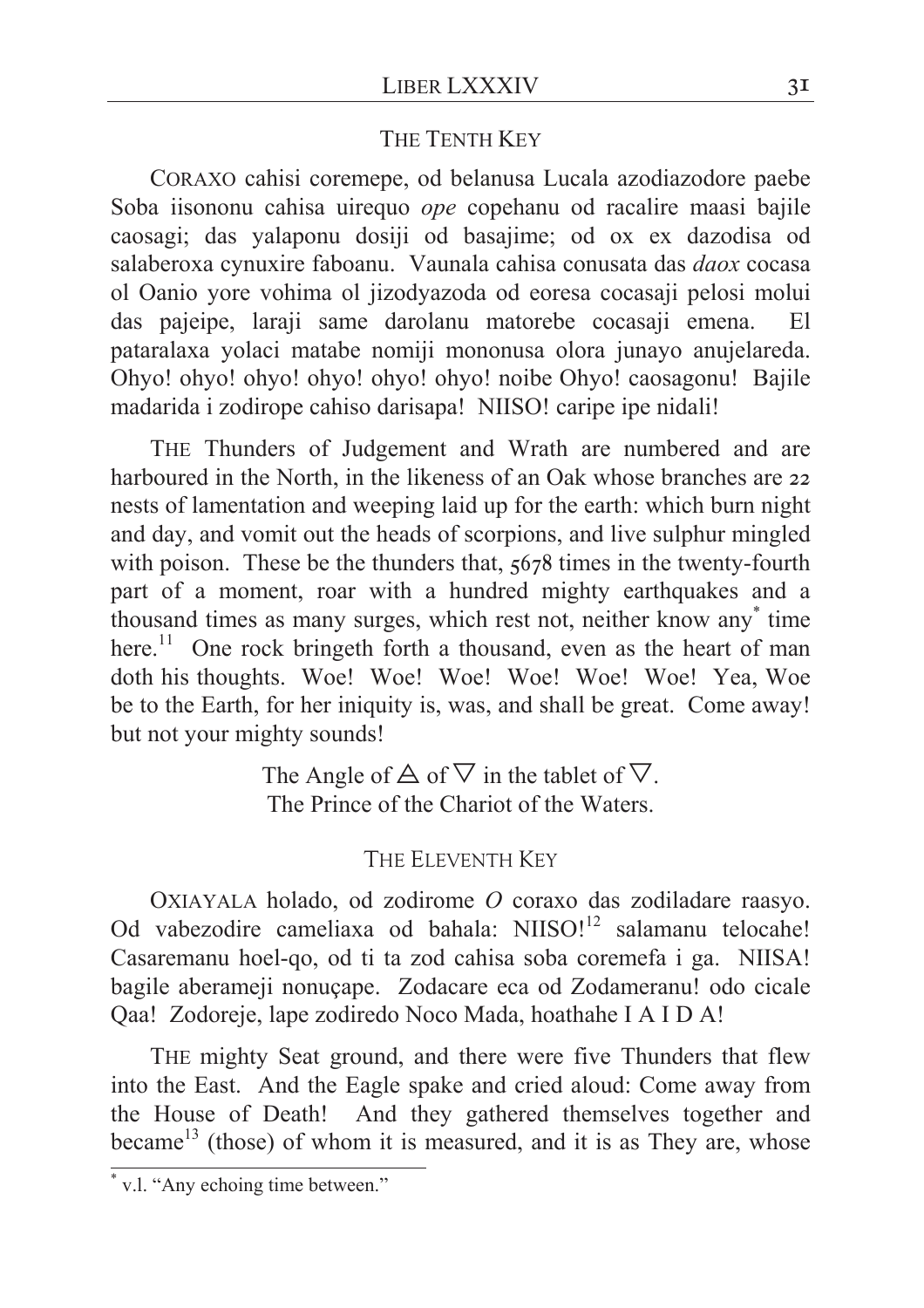number is  $3I$ . Come away! For I have prepared (a place) for you. Move therefore, and shew yourselves! Unveil the mysteries of your Creation. Be friendly unto me, for I am the servant of the same your God: the true worshipper of the Highest.

The Angle of  $\overline{\nabla}$  of  $\overline{\nabla}$  in the tablet of  $\overline{\nabla}$ . The Princess of the Waters, the Lotus of the Palace of the Floods.

#### THE TWELFTH KEY

NONUCI dasonuf Babaje od cahisa *ob* habaio tibibipe: alalare ataraahe od ef! Dirix fafenu *mianu* ar Enayo ovof! Soba dooainu aai i VONUPEHE. Zodacare, gohusa, od Zodameranu. Odo cicale Qaa! Zodoreje, lape zodiredo Noco Mada, hoathahe I A I D A!

O YE that range<sup>14</sup> in the South and are as the  $28$  Lanterns of Sorrow, bind up your girdles and visit us! bring down your train 3663 (servitors), that the Lord may be magnified, whose name amongst ye is Wrath. Move! I say, and shew yourselves! Unveil the mysteries of your Creation. Be friendly unto me, for I am the servant of the same your God, the true worshipper of the Highest.

The Angle of  $\triangle$  of  $\nabla$  in the tablet of  $\nabla$ . The Lord of the Waves and the Waters, the King of the Hosts of the Sea.

#### THE THIRTEENTH KEY

NAPEAI Babajehe das berinu *vax* ooaona larinuji vonupehe doalime: conisa olalogi oresaha das cahisa afefa. Micama isaro Mada od Lonusahi-toxa, das ivaumeda aai Jirosabe. Zodacare od Zodameranu. Odo cicale Qaa! Zodoreje, lape zodiredo Noco Mada, hoathahe I A I D A.

O YE Swords of the South, which have 42 eyes to stir up the wrath of Sin: making men drunken which are empty: Behold the Promise of God, and His Power, which is called amongst ye a bitter sting! Move and Appear! unveil the mysteries of your Creation;<sup>15</sup> for I am the servant of the same your God, the true worshipper of the Highest.

> The Angle of  $\Delta$  of  $\nabla$  in the tablet of  $\nabla$ . The Prince of the Chariot of Earth.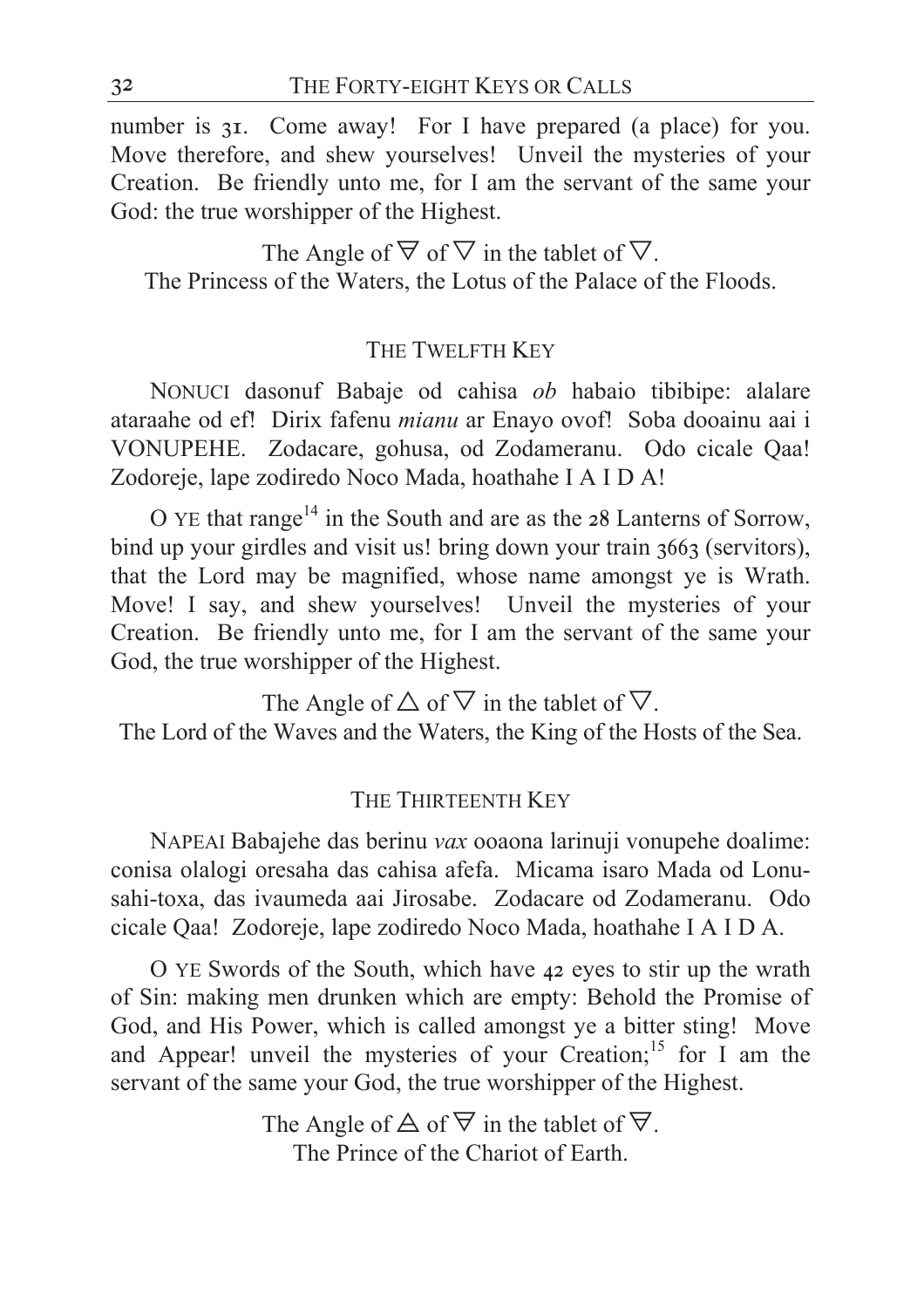#### THE FOURTEENTH KEY

NORONI bajihie pasahasa Oiada! das tarinuta mireca *ol* tahila dodasa tolahame caosago *h*omida: das berinu orocahe *quare*: Micama! Bialí Oiad; aisaro toxa das ivame aai Balatima. Zodacare od Zodameranu! Odo cicale Qaa! Zodoreje, lape zodiredo Noco Mada, hoathahe I A I D A.

O YE Sons of Fury, the Daughters of the Just One! that sit upon 24 seats, vexing all creatures of the Earth with age, that have 1636 under ye. Behold! The voice of God; the promise of Him who is called amongst ye Fury or Extreme Justice. Move and shew yourselves! Unveil the mysteries of your Creation; be friendly unto me, for I am the servant of the same your God: the true worshipper of the Highest.

> The Angle of  $\nabla$  of  $\nabla$  in the tablet of  $\nabla$ . The Queen of the Thrones of Earth.

#### THE FIFTEENTH KEY

 ILASA! tabaanu li-El pereta, casaremanu upaahi cahisa *dareji*; das oado caosaji oresacore: das omaxa monasaçi Baeouibe od emetajisa Iaiadix. Zodacare od Zodameranu! Odo cicale Qaa. Zodoreje, lape zodiredo Noco Mada, hoathahe I A I D A.

 O THOU, the Governer of the first Flame, under whose wings are 6739; that weave the Earth with dryness: that knowest the Great Name "Righteousness," and the Seal of Honour. Move and Appear! Unveil the mysteries of your creation; be friendly unto me, for I am the servant of the same your God: the true worshipper of the Highest!

The Angle of  $\triangle$  of  $\overline{\triangledown}$  in the tablet of  $\overline{\triangledown}$ . The Lord of the Wide and Fertile Land, the King of the Spirits of Earth.

#### THE SIXTEENTH KEY

 ILASA viviala pereta! Salamanu balata, das acaro odazodi busada, od belioraxa balita: das inusi caosaji lusadanu *emoda*: das ome od taliobe: darilape iehe ilasa Mada Zodilodarepe. Zodacare od Zodameranu. Odo cicale Qaa: zodoreje, lape zodiredo Noco Mada, hoathahe I A I D A.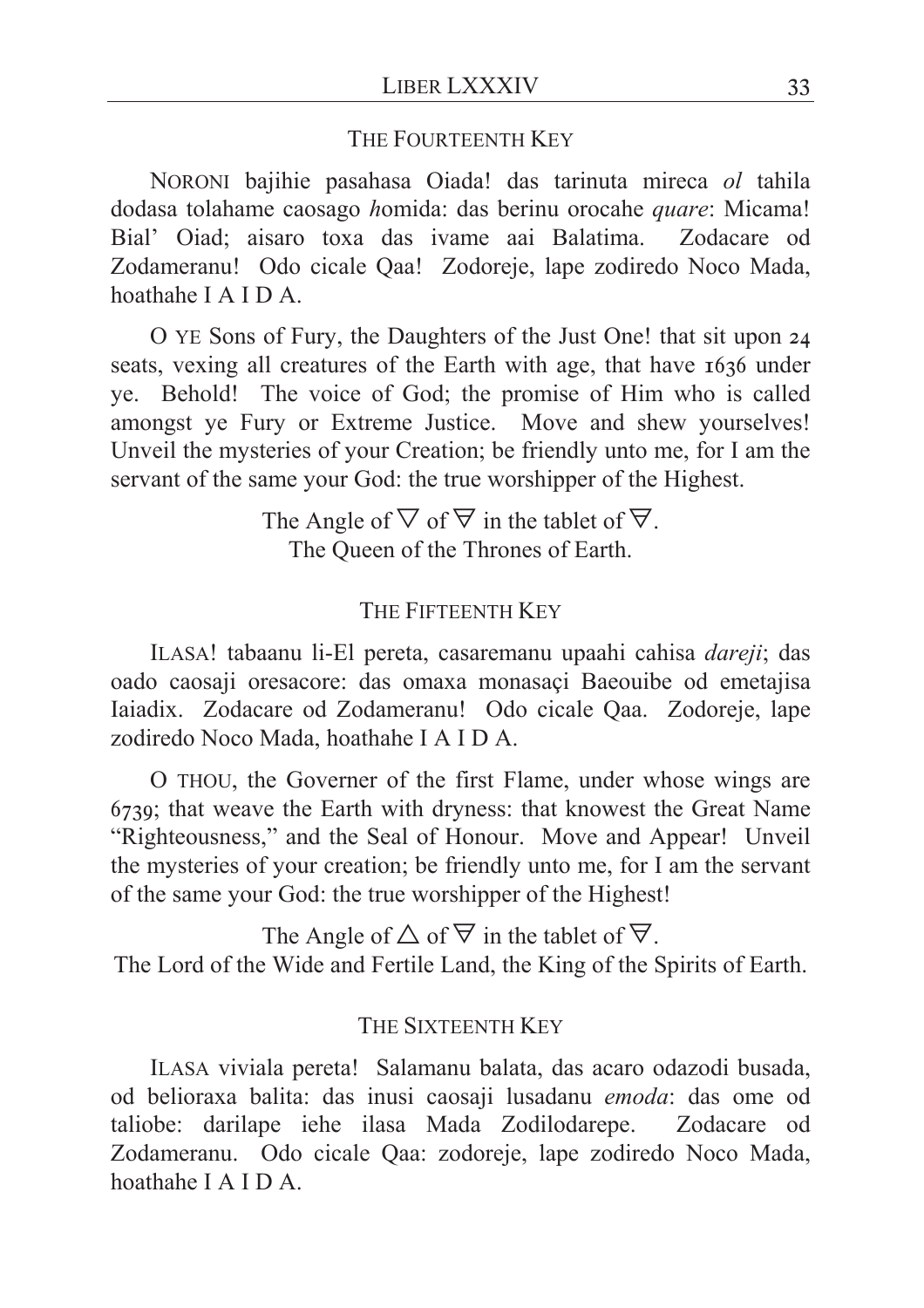O THOU second Flame, the House of Justice, which hast the beginning in glory and shall comfort the Just: which walkest upon the Earth with 8763 feet, which understand and separate creatures! Great art thou in the God of Stretch forth and Conquer. Move and appear! Unveil the mysteries of your Creation; be friendly unto me, for I am the servant of the same your God, the true worshipper of the Highest.

> The Angle of  $\triangle$  of  $\triangle$  in the tablet of  $\triangle$ . The Prince of the Chariot of Fire.

#### THE SEVENTEENTH KEY

 ILASA dial pereta! soba vaupaahe cahisa nanuba zodixalayo dodasihe od berinuta *faxisa* hubaro tasatax yolasa: soba Iad *i* Vonupehe o Uonupehe: aladonu dax ila od toatare! Zodacare od Zodameranu! Odo cicale Qaa! Zodoreje, lape zodiredo Noco Mada, hoathahe I A I D A.

 O THOU third Flame! whose wings are thorns to stir up vexation, and who hast 7336 living lamps going before Thee: whose God is "Wrath in Anger": Gird up thy loins and hearken! Move and Appear! Unveil the mysteries of your Creation; be friendly unto me, for I am the servant of the same your God, the true worshipper of the Highest.

> The Angle of  $\nabla$  of  $\Delta$  in the tablet of  $\Delta$ . The Queen of the Thrones of Flame.

#### THE EIGHTEENTH KEY

 ILASA micalazoda olapireta ialpereji belioresa: das odo Busadire Oiad ouoaresa caosago: casaremeji Laiada *eranu* berinutasa cafafame das ivemeda aqoso adoho Moz, od maof-fasa. Bolape como belioeta pamebata. Zodacare od Zodameranu! Odo cicale Qaa. Zodoreje, lape zodiredo Noco Mada, hoathahe I A I D A.

 O THOU mighty Light and burning Flame of Comfort! that unveilest the Glory of God to the centre of the Earth, in whom the 6332 secrets of Truth have their abiding, that is called in thy kingdom "Joy" and not to be measured. Be thou a window of comfort unto me! Move and Appear! Unveil the mysteries of your Creation, be friendly unto me, for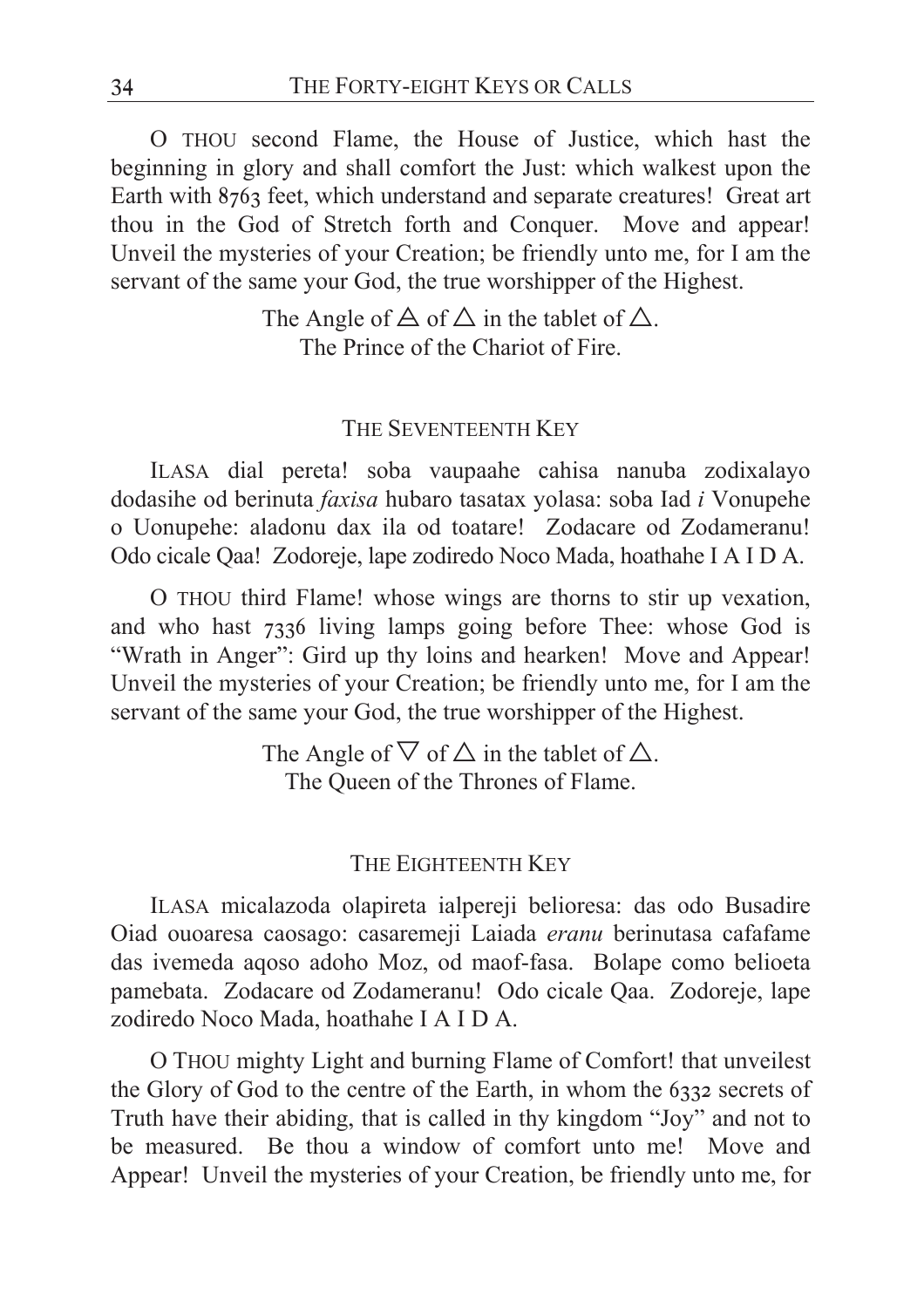I am the servant of the same your God, the true worshipper of the Highest.

The Angle of  $\overline{\nabla}$  of  $\Delta$  in the tablet of  $\Delta$ . The Princess of the Shining Flame, the Rose of the Palace of Fire.

## Mark Well!

 These first 18 calls are in reality 19; that is, 19 in the Celestial Orders; but with us the first table hath no call, and can have no call, seeing that it is of the Godhead.<sup>16</sup> Thus, then, with us hath it the number 0, though with them that of 1. (Even as the first key of the ROTA hath the number  $o$ .)

After this follow the calls or keys of the Thirty Aires of Æthyrs: which are in substance similar, though, in the name of the Æthyrs, diversified.

The titles of the Thirty Æthyrs whose dominion extendeth in everwidening circles without and beyond the Watch Towers of the Universe

|                | [The first is Outermost] |           |            |
|----------------|--------------------------|-----------|------------|
| I              | LIL                      | <b>16</b> | LEA        |
| $\overline{2}$ | <b>ARN</b>               | 17        | <b>TAN</b> |
| 3              | <b>ZOM</b>               | 18        | <b>ZEN</b> |
| $\overline{4}$ | PAZ                      | <b>19</b> | <b>POP</b> |
| 5              | <b>LIT</b>               | 20        | <b>KHR</b> |
| 6              | MAZ                      | 2I        | <b>ASP</b> |
| 7              | <b>DEO</b>               | 22        | <b>LIN</b> |
| 8              | <b>ZID</b>               | 23        | <b>TOR</b> |
| 9              | <b>ZIP</b>               | 24        | <b>NIA</b> |
| Ι0             | ZAX                      | 25        | <b>VTI</b> |
| II             | <b>ICH</b>               | 26        | <b>DES</b> |
| 12             | LOE                      | 27        | ZAA        |
| 13             | ZIM                      | 28        | <b>BAG</b> |
| 14             | <b>UTA</b>               | 29        | RII        |
| <b>15</b>      | OXO                      | 30        | TEX        |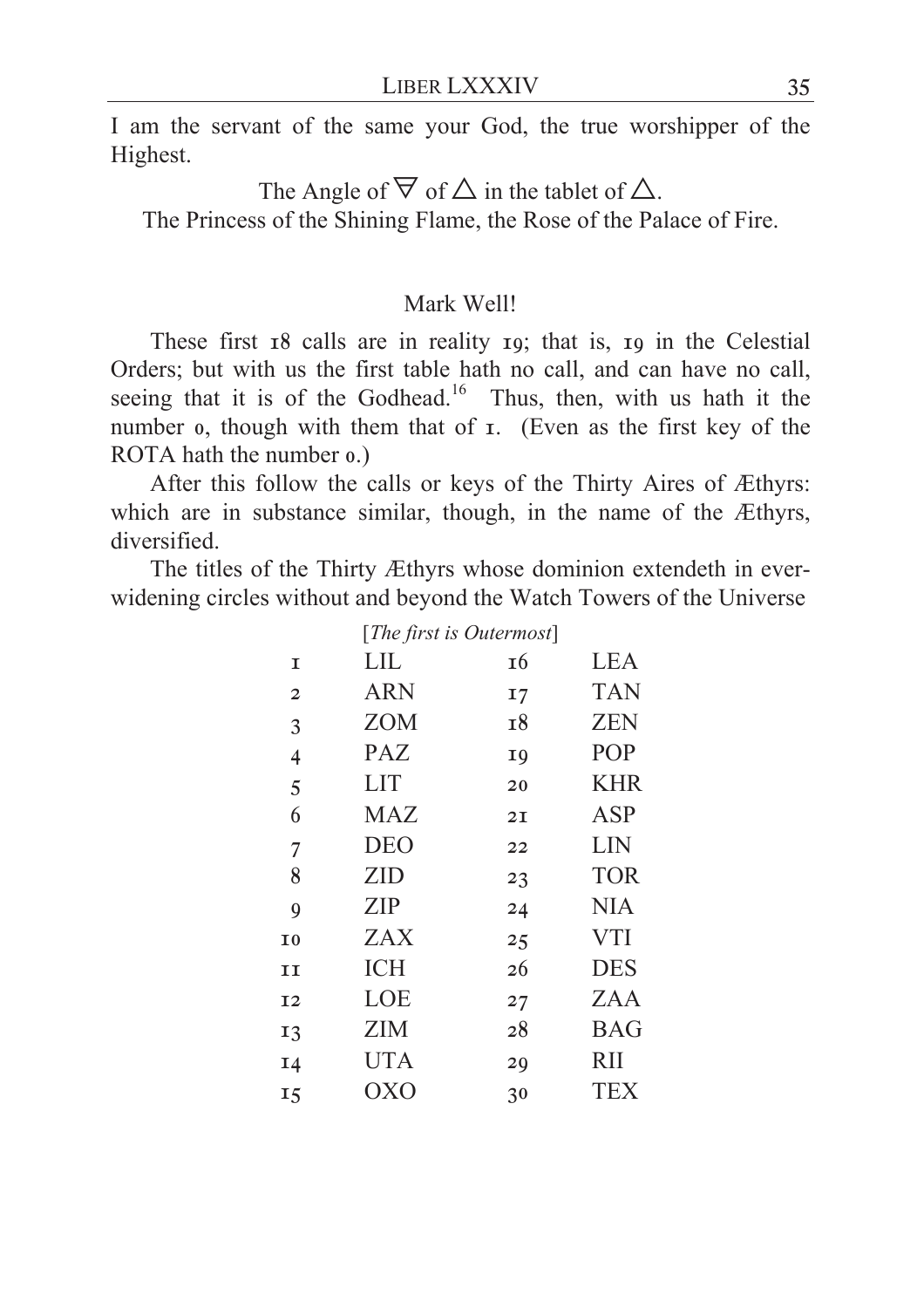## THE CALL OR KEY OF THE THIRTY ÆTHYRS

 MADARIATZA das perifa LIL\* cahisa micaolazoda saanire caosago od fifisa balzodizodarasa Iaida. Nonuça gohulime: Micama adoianu MADA iaoda beliorebe, soba ooaona cahisa luciftias peripesol, das aberaasasa nonuçafe netaaibe caosaji od tilabe adapehaheta damepelozoda, tooata nonuçafe jimicalazodoma larasada tofejilo marebe yareryo IDOIGO;<sup>†17</sup> od torezodulape yaodafe gohola, Caosaga, tabaoreda saanire, od caharisateosa yorepoila tiobela busadire, tilable noalanu paida oresaba, od dodaremeni zodayolana. Elazodape tilabe paremeji peripesatza, od ta qurelesata booapisa. Lanibame oucaho sayomepe, od caharisateosa ajitoltorenu, mireca qo tiobela lela. Tonu paombeda dizodalamo asa pianu, od caharisateosa aji-la-tore-torenu paracahe a sayomepe. Coredazodizoda dodapala od fifalazoda, lasa manada, od faregita bamesa omaoasa. Conisabera od auauotza tonuji oresa; catabela noasami tabejesa leuitahemonuji. Vanucahi omepetilabe oresa! Bagile? Moooabe<sup>18</sup> OL coredazodizoda. El capimao itzomatzipe, od cacocasabe gosaa. Bajilenu pii tianuta a babalonuda, od faoregita teloca uo uime.

Madariiatza, torezodu! !! Oadariatza orocaha aboaperi! Tabaori periazoda aretabasa! Adarepanu coresata dobitza! Yolacame periazodi arecoazodiore, od quasabe qotinuji! Ripire paaotzata sagacore! Umela od peredazodare cacareji Aoiveae coremepeta! Torezodu! Zodacare od Zodameranu, asapeta sibesi butamona das surezodasa Tia balatanu. Odo cicale Qaa, od Ozodazodama pelapeli IADANAMADA!

 O YE heavens which dwell in the first Aire, ye are mighty in the parts of the Earth, and execute the Judgement of the Highest! Unto you it is said: Behold the Face of your God, the beginning of Comfort, whose eyes are the brightness of the Heavens, which provided you for the Government of the Earth, and her unspeakable variety, furnishing you with a power of understanding to dispose all things according to the Providence of Him that sitteth on the Holy Throne, and rose up in the Beginning, saying: The Earth, let her be governed by her parts, and let there be Division in her, that the glory of her may be always drunken, and vexed in itself. Her course, let in run with the Heavens; and as an

-

<sup>\*</sup> Or other Aire as may be willed.

<sup>&</sup>lt;sup>†</sup> This name may be appropriate varied with the Aire.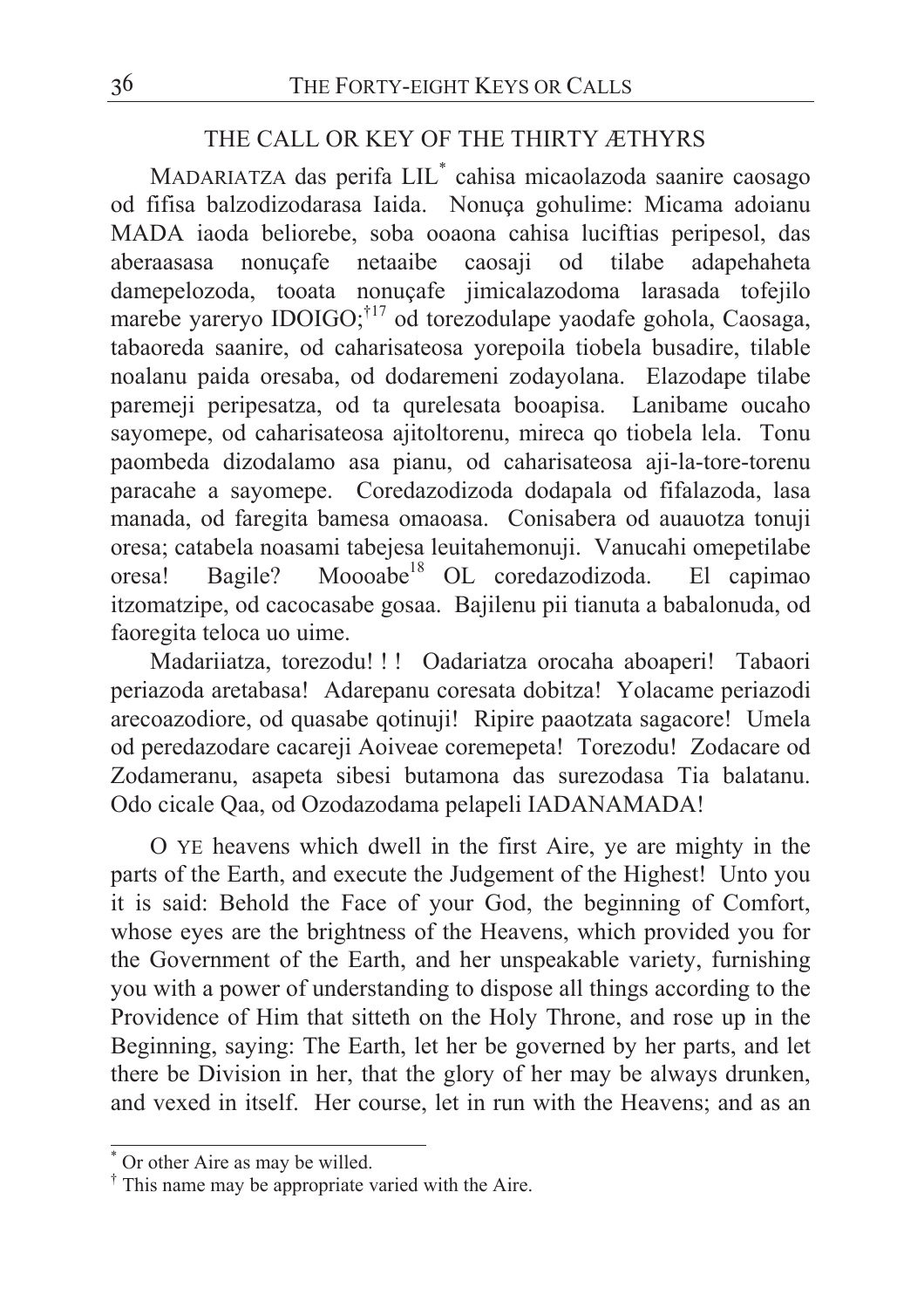handmaid let her serve them. One season, let it confound another, and let there be no creature upon or within her the same. All her members, let them differ in their qualities, and let there be no one Creature equal with another. The reasonable Creatures of the Earth, and Men, let them vex and weed out one another; and their dwelling-places, let them forget their Names. The work of man and his pomp, let them be defaced. His buildings, let them become Caves for the beasts of the Field! Confound her understanding with darkness! For why? it repenteth me that I have made Man. One while let her be known, and another while a stranger: because she is the bed of an Harlot, and the dwelling-place of him that is fallen.

O ye Heavens, arise! The lower heavens beneath you, let them serve you! Govern those that govern! Cast down such as fall. Bring forth with those that increase, and destroy the rotten. No place let it remain in one number. Add and diminish until the stars be numbers. Arise! Move! and appear before the Covenant of His mouth, which He hath sworn unto us in His Justice. Open the Mysteries of your Creation, and make us partakers of THE UNDEFILED KNOWLEDGE.<sup>19</sup>

> The Three Mighty Names of God Almighty coming forth from The Thirty  $\mathcal{E}$ thyrs<sup>20</sup>

THE First Name-

L A Z o d a P e L a M e D a Z o d a Z o d a Z o d I L a Z o d U O L a T a Z o d a- P e K A L a T a N u V a D a Z o d a B e R e T a.

The Second Name—

I R O A I A E I I A K O I T a X E A E O H e S I O I T E A A I E.

The Third Name—

L a N u N u Z o d a T a Z o d O D a P e X a H E M A O A N u N u P e R e P e N u R A I S A G I X a.

Ended are the Forty-eight Calls or Keys.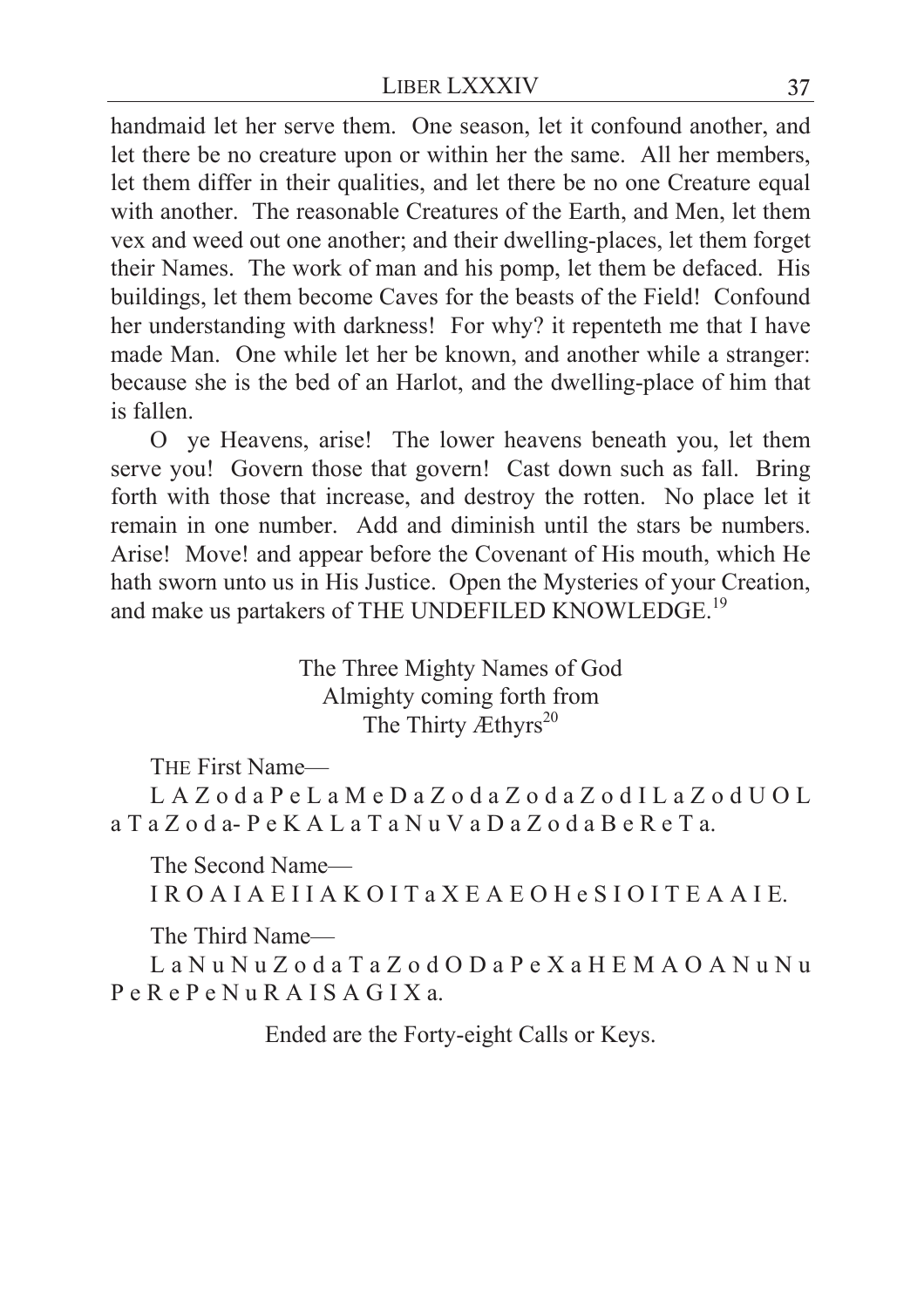#### TRANSCRIBER'S NOTES

#### *Do what thou wilt shall be the whole of the Law.*

*Liber Chanokh* was first published in two parts as "A Brief Abstract of the Symbolic Representation of the Universe derived by Doctor John Dee through the scrying of Sir Edward Kelly" in *Equinox* vol. I nos. 7-8. The second part bore an A:A: Class B imprimatur on first publication. The alternate title and number  $(84 = 7)$ הברך, the Hebrew name anglicised as Enoch) were given in the list of Class B publications in *Equinox* vol. I no. 10, where it was also stated "Its publication is at present incomplete." In the *Blue Equinox*, a continuation of *Chanokh* was advertised for publication in *Equinox* vol. III, but along with many things in that list it was never published, and quite possibly never written.

The present e-text consists of the two published sections. No attempt has been made to retain pagination. All footnotes are from the *Equinox* publication; all endnotes by the present transcriber. Of course in some senses *Liber Chanokh* is redundant as there are now far better guides to both "Dee purist" and Golden Dawn Enochian magick out there; the present edition was part of a project of producing good electronic copies of the magical instructions from *Equinox* vol. I.

Some indication of what was intended for inclusion in the unpublished parts may be had from an advertisment which appeared in *Equinox* I (3) promising for a future issue: "The Elemental Calls or Keys, with the Great Watch-Towers of the Universe. A complete treatise, fully illustrated, upon the Spirits of the Elements, their names and offices, with the method of calling them forth and controlling them. With an account of the Heptarchicall Mystery  $\ldots$ " It was originally intended to publish this together with *The Vision and the Voice* which appeared in *Equinox* I (5).

To adequately deal with all the matters mentioned in Crowley's "prefatory note" would probably take a few books.

At the time Crowley was writing, the Tables of Soyga were mostly lost (eight of the tables had been copied into Sloane MS 3189) and known mainly by passing references in the Dee diaries and papers by Elias Ashmole. The "Book of Soyga" was rediscovered by Dee scholar Deborah Harkness in 1994; copies exist in the British Library (Sloane MS 8) and the Bodleian (Bodley 908); the former is believed to be the copy owned by Dee. Besides various writings on magick this book contains 36 cryptic tables of letters. These were solved (that is, the process by which they were generated was reverse-engineered) in 1998 by Jim Reeds, a cryptographer working for AT&T Labs (see Reeds<sup>'</sup> article "John Dee and the Magic Tables in the *Book of Soyga*"; unfortunately, since Reeds left AT&T this is no longer online). Note that these tables predate the Dee-Kelly workings, and Dee does not seem to have known what they were or what to do with them: he repeatedly asked about them and received vague or evasive answers from Kelly and/or the angels.

The Heptarchic system of planetary magick is covered by Turner (1983) and James  $(1984)$ ; a "Golden-Dawn-ized" version is presented by Zalewski (1990). It is set out in two MS digests by Dee, *De Heptarchia Mystica* in Sloane 3191, and *Compendium Heptarchia Mystica* (Add. MS 36,674). This material is drawn from the skrying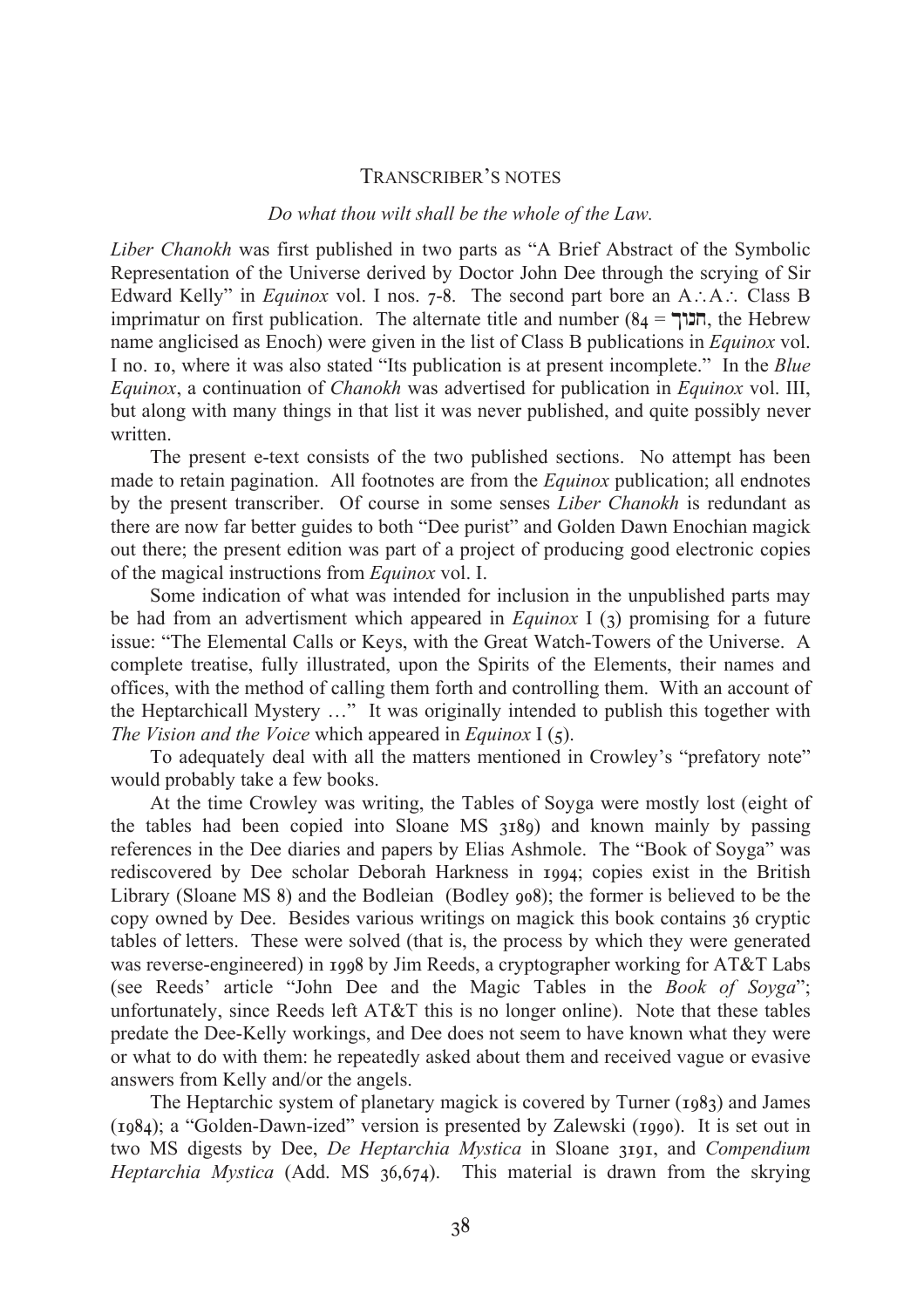sessions recorded in Sloane MS 3188, principally Tertius and Quartus but incorporating material from all the books.

It is not clear whether what Dee meant by the "Book of Enoch" was the "Tablets of Enoch<sup>"</sup> which are definitely identical with the tablets composing the Great Table (Table of Watchtowers), or *Liber Logaeth*, though the latter seems to be the favoured interpretation. *Logaeth* survives in BL Sloane MS 3189, *Liber Mysteriorum Sextus et Sanctus*, in Edward Kelly's handwriting. This copy has the title "The Book of Enoch, revealed to Dr. John Dee by the Angels", interpolated by Elias Ashmole. To the best of my knowledge nobody has deciphered *Logaeth* to date. Thomas Head (in Regardie (ed.), 1984) claimed to have been able to solve some of the tables and tentatively translate some of the material in the "Angelic language" contained in the book; he did not give further details and as far as I am aware has not published his findings. Some researchers (e.g. Laycock, 1978) are of the opinion that the material recorded in *Logaeth* may be a glossolalia.

It appears that some unacknowledged work in the compilation of the published parts of *Chanokh* was done by James Windram, Crowley's South African lieutenant; and that Crowley later attempted to palm off the work of writing the continuation onto him, but without result. Correspondence relating to this was recently (2003) published in the O.T.O. internal magazine *The Magical Link*.

The first part of *Chanokh* was reprinted as *The Symbolic Representation of the Universe* by Unicorn Press of Seattle in the 1970s. Both published parts were included in the compilation *Gems from the Equinox* edited by F.I. Regardie, the plates vilely reproduced and the number of the work erroneously given as LXXXIX, under which number it has occasionally been cited by later writers. I have adapted as a convenience Regardie's interpolation of "The Symbolic Representation of the Universe" as a subtitle for the first part. It was again reprinted in *Enochian World of Aleister Crowley* (*Enochian Sex Magick*) by C.S. Hyatt and Lon Milo DuQuette (New Falcon: 1991).

The present key entry was made from a facsimile of *Equinox* I (7-8). The Holy Table, Ensigns of Creation, and Sigillum Dei Æmeth were redrawn based on material in Ben Rowe's *Enochian Magic Reference* and Clay Holden's PDFs of *Mysteriorum Liber Secundus* and *Mysteriorum Liber Tertius*. The general view of the Great Table was entered from the version in the *Equinox*; the views of the Watchtowers and Tablet of Union as pyramid squares were redrawn, the letters checked against Plate III and the symbols checked according to the Golden Dawn rules printed in Regardie (ed.), *The Golden Dawn*. The version of the "Enochian" alphabet used in Plates IV-IX is the NI EnochianA typeface constructed by the present editor, closely based on the final forms of the letters from *Quinti Libri Mysteriorum Appendix*, as printed by Laycock (1978). Plate X has been redrawn and corrects a few minor errors (omission of some numbers and direction markers). As regards the text I have only corrected what seemed to me to be obvious typographical errors (the only significant ones being three in the table of Æthyrs, all discussed in endnotes); other doubtful readings have been left intact and remarked on in endnotes. I would like to thank Frater  $\Delta \mathbf{V}$ . for technical advice, however I take full responsibility for any errors in the above or in the following notes.

*Love is the law, love under will.*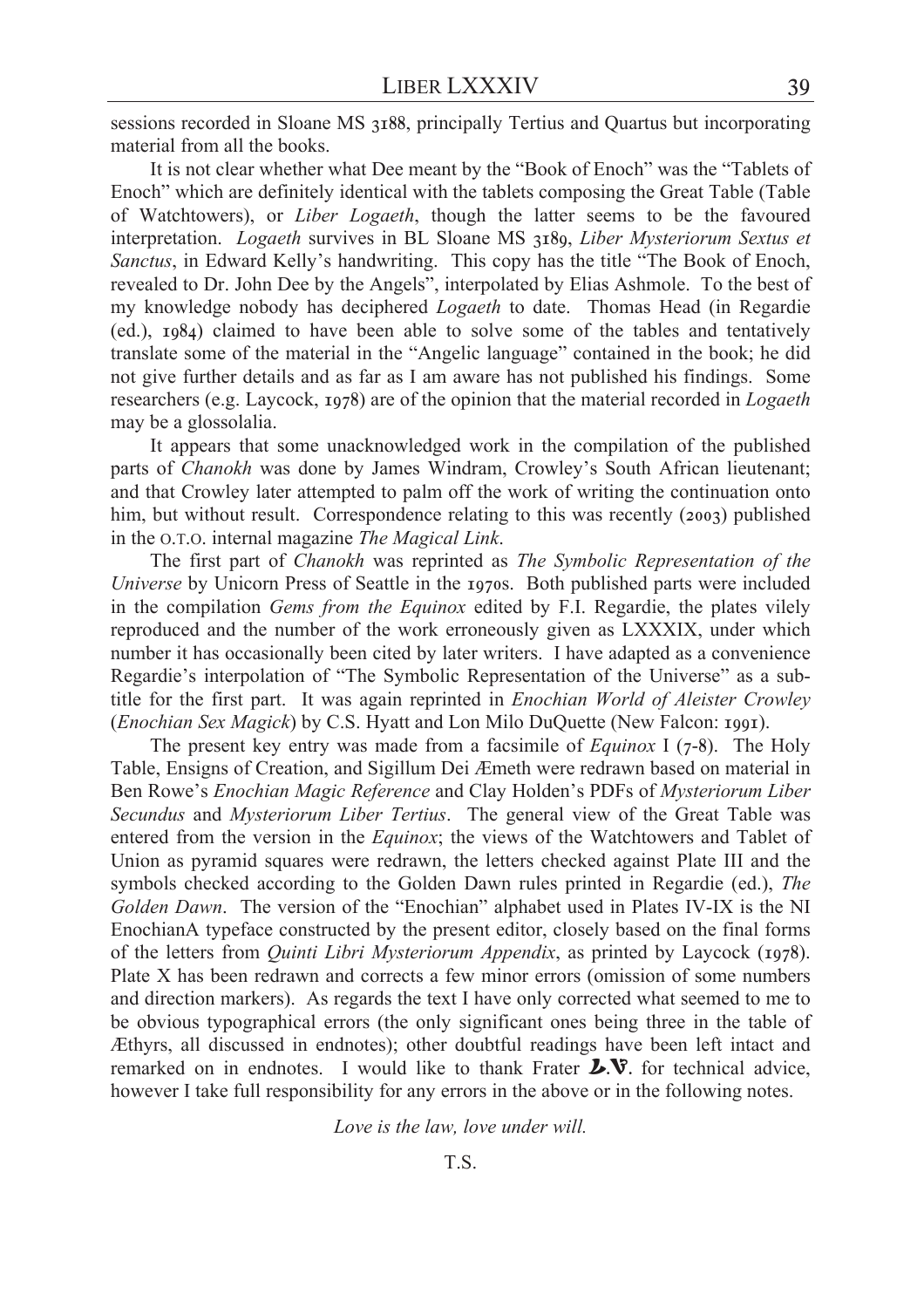October 2003: Some corrections to the Table of Watchtowers, the Characters on the Great Table, and the list of 91 Parts following a communication from Fra. A.P.

January 2004: Major revisions to notes, mostly concerning the list of 91 Parts, after I actually got my hands on an electronic copy of Sloane 3191 (page images from the BL microfilm found on the web  $\ldots$  I will not give the URL as I do not rate the site's life expectancy very highly given how many people they've ripped off). One minor correction to Plate 3 (fixed an inadvertant capitalisation of an  $i^*$  ... damn 'autocorrect').

June 2004: My working copy of the January 2004 release destroyed in a disk crash (grr... need to make backups more often...); the document has been reconstructed from the PDF, a few more minor corrections made, and layout adjusted slightly.

#### *Bibliography*

Works used, consulted or mentioned in passing in my notes, and other useful sources:

- **Abano**, Petro di (spurious attribution): *Heptameron: seu Elementa Magica*. In Agrippa von Nettesheim, Heinrich Cornelius (spurious attrib.) *De occulta philosophia, seu de cæremoniis magicis* (Marburg, 1559); reprinted in Agrippa, *Opera*, vol. I (Lyons, n.d. (ca. 1600)); English translation as *Heptameron, or Elements of Magick* by Robert Turner in *Henry Cornelius Agrippa's Fourth Book of Occult Philosophy and of Geomancy &c. &c. &c.*, London, 1655.
- **Agrippa von Nettesheim**, Heinrich Cornelius (1992): *Three Books of Occult Philosophy*. St. Paul, MN: Llewellyn Publications. English translation of *De occulta philosophia libri tres*, Cologne: 1533.
- **Crowley**, Aleister: Liber XXX Ærum vel Sæculi sub figurâ CDXVIII, being of the Angels of the Thirty Æthyrs The Vision and the Voice (also cited as "The Vision" and the Voice" or "Liber  $418$ "). In *Equinox* vol. I no. 5 (1911), Special Supplement; in Crowley (ed. Regardie), *Gems from the Equinox* (St. Paul, MN: Llewellyn, 1974; Scottsdale, AZ: New Falcon, 1988); with Crowley's commentary in *Equinox* vol. IV no. 2 (1998).
- **Dee**, John: *Mysteriorum Liber Primus*
- ó *Mysteriorum Liber Secundus.*
- *Mysteriorum Liber Tertius.*
- ó *Quartus Liber Mysteriorum*
- ó *Liber Mysteriorum Quintus*
- ó *Quinti Libri Mysteriorum Appendix*
- These six 'books' of MS. diaries  $(1581 1583)$  comprise BL Sloane MS 3188. In preparing the present text I consulted an electronic typeset by Clay Holden of *Secundus* and *Tertius*, online at http://www.dnai.com/~cholden/. Printed edition (ed. Joseph Petersen) of all six 'books' as *Mysteriorum Libri Quinque* (Magnum Opus Hermetic Sourceworks number 20). Felindenys, Wales: Magnum Opus Hermetic Sourceworks, 1985. New edition York Beach, Maine: Red Wheel / Weiser, 2003.
- ó *Liber Scientiæ, Auxilii, et Victoriæ Terrestris*.
- ó 49 *Claves Angelicæ Anno* 1584 *Cracoviæ*.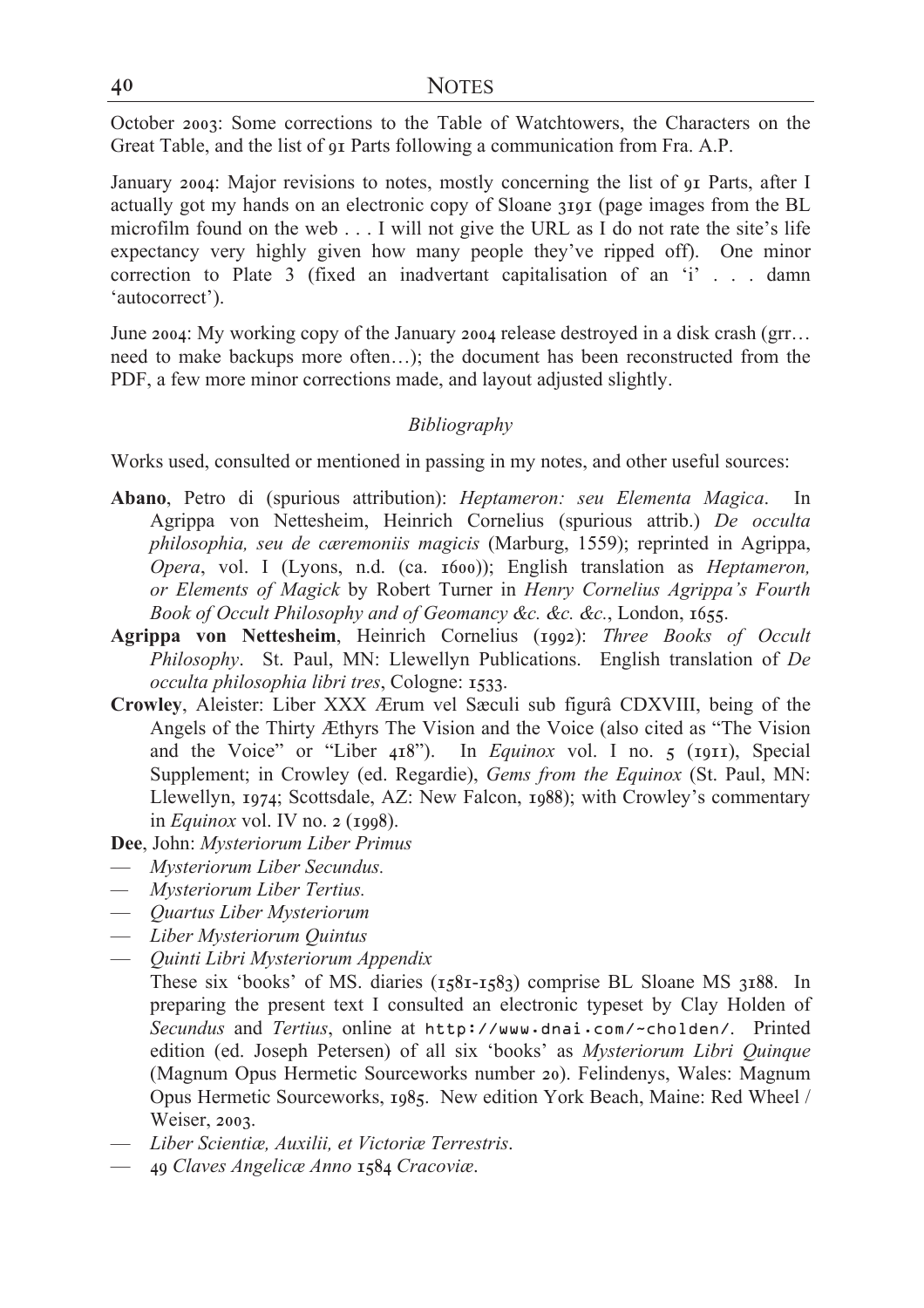- ó *Tabulorum Bonorum Angelorum Invocationes*.
- ó *De Heptarchia Mystica*.
- These four MS. 'books' are digested from Dee's spirit diaries and together comprise BL Sloane MS. 3191 (the third was originally untitled, the title above was added by Elias Ashmole when he acquired the MSS.; it is also known as the "Book" of supplications and invocationsî). Typesets / translations in James (1984); typeset and translation of the first three in Turner (1989); typeset and translation of *De Heptarchia Mystica* in Turner (1983). Turner's Latin translations seem generally more reliable than James'.
- ó *Compendium Heptarchia Mystica*. BL Add. MS. 36,674. A variant and apparently earlier digest of the Heptarchic system of planetary magick, including material not in Sloane 3191. Turner (1983) incorporates material from this.
- ó (ed. Meric Casaubon, 1659) *A True and Faithful Relation of what passed for many Yeers between Dr. John Dee and some Spirits &c. &c. &c*. London. Reprinted London: Askin, 1974; New York: Magickal Childe, 1992. A typeset of Dee's spirit diaries from May 1583 to May 1587 (with a brief fragment from 1607). Also cited as "Casaubon", *True Relation* or *TFR*. The MS. of these diaries is BL Cotton Appendix XLVI (a.k.a. Royal Appendix XLVI, Sloane MS. 5007).
- **Denning**, Melita & **Phillips,** Oswald (1986): *Mysteria Magica* (*The Magical*  Philosophy, vol. 3). St Paul MN: Llewellyn. Revised 2<sup>nd</sup> edition; originally published St Paul MN: Llewellyn, 1983.
- **James**, Geoffrey (1984; ed. / trans): *Enochian Evocation of Doctor John Dee*, Gillette, NJ: Heptangle. Reprinted as *Enochian Magick of Doctor John Dee*. St. Paul, MN: Llewellyn Publications, 1994.
- **Laycock**, Donald (1978): *Complete Enochian Dictionary*. London, Askin. Reprinted New York: Samuel Weiser, 1994.
- **Regardie**, Francis Israel (1984; ed): *The Complete Golden Dawn System of Magic*. Las Vegas: Falcon Press.
- ó (1989; ed.): *The Golden Dawn*. St. Paul, MN: Llewellyn Publications. Revised 6th edition; originally published Chicago: Aries Press (4 vols), 1937-40.
- **Rowe**, Ben: *Enochian Magick Reference*. Revision 1.0, 1998. Web-published. The copy previously linked to no longer exists; however this work has been mirrored on various sites across the web; www.hermetic.com which has a section of Rowe's Enochian writings is probably a good place to start looking.
- **Turner**, Robert (1989): *Elizabethean Magic*: *The Art and the Magus*. Shaftsbury: Element.
- **—** (1983; ed. / trans.) *The Heptarchia Mystica of John Dee*. Edinburgh: Magnum Opus Hermetic Sourceworks. Expanded reissue, Wellingborough, Northants: Aquarian, 1986.
- **Tyson**, Donald (1998): *Enochian Magick for Beginners*. St Paul, MN: Llewellyn.
- **Zalewski**, Pat (1990): *Golden Dawn Enochian Magic*. St Paul, MN: Llewellyn.  $("second edition" 1994).$

Finally I will warn the reader that Schueler  $\&$  Schueler's "Enochian" books for Llewellyn should not be regarded as a reliable source of information on either 'Dee purist' or Golden Dawn Enochian magick, or anything else for that matter.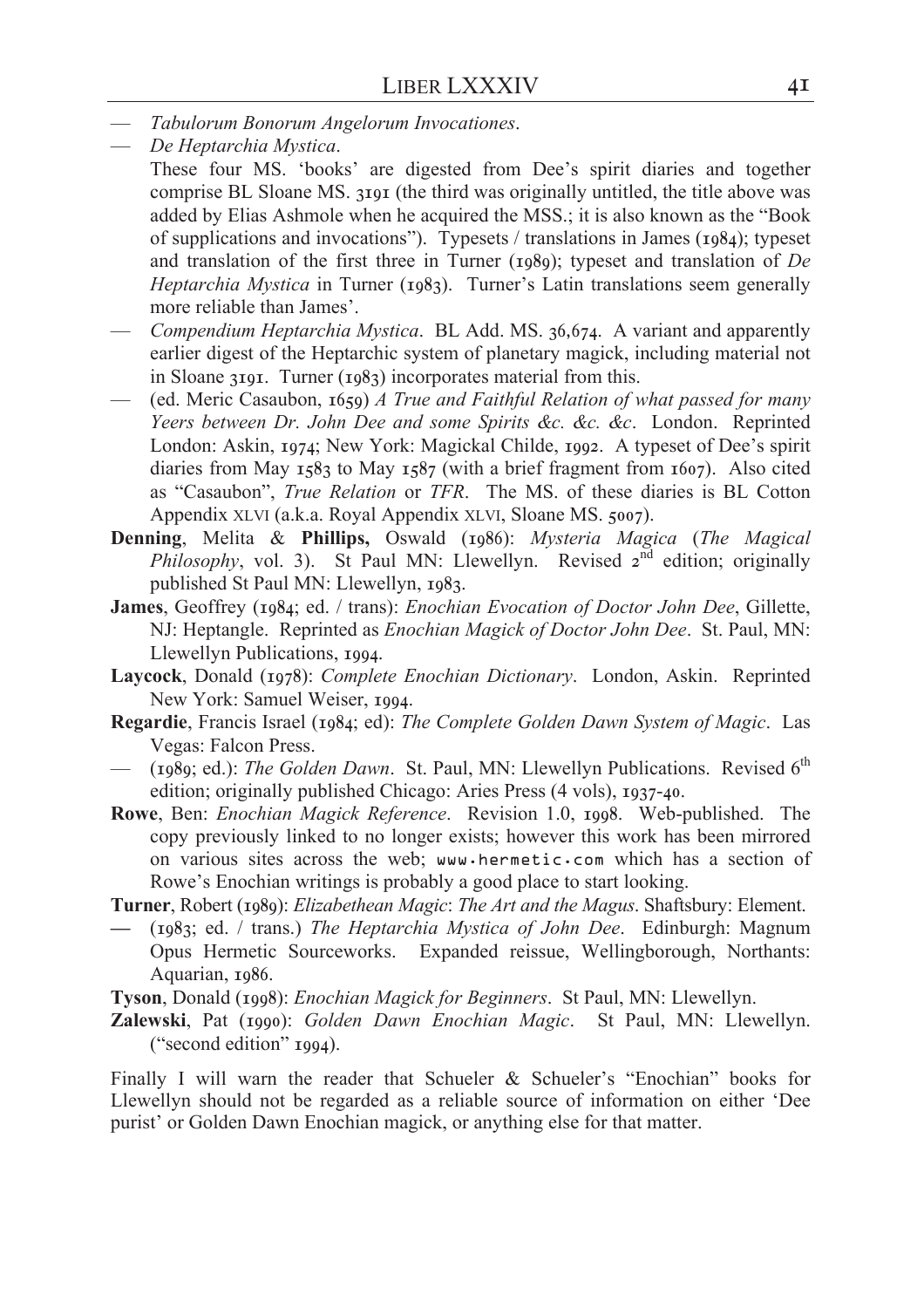#### *Notes to Part I*

- 1: These talismans, the Ensigns of Creation, are referred to the seven planets (clockwise from top) Venus, Sol, Mars, Mercury, Jupiter, Saturn, Luna. The details of the ensigns are not visible on the graphic of the Holy Table (Plate I). The seven ensigns and an account of their reception can be found in *Mysteriorum Liber Tertius*; they are reproduced in Turner (1989).
- 2: The letters on the Holy Table itself are derived from the names of the Heptarchic Kings and Princes. The method is described in Dee's *Libri Mysteriorum Quinti Appendix* and in various secondary sources such as Turner's notes to *De Heptarchia Mystica*, Ben Rowe's *Enochian Magic Reference* and Zalewski (1990). Most printed editions reverse the arrangement of the letters left to right from the design described in the Dee diaries, following the version printed in *TFR* (most likely the result of an engraver's error). Since in *Chanokh* Crowley simply reproduced the plate of the table from Casaubon and did not treat of it in detail, I have seen fit to reconstruct the figure. Note though that in Crowley's vision of the 15<sup>th</sup> Æthyr in *The Vision and the Voice* the "Holy Twelvefold Table of OIT" was probably conceived according to the Casaubon printing, *i.e.* reading

| "∕                    | 7 |    |
|-----------------------|---|----|
| $\boldsymbol{\delta}$ |   | A  |
| L.                    | δ | ď. |
|                       |   |    |

 so the names OIT, RLU and OOE (LRL is palindromic) mentioned in that vision would be read left to right on the table as printed in Casaubon and the *Equinox*, but right to left on the table reconstructed from the angels' directions (there is evidence in the Dee MSS that "Enochian" should be written right to left).

- 3: A full account of the reception of the *Sigillum Dei Æmeth* is contained in *Mysteriorum Liber Secundus*. The plate of the seal has been redrawn based on the account in *Secundus* and on Clay Holden's reconstruction: the rendition in the *Equinox* printing, which has been much reproduced, contained a number of errors.
- 4: That is, four others similar in design; they were to be encased in "hollow things, of Sweet Wood" mounted on the end of each table leg. The size does not appear to be specified in those sections of the Dee diaries I have been able to consult (*Primus* through to *Tertius* plus *TFR*), but those made by Dee are still extant and are 5 inches in diameter.
- 5: Most of these names consist of a transliteration of the Hebrew for the "Sphere of the Planet" with "-el" stuck on the end. See Agrippa *De occulta philosophia* lib. III cap. XXVIII, where most of these names appear: "... the spirit of Saturn is called *Sabathiel*; the spirit of Jupiter *Zedekiel*; the spirit of Mars, *Madimiel*; the spirit of the Sun *Semeliel*, or *Semeschia*; the spirit of Venus *Nogahel*; the spirit of Mercury *Cochabiah*, or *Cochabiel*; the spirit of the Moon, *Jareahel*, or *Levanael*.î A *Corabiel* is cited as one of the "Angels of the First Heaven ruling Monday" in the *Heptameron* of pseudo-Abano, but there has no particular connection to Mercury. Crowley omits to mention the names formed from the letters written along the outer heptagon; the "Seven Angels which stand in the presence of God" mentioned by Agrippa (*De occ. phil.*, tom. II cap. X). These should be arranged, thus: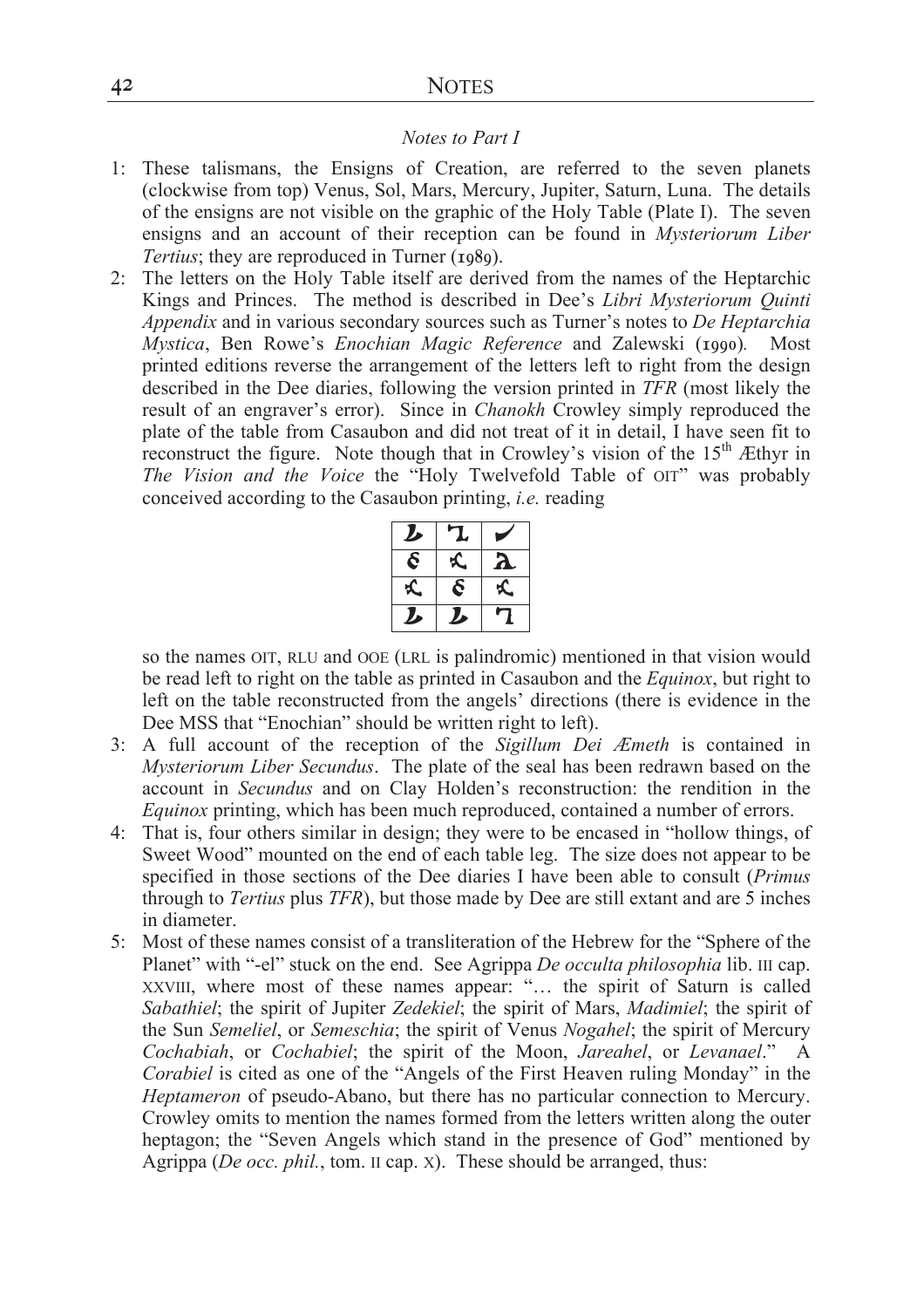|                |                |                         | ${\bf R}$      | h              |                | a              |
|----------------|----------------|-------------------------|----------------|----------------|----------------|----------------|
| $\mathbf a$    |                | $\overline{\mathsf{C}}$ | $\mathbf{a}$   | $\bf a$        | $\mathbb C$    | b              |
| p              | $\mathbf{a}$   | u                       | p              | $\mathfrak n$  | h              | r              |
| h              | d              | m                       | h              |                | $\mathbf{a}$   |                |
| k              | k              | $\mathbf{a}$            | a              | $\mathfrak{e}$ | $\mathfrak{C}$ | $\mathfrak{C}$ |
|                |                | $\mathfrak{e}$          | $\mathfrak{e}$ |                |                |                |
| $\mathfrak{C}$ | $\mathfrak{C}$ |                         |                | M              | G              |                |

then reading down columns we get ZAPHKIEL, ZADKIEL, CUMAEL, RAPHAEL, HANIEL, MICHAEL, GABRIEL for the seven classical planets, with the final + signifying the Earth.

- 6: While there does indeed appear in *TFR* (p. 179) an arrangement of the letters from the black cross as a five by four table, this appears to have been a convenience adopted during the communication of the Great Table (Table of Watchtowers); as the letters were immediately afterwards written into the cross between the four tablets, described as the "crosse of union, or black cross" *(ibid.*, p. 180). The importance it assumed in the Golden Dawn appears to derive from an intermediate source, possibly Sloane MS  $307$ , an edited extract from which became 'H', *Clavicula Tabularum Enochii*.
- 7: It is stated (see, *e.g.* the working of 26th June 1584, *TFR* p. 180) that this name and the following should be reversed to call forth and compel the kakodaimons (the three-letter names).
- 8: Examples in this and the two following are taken from the  $\nabla$  of  $\nabla$  lesser angle.
- 9: I have transcribed this table directly from the *Equinox* version. It does not appear to follow directly any of the versions of the Great Table in the Dee MSS; that is, some letters match the 1584 Great Table as delivered by Avé, some match the 1587 version as reformed by Raphael, and some disagree with both these but agree with the Great Table that can be constructed from the names of the "Parts of the Earth as imposed by God" of *Liber Scientice* communicated by Nalvage, using their characters on the Table of Watchtowers (Dee noticed the discrepency between the latter two at the time: in the working of  $2<sup>nd</sup>$  June 1584, a week after the original delivery of the Great Table (*TFR* p. 188), Dee asked Ave "As concerning the diversity of certain words in these Tables and those of the portions of the Earth delivered by Nalvage, what say you?" and was told simply "The Tables be true."). Possibly it follows a Golden Dawn "correction" of the Tablets.
- 10: The rules for prefixing black cross letters to names drawn from the Kerubic and Servient squares are nowhere stated in *Chanokh*. The rule apparently used by Dee (*vide* the lists of names in the "Book of Supplications and Invocations" in Sloane MS. 3191) was to use the black cross letter on the same row of the general view of the tablets as the name you were working with; thus only the letters E, X, A, R, P, H, C, O, M, A were thus used. These were used to (*a*) generate Divine Names ruling the angels of the four squares above the bar of the cross in each lesser angle, and (*b*) generate the names of kakodaimons from pairs of letters below the bar of the cross.

The Golden Dawn rule, *per contra* (apparently deriving from Sloane 307), was to refer one of the four lines of the "Tablet of Union" to each Watchtower; thus EXARP to Air, HCOMA to Water, NANTA to Earth and BITOM to Fire. The first letter of each row was prefixed to names drawn from the Kerubic squares of each lesser angle, the second to names drawn from Servient squares of the Lesser Angle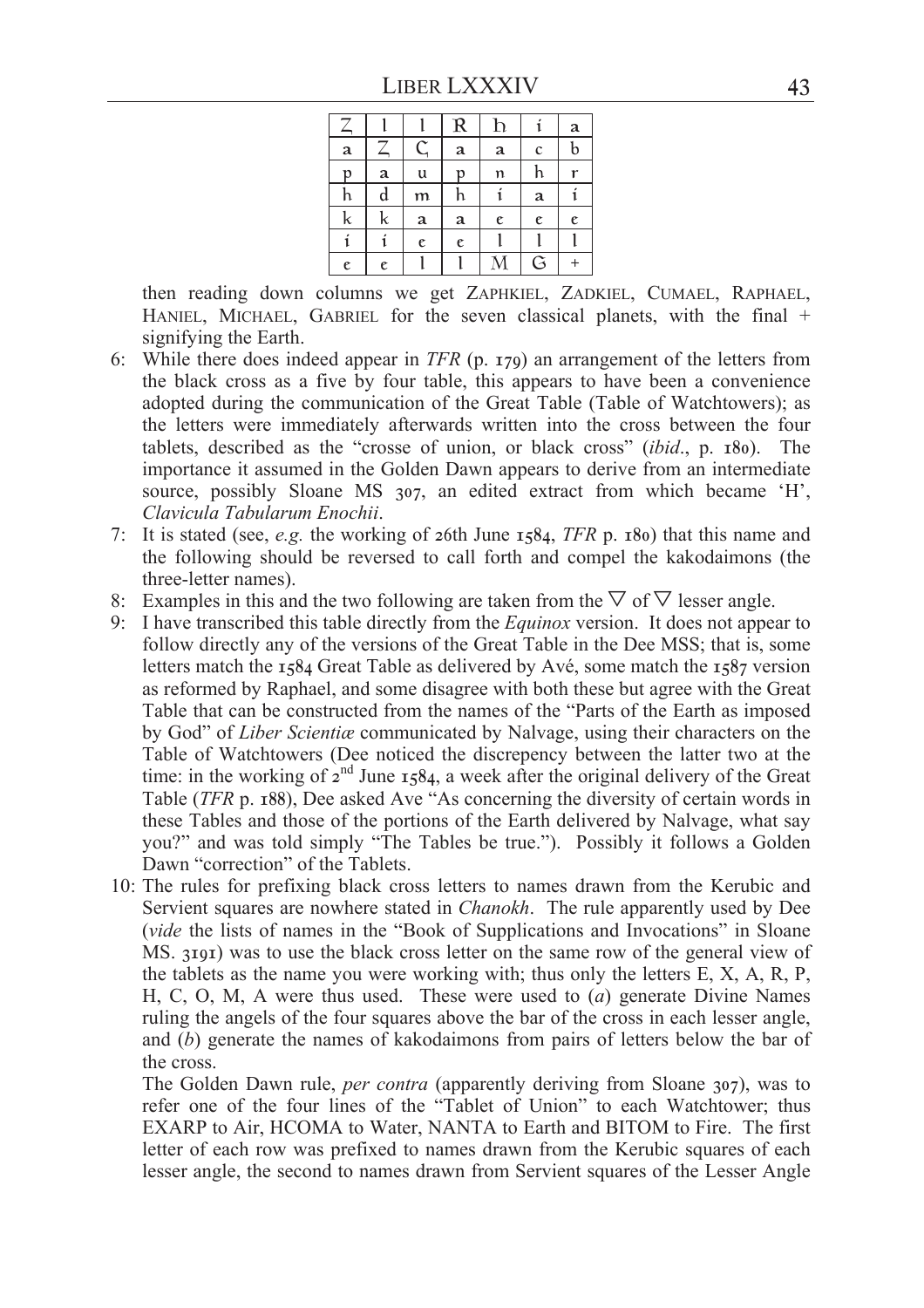of Air, the third to names drawn from the Servient squares of the Lesser Angle of Water, the fourth to names drawn from the Servient squares of the Lesser Angle of Earth, and the fifth to names drawn from the Servient squares of the Lesser Angle of Fire. As Crowley gives no examples it is not clear which system he intended.

- 11: The following is all derived from Golden Dawn teaching rather than the Dee manuscripts.
- 12: Columns CXXXIII to CXXXVI.
- 13: More precisely, each square is referred to the Sephirah modified by the element of the Lesser Angle; or to that Sephirah in the Qabalistic world corresponding (thus Fire – Atziluth, Water – Briah, *etc.*). Regardie gives the positions of Binah through to Geburah differently; Zalewski (1990) gives the same reading as *Chanokh*, stating this arrangement appears in Westcott's *Notanda* to the G.D. Enochian papers.
- 14: In addition the upper six are referred to the Planets according to the scheme in 777 col. CXXIV, "The Heavenly Hexagram," and to the Tarot Trumps corresponding.
- 15: See Regardie (ed.), *The Golden Dawn*, vol. IV.
- 16: Suit by element of lesser angle, rank by element of column; so in the Lesser Angles of Water, the square with the left and right sides referred to Fire is attributed to the Knight of Cups.
- 17: Each square is additionally referred to one of the 16 figures of Geomancy, and to one of the Signs or Elements (Saturn replacing Earth as per the dual attribution of the Path of Tau), and thence to the Hebrew letter and Tarot card corresponding: thus

| <b>Row</b> | Column | <b>Attributions</b> |                |                          |                           |
|------------|--------|---------------------|----------------|--------------------------|---------------------------|
| Fire       | Fire   | ႁ                   | Puer           | $\overline{\phantom{a}}$ | $IV$ – The Emperor        |
| (Cardinal  | Water  | ♋                   | Populus        | $\overline{\Pi}$         | $VII$ – The Chariot       |
| signs)     | Air    | ᅀ                   | Puella         |                          | VIII – Justice            |
|            | Earth  | Y3                  | Carcer         | V                        | $XV$ – The Devil          |
| Water      | Fire   | ନ                   | Fortuna Minor  | Ľ                        | $XI - Strength$           |
| (Fixed     | Water  | M                   | Rubeus         | J.                       | $XIII - Death$            |
| signs)     | Air    | $\approx$           | Tristesia      | $\mathbf{x}$             | $XVII$ – The Star         |
|            | Earth  | ୪                   | Amissio        | ٦                        | $V$ – The Hierophant      |
| Air        | Fire   | $\chi^{\!\pi}$      | Acquisitio     | Þ                        | $XIV - Temperature$       |
| (Mutable   | Water  | $\mathcal{H}$       | Laetitia       | כו                       | XVIII - The Moon          |
| signs)     | Air    | $\mathbb I$         | Albus          | ۲                        | $VI$ – The Lovers         |
|            | Earth  | M                   | Conjunctio     | ٠                        | $IX$ – The Hermit         |
|            | Fire   |                     | Cauda Draconis | ש                        | $XX$ – The Last Judgement |
| Earth      | Water  |                     | Via            | D                        | $XII$ – The Hanged Man    |
| (Elements) | Air    | А                   | Fortuna Minor  | $\aleph$                 | o - The Fool              |
|            | Earth  | 5(8)                | Caput Draconis | $\overline{\mathbf{L}}$  | XXI - The Universe        |

**(If using the** *Book of Thoth* **attributions, exchange**  $\bar{\mathbf{n}}$  **and**  $\hat{\mathbf{x}}$  **and change titles of Tarot** Trumps accordingly. The remaining six Trumps and Hebrew letters are referred to the upper six squares of the calvary crosses as noted above).

18: Rather than reproduce the version of the alphabet which appeared in the *Equinox* publication I have substituted a face based on the final corrected forms of the letters from Sloane 3188 (*Quinti Libri Mysteriorum Appendix*), "cleaned up" very slightly; note that the letter  $\mathbf{\Gamma}$  (X) is drawn with a small dot just inside the angle to clearly distinguish it from a rotated or reflected  $\mathbf{7}$  (E), and in the letter  $\mathbf{R}$  (C), the stroke in the middle of the right-hand part of the letter joins the vertical line. Most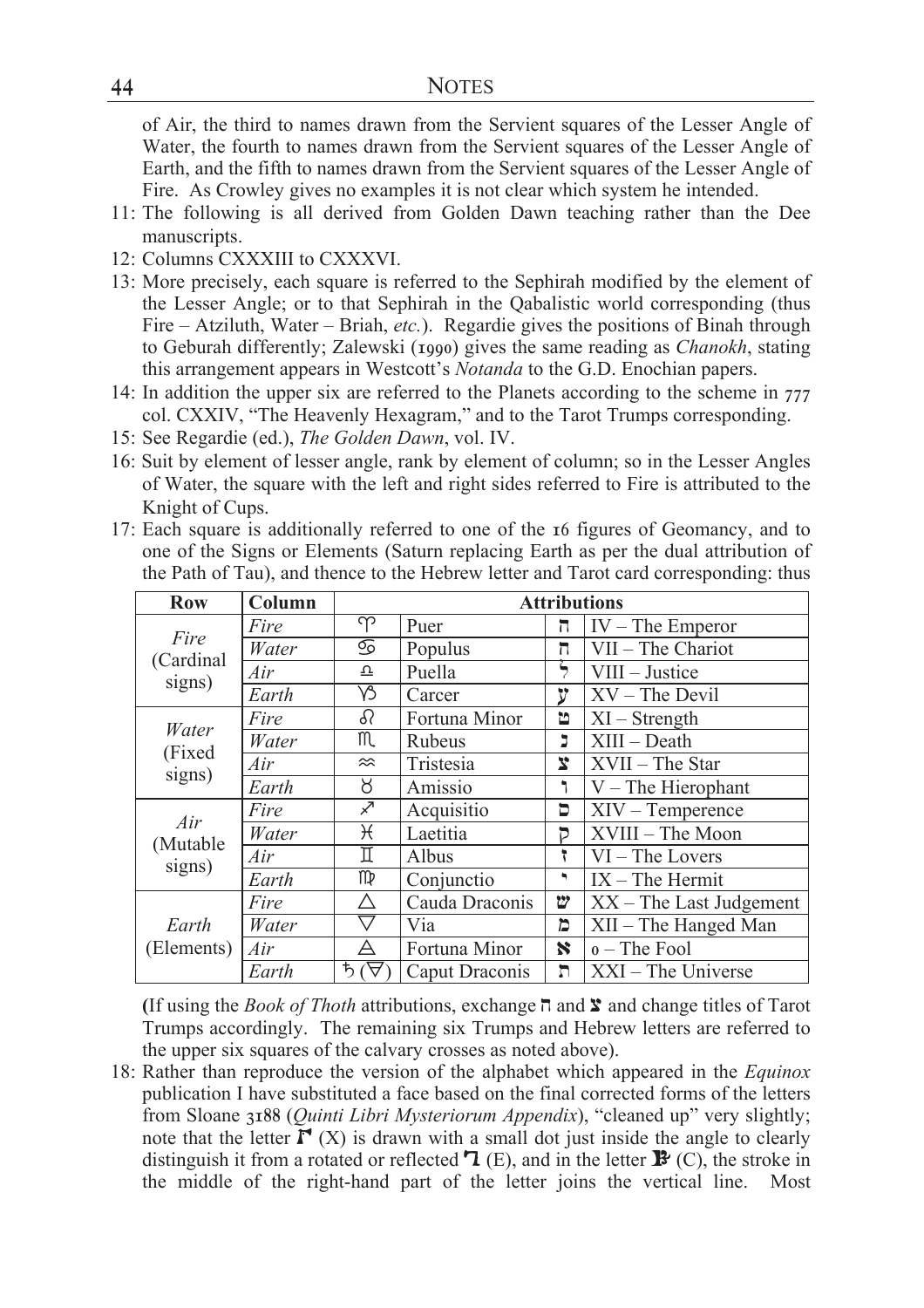ìEnochianî typefaces generally used do not reflect this; this is unfortunate, since Dee's angels insisted strongly on the correct orthography of the letters.

- 19: See in particular the *Book of Enoch*; though at the time of the Dee-Kelly workings this was known only by reputation in Europe. The name "Enochian" for the alphabet and language is modern; for Dee it was the "Angelic" or "Adamical" alphabet and language.
- 20: In *Liber Scientice* this column is headed "Parts of the Earth as imposed by God." Crowley's gloss is based on the statement in *True Relation* (spelling modernised) that the Call of the Thirty Aires summons the "91 Princes and spiritual Governers, unto whom the earth is delivered as a portion. They bring in and depose Kings and all the governments upon the Earth, and vary the nature of things with the variation of every moment; Unto whom the providence of Eternal Judgment is already opened. These are generally governed by the 12 angels of the 12 tribes, which are also governed by the 7 who stand before the presence of God." (*TFR* p.139-140; working of  $2r^{st}$  May 1584). A passage in Latin immediately following appears to indicate that it is the Angels of the 12 Tribes who are the governers of the 91 parts, some having many, some fewer, under their rule ("Per tota terra distributa sub 12 Principibus Angelis, 12 Tribuum Israel: quorum 12 aliqui plures, aliqui pauciores partes habent sub sua regimine ex 91 partibus in quas tota terra hic demonstratur esse divisa."), suggesting that the seven-letter names in this column are the names of the Parts themselves rather than denoting discrete angelic entities associated with the Parts. The names of the 91 Parts were delivered on the 21st and 22nd of May 1584 (*TFR* pp. 141-5, 148-152).

The *Equinox* publication omitted the numbers of the 91 Parts; however as these numbers are used to identify their characters on the Table of Watchtowers (Plate X) they have been restored.

The Angels of the Tribes are as follows :

| Angel          | Tribe    | Quarter   |
|----------------|----------|-----------|
| <b>OLPAGED</b> | Dan      | East      |
| <b>GEBABAL</b> | Asshur   | East S-E  |
| LAVAVOTH       | Gad      | South S-E |
| <b>ZIRACAH</b> | Reuben   | South     |
| <b>ZURCHOL</b> | Simeon   | South S-W |
| <b>ZINGGEN</b> | Zebulon  | West S-W  |
| <b>HONONOL</b> | Judah    | West      |
| <b>ALPUDUS</b> | Issachar | West N-W  |
| <b>ARFAOLG</b> | Ephraim  | North N-W |
| <b>ZARNAAH</b> | Manesseh | North     |
| <b>CADAAMP</b> | Benjamin | North N-E |
| ZARZILG        | Napthali | East N-E  |
|                |          |           |

 James (1984) gives a set of attributions of these to the signs of the Zodiac which results in a rather strange arrangement of the signs around the circle of the quarters; as I am not sure what his source for it was, it is here omitted. Another arrangement appears in Zalewski (1990), based on some notes by Mathers to a Golden Dawn lecture on the astrological attributions of the 12 Tribes, but this appears to disregard Dee's attribution of Angels to Tribes &c.; it is thus also omitted.

Turner (1989) argues that the column "quarters" (4 plagi mundi tribibus dispersis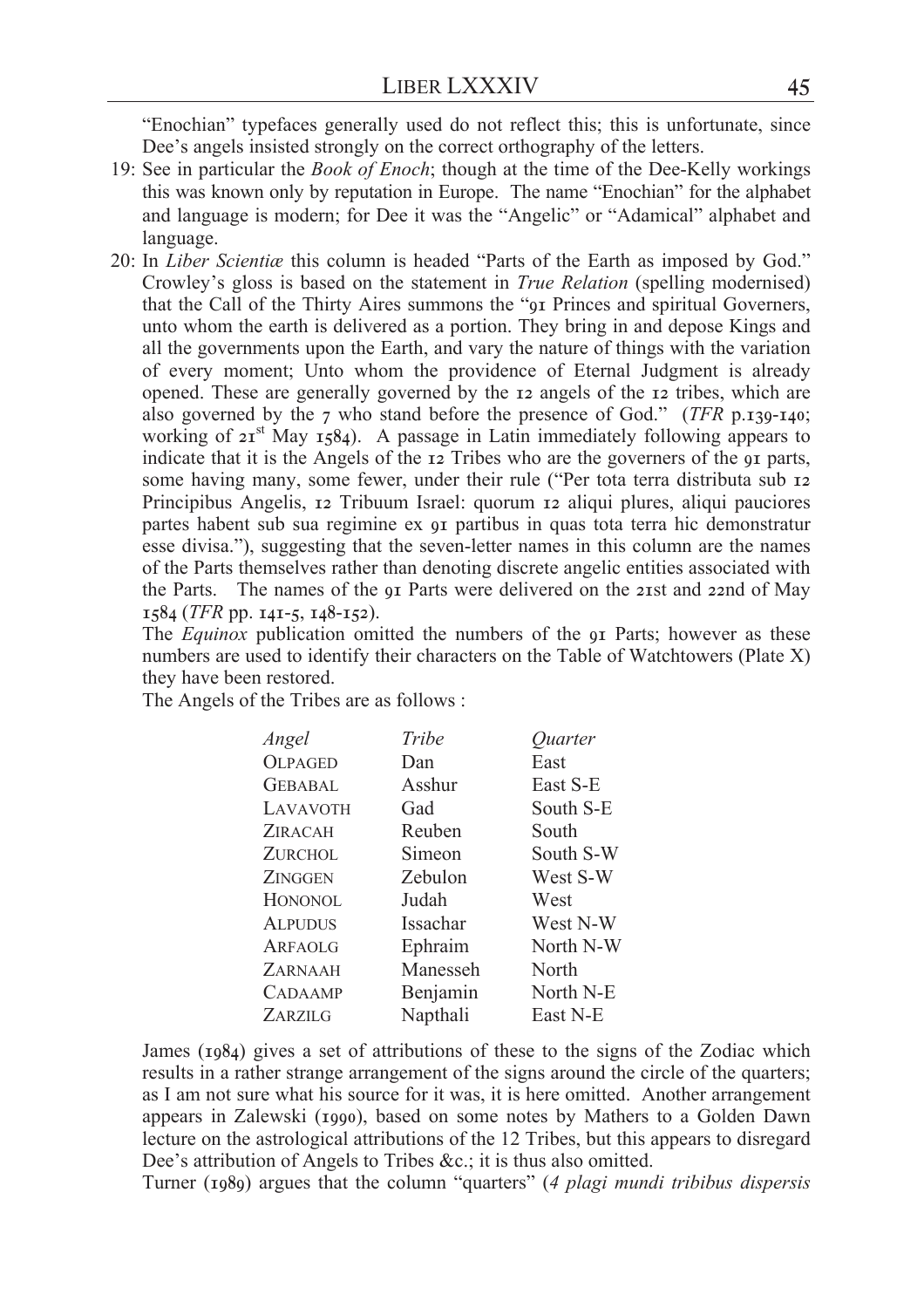*assignatæ*) refers to the arrangement of the tribes around the square wall of the symbolic plan of Jerusalem; this is supported by a diagram in Sloane 3191 (following the table of Ayres) titled "Ordo Dispersi Israëlis, hac ætate  $1585$ "; thus "North N-W" refers to the Western side of the North wall, "North" to the centre of the North wall, "North N-E" to the Eastern side of the North wall, and so forth.

- 21: The characters associated with this name in the table of Ayres and the figure of characters on the Great Table in Sloane 3191 differ slightly; both are ambiguous as neither can be traced in a single continuous stroke without doubling-back; however there does not appear to be any way to read OCCODON using the former character on either the Ave or Raphael Great Table versions.
- 22: This reading agrees with Sloane 3191, *TFR* and Turner's typeset of *Liber Scientice* (James has DIALIOAI which is blatantly wrong at it has one letter too many); the character on the Great Table will read DIALOIA on the 1584 and 1587 tables (or the version in *Chanokh*). The matter is complicated by the fact that in Sloane 3191 the character on the Great Table differs from the character given with this name in the table of Ayres in *Liber Scientiæ* which will give DIALIOA from the Ave or Raphael Great Table.
- 23: Thus in *Equinox* publication, and in James's and Turner's typesets of *Liber Scientiæ*. This reading agrees with Plate III and is consistent with the Ave and Raphael versions of the Great Table; however in Sloane 3191, VIROCHI is written with 'ol' under the 'ch.'
- 24: Thus in *Equinox* publication; this reading agrees with the Ave and Raphel Great Table versions and with Plate III; in Sloane  $3191$ , THOTANF is written with a 'p' under the 'f.'
- 25: Thus in *Equinox* publication; this reading is consistent with Plate III. James and Turner give OPMACAS as do the Ave and Raphael Great Tables. In Sloane 3191 OBMACAS is written, with a 'p' under the 'b.' Casaubon gives OBMACAS.
- 26: "Every letter in *Paraoan* is a living fire; but all of one quality and of one creation; But unto N is delivered a viol of Destruction, according to that part that he is of *Paraoan* the Governour." – Ave, during the working of  $2^{nd}$  July  $1584$  (*TFR* p. 188). Previously (p. 176) Ave remarked of the reversed  $\hat{P}$  in the first Watchtower, "for beginning there it will make the name of a wicked spirit."
- 27: The *Equinox* publication has VANARDA; this has been changed as a typo; since every other source I have been able to consult gives VSNARDA which is consistent with Plate III.
- 28: Thus in *Equinox* publication; this is consistent with the Ave and Raphael Great Tables, though not with Plate III which has an 'a' for one of the 'o's (the form of the character makes the exact order unclear). Sloane 3191 has TEDOAND, with 'o' written under the 'a.'
- 29: Thus in *Equinox* publication; this matches Sloane 3191. The Ave, Raphael and Plate III Great Table versions give TAHAMDO from this character.
- 30: Thus in *Equinox* publication; this matches the Great Table both as delivered by Ave and as reformed by Raphael. Sloane 3191 has ABAIOND (which, as it happens, is consistent with Plate III) which what looks like an 'r' written under the second 'a.'
- 31: Thus in *Equinox* publication; this reading is consistent with the Raphael, Ave and Plate III Great Table versions. Sloane 3191 has RONOAMB.
- 32: Thus in *Equinox* publication; the name ORCAMIR appears in Sloane 3191 with an 'n' written in, smaller, under the 'm.' Both typesets of *Liber Scientice* have ORCANIR which is consistent with the Ave Great Table; however, reading the appropriate sigil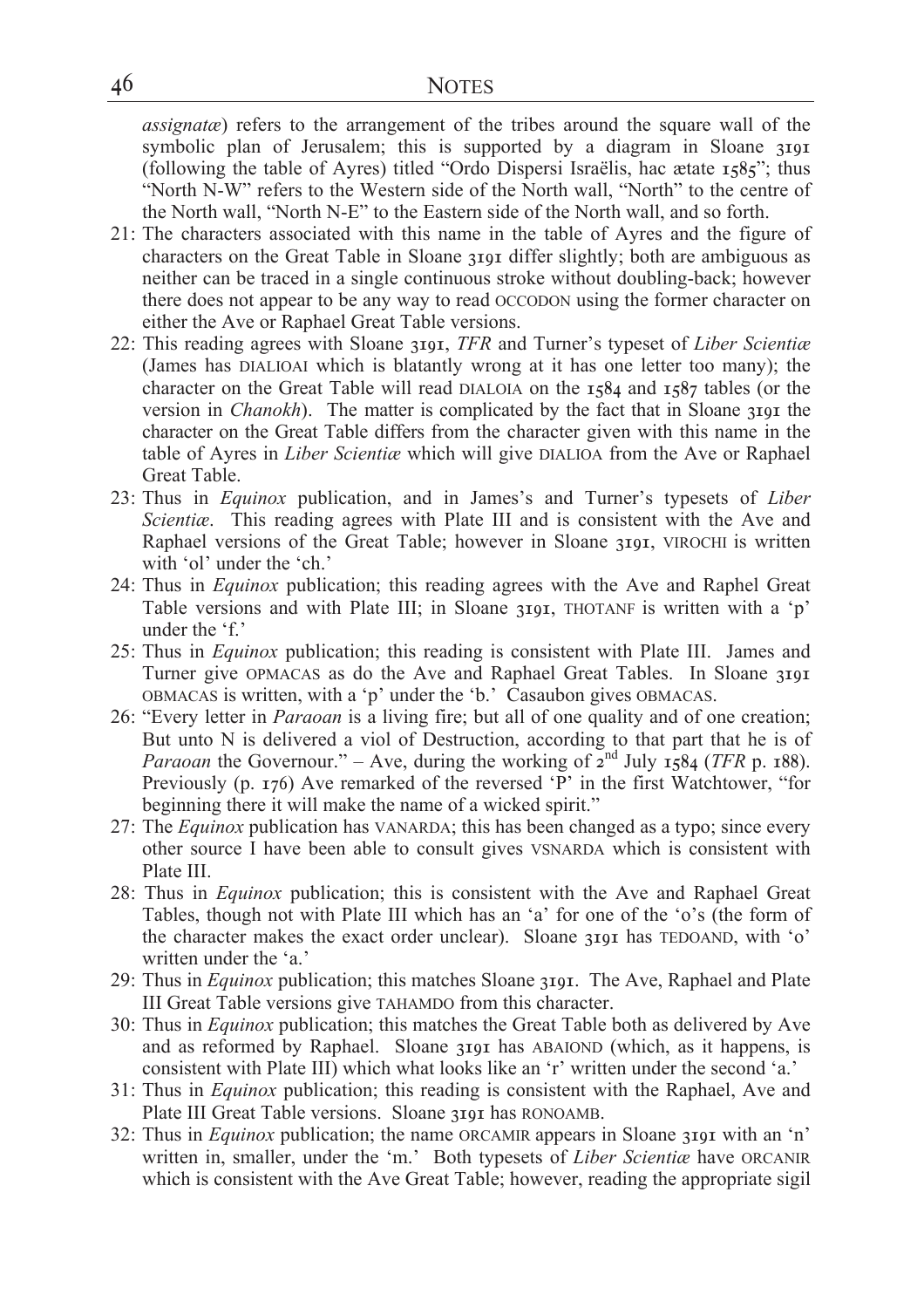off the table as given in Plate III will give ORANCIR (as does the Raphael Great Table). From this and the other instances above (VIROCHI / VIROOLI, ABAIOND / ABRIOND, etc.) we might conclude that the letters written in under the names of the Parts in the table in *Liber Scientice* were not necessarily 'corrections,' simply Dee noting specific discrepancies between the Great Table as delivered by Ave and that reconstructed from the names of the 91 Parts and their characters as delivered by Nalvage. In most cases James and Turner appear to have treated them as if they were corrections and thus given the amended reading, consistent with the Great Table as delivered by Ave, rather than the name as given by Nalvage; Crowley (or Windram) also appears to have assumed a 'correction' in a number of cases.

- 33: The *Equinox* publication had ORPAMB, as does Turner; this is possibly from a misreading of Sloane 3191 but is blatantly erroneous as it has the wrong number of letters, and in any case the 'i' is clearly dotted; it has thus been corrected to the reading in *Liber Scientiæ* which matches Plate III and the Ave Great Table; the Raphael Great Table gives CRPANIB.
- 34: The *Equinox* publication had TAONGLA which has been changed as a typo: in this instance it is not plausible as a misreading of Sloane 3191. The reading given is from *Liber Scientiæ* and is consistent with the Ave Great Table. Plate III gives TAAOGLA, and the Raphael Great Table gives TAAOGBA.
- 35: Thus in *Equinox* publication; this reading is consistent with the table in Plate III and as far as I can tell is what is actually written in Sloane 3191 (James has DOXINAL, Turner has DAZINAL, Casaubon has DOZINAL). Both the Ave and Raphael versions of the Great Table give DOXMAEL.
- 36: More normally given as THAHEBYOBEAATANUN (some of the vowels are interpolations to make it pronouncable; the name as initially constructed  $-$  see note  $below - is ThHBYBAATNN.$
- 37: These names are derived by the Golden Dawn from the perimeter of the Sigillum Dei Æmeth by an excruciatingly complex process using various rules of counting, then interpolating additional vowels, in many cases more than strictly necessary to make the names pronouncable. As far as I am aware these "Supreme Elemental" Kings" (or "Angel Overseers") are nowhere mentioned in the Dee MSS, although the characters referred to them by the G.D. do appear in the Dee material, associated with the Watchtowers (the G.D. elaborated the characters somewhat and rendered them in 'flashing colours'). One of the names, THAAOTH (became THAHAAOTAHE) appears in *Secundus*, since in that instance the G.D. used Dee's rule of counting which gives a total of seven names from the perimeter, one starting from each of the capitalised letters (with the exception that starting from 11/A and 6/A give the same name), although Dee was then told to strike the duplicated 'A', giving THAOTH. TAHOELOG is obtained starting from 4/T and counting clockwise by 4 (for the 4 flames above the T in the character) regardless of the number in the space, giving THAOLOG; OHOOOHATAN starting from  $6/\omega$  counting clockwise by 12 (for the 12 rays in the character) giving OHOOOHATN; THAHEBYOBEAATANUN by a convoluted and seemingly arbitrary rule: starting at  $\frac{4}{T}$  for the cross in the character, taken as a Tau; count 4 to  $22/h$ ; then put in the 'b' from the  $4/b$  in the character rather than the perimeter of the sigil; then jump to the  $y/\tau_5$  which is in position 22 on the perimeter (counting clockwise from  $4/T$  as 1); then count 4 to 10/b, then from the b/6 in the character count by 6 to  $6/A$ ,  $a/5$ ,  $t/9$ ,  $t/1/10$ , n for THBYBAATNN.
- 38: The numbers identifying sigils are a modern interpolation; they are not in Sloane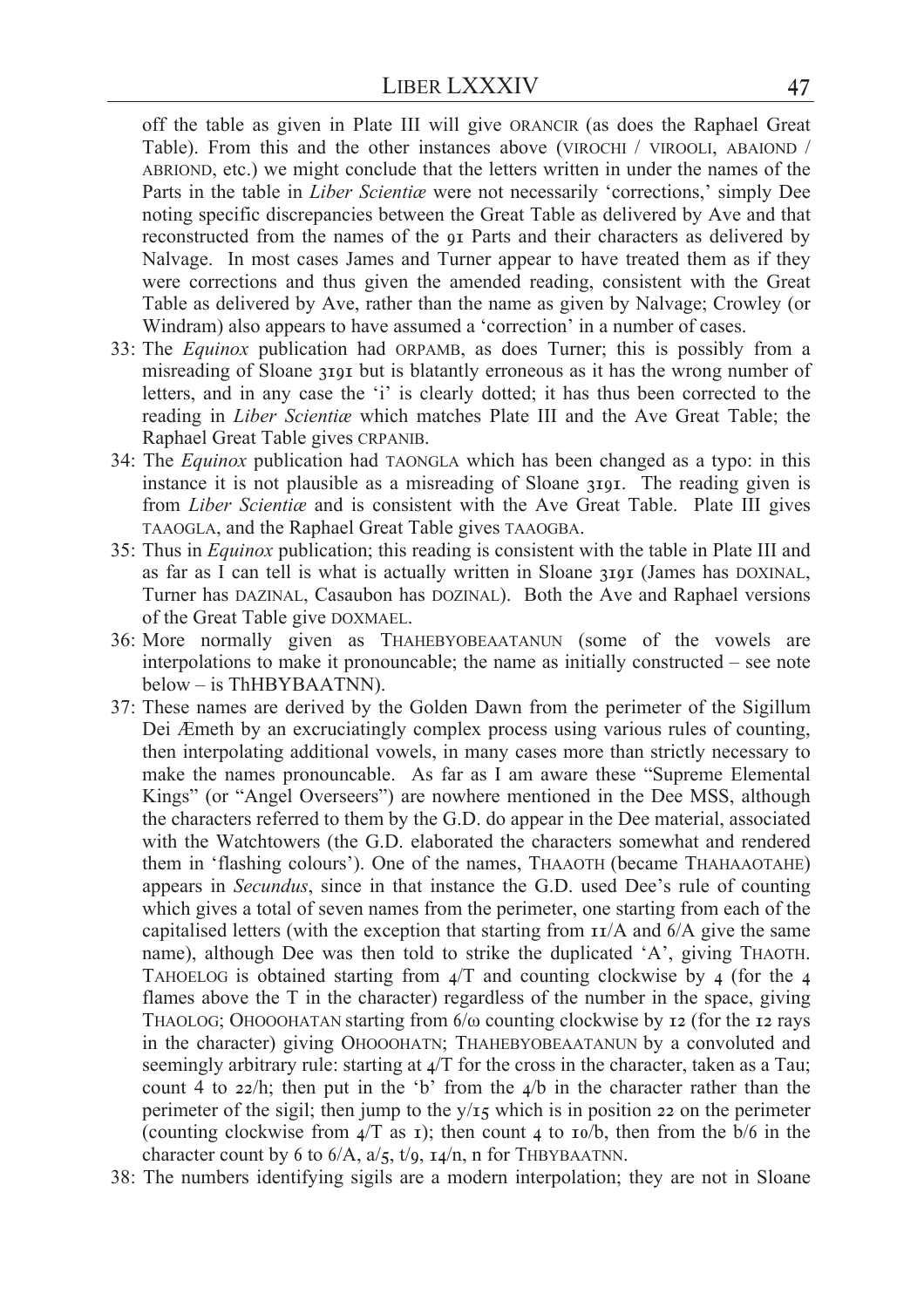3191, although as each character is unique (taking orientation into account), they can be identified by comparison with the characters as given in the table of Ayres in *Liber Scientiæ* (as noted, two differ slightly). The bar across the start of each sigil marks the start point; the arrowhead the finish point. In some of the characters some doubling-back is necessary. Character 59 is drawn making the first stroke top left to bottom right, the second left to right, and the third bottom to top. The character numbered 65 forms the name of LAXDIZI who is not mentioned in *Liber Scientiæ*; according to Turner (1989) this character is the sigil of PARAOAN, 65; no character is given for part 65 in Sloane 3191.

#### *Notes to Part II*

- 1: The attribution of the first eighteen Calls to the Tablets is either a Golden Dawn innovation or derives from an intermediate source; it is not in the Dee material.
- 2: This from G.D. pronunciation rules. AC has also adopted, without mentioning it, other elements of these rules:  $\mathbf P$  is always pronounced extended as 'zod' or 'zoda'; G is pronounced either hard or soft;  $\overline{\mathbf{L}}$  may be pronounced as a vowel, 'i', or a consonantal 'y'.  $\mathbf{F}$  is generally pronounced hard, although in some of the calls it is transliterated as  $\varsigma$  in which case it is pronounced soft. An alternative discussion of Enochian pronunciation issues may be found in Laycock (1978).
- 3: This ritual fragment is abbreviated from the opening of the Portal grade (attributed to Spirit) in the Hermetic Order of the Golden Dawn. Similarly the rituals preceding the Third through Sixth Keys are abbreviated versions of the appropriate Elemental Grade openings.
- 4: The following text of the Keys or Calls is a phonetic rendition, inserting vowels where necessary according to the G.D. pronunciation rules. Note that final  $\hat{e}$ 's are pronounced separately. The English translations have been slightly modified from those in the Dee MSS., in addition to the modernisation of spelling.
- 5: Thus in *Equinox* printing; in the Dee MSS and most other printed editions the word *vonpho* (*vonupeho*), "wrath" appears at this point. This omission may derive from an error by Crowley when copying the Calls from G.D. MSS., since it appears that in his Enochian versions of the conjurations in the *Goetia* (ca. 1903) he glosses *calz* (*caelazod*) as 'firmament of wrath' rather than simply 'firmament.'
- 6: All other printed sources I have been able to consult (except those deriving from *Chanokh*) give *loholo*. The *sobolo* reading probably derives from a careless reading of Sloane  $3191$ , mistaking the initial  $1'$  for a narrow 's' and the 'h' for an incomplete 'b.'
- 7: *Vooan* was originally received, here and in the Third Key, but Dee was informed at the time by Nalvage that: "Vooan is spoken with them that fall, but Vaoan with them that are, and are glorified. The devils have lost the dignity of the sounds." Nalvage may well have been using 'with' to mean 'by' or 'among' rather than 'when addressing.' In Sloane 3191, *Vooan* is written with an  $a$  above the first  $o$ .
- 8: A doubtful modernisation; Sloane 3191 has "a strong Seething."
- 9: In Sloane 3191, *avavago* is glossed simply "the thunders" in the Eighth Key; but in the Fourth Key it is glossed "thunders of increase" (as opposed to *Coraxo*, "the thunders of judgement and wrath" in the Tenth Key).
- 10: The translation in the footnote is more plausible. *ozol* (*ozodola* in the phonetic rendition) is likely to be a compound of *zol*, glossed "hands" in the First Key (it is glossed "their heds" in Sloane 3191, although in the line above the same gloss is